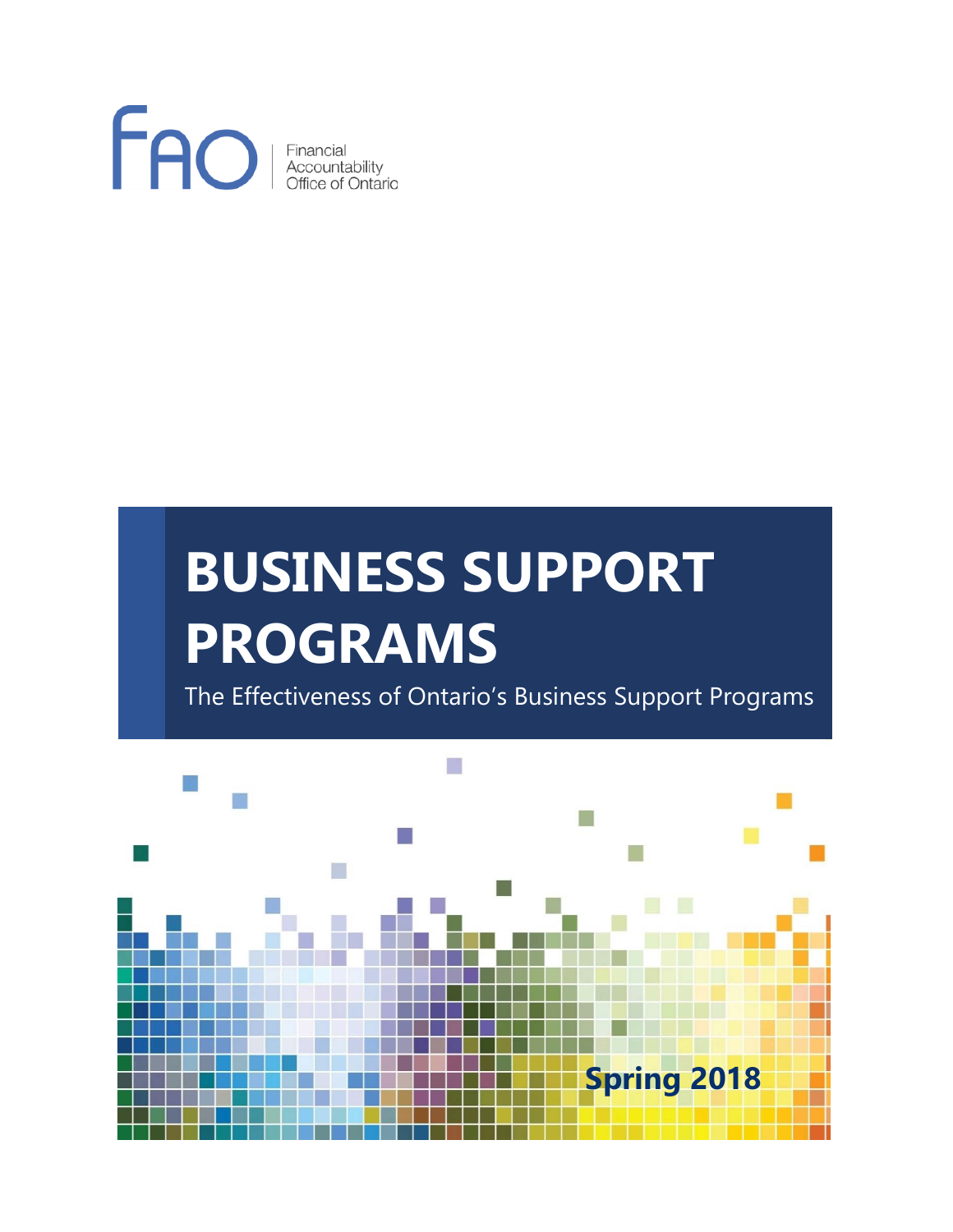# **About this Document**

Established by the Financial Accountability Officer Act, 2013, the Financial Accountability Office (FAO) provides independent analysis on the state of the Province's finances, trends in the provincial economy and related matters important to the Legislative Assembly of Ontario.

The FAO produces independent analysis on the initiative of the Financial Accountability Officer. Upon request from a member or committee of the Assembly, the Officer may also direct the FAO to undertake research to estimate the financial costs or financial benefits to the Province of any bill or proposal under the jurisdiction of the legislature.

This report was prepared on the initiative of the Financial Accountability Officer in response to a request from a member of the Assembly. In keeping with the FAO's mandate to provide the Legislative Assembly of Ontario with independent economic and financial analysis, this report makes no policy recommendations.

This analysis was prepared by Greg Hunter and Diarra Sourang under the direction of Jeffrey Novak.

A number of external reviewers reviewed early drafts of the report. The assistance of external reviewers implies no responsibility for the final product, which rests solely with the FAO.



ISBN 978-1-4868-1862-4 (Print) ISBN 978-1-4868-1863-1 (Online) © Queen's Printer for Ontario, 2018

Financial Accountability Office of Ontario | 2 Bloor Street West, Suite 900 Toronto, Ontario M4W 3E2 | fao-on.org | info@fao-on.org | 416-644-0702 | This document is also available in an accessible format and as a downloadable PDF on our website. | © Can Stock Photo / photosoup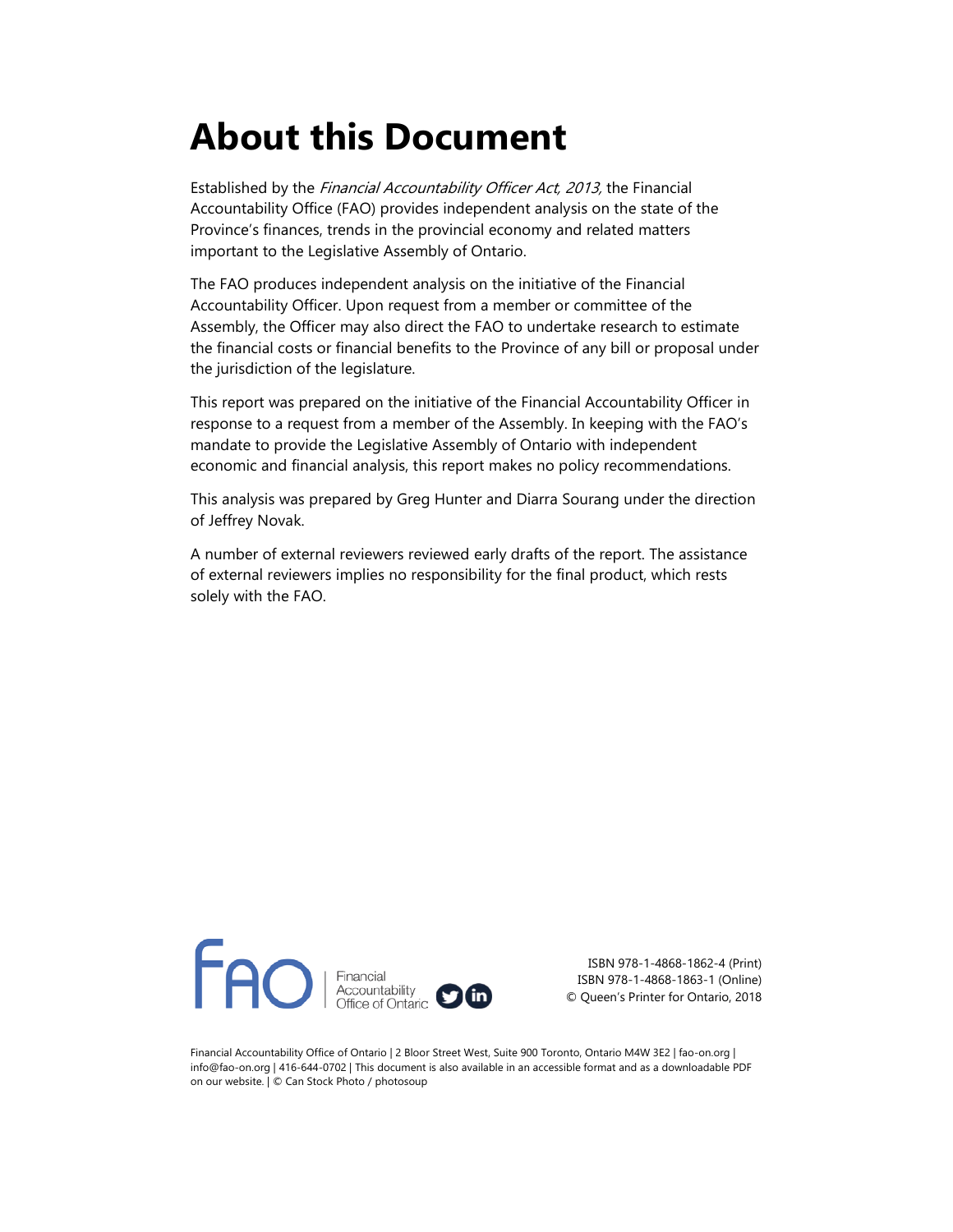# **Table of Contents**

|     | 1   Essential Points                                              | 1  |
|-----|-------------------------------------------------------------------|----|
|     | 2   Introduction                                                  | 5  |
|     | 3   Financial Overview                                            | 7  |
| 4 I | Reviews of the Province's Business Support Programs               | 11 |
| 5   | Effectiveness Measures for Ontario's Business Support<br>Programs | 13 |
|     | Effectiveness Measures for Business Support Programs              | 15 |
|     | Results                                                           | 16 |
| 6 I | Appendices                                                        | 20 |
|     | Appendix A: Business Support Program Summaries                    | 20 |
|     | Appendix B: List of Ontario's Business Support Programs           | 46 |
|     | Appendix C: Development of this Report                            | 52 |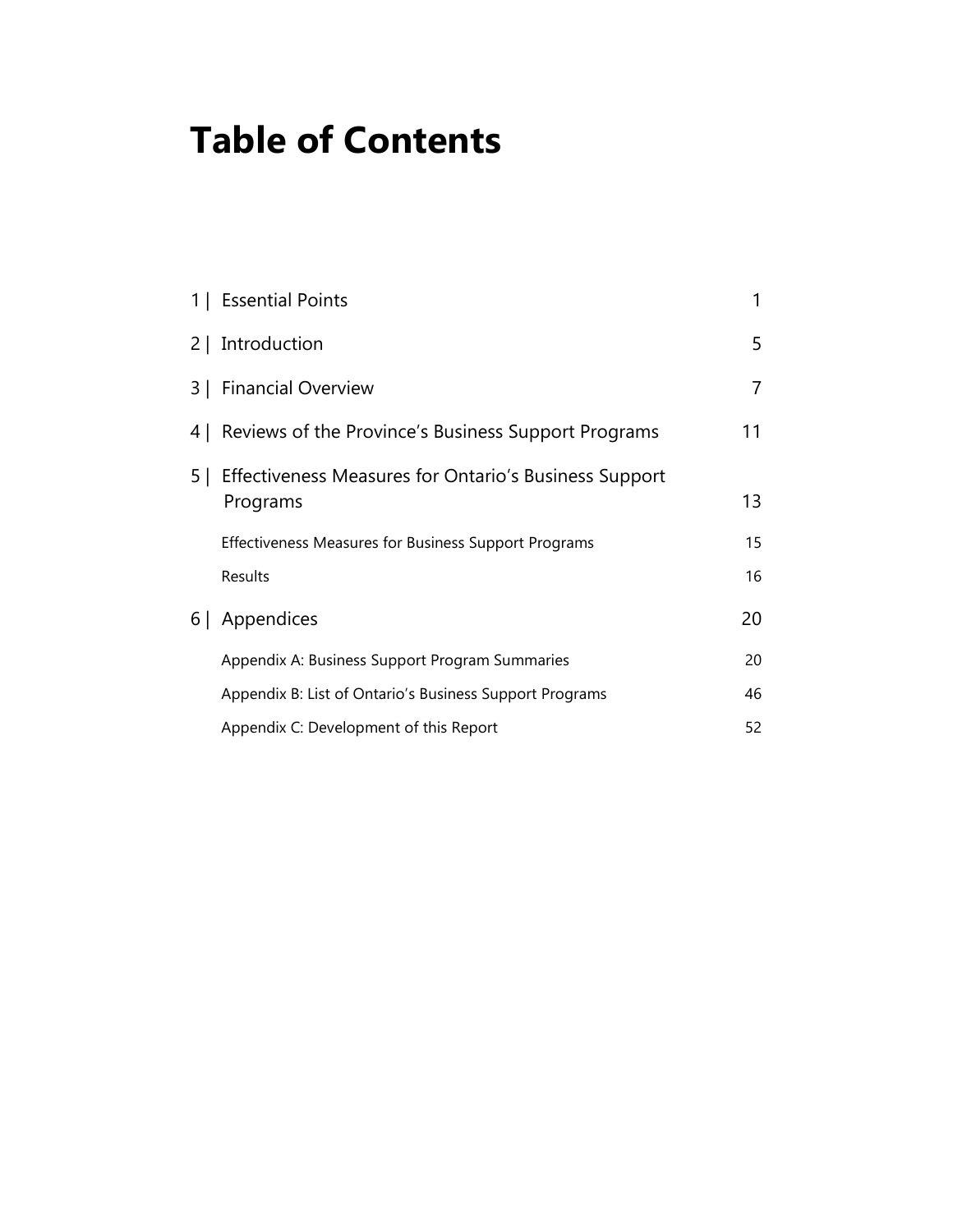#### CONFIDENTIAL

#### **Table of Abbreviations**

| <b>Abbreviation</b>    | <b>Long Form</b>                                           |
|------------------------|------------------------------------------------------------|
| AGO                    | Auditor General of Ontario                                 |
| Drummond<br>Commission | Commission on the Reform of Ontario's Public Services      |
| <b>Expert Panel</b>    | Expert Panel Examining Ontario's Business Support Programs |
| <b>FAO</b>             | <b>Financial Accountability Office</b>                     |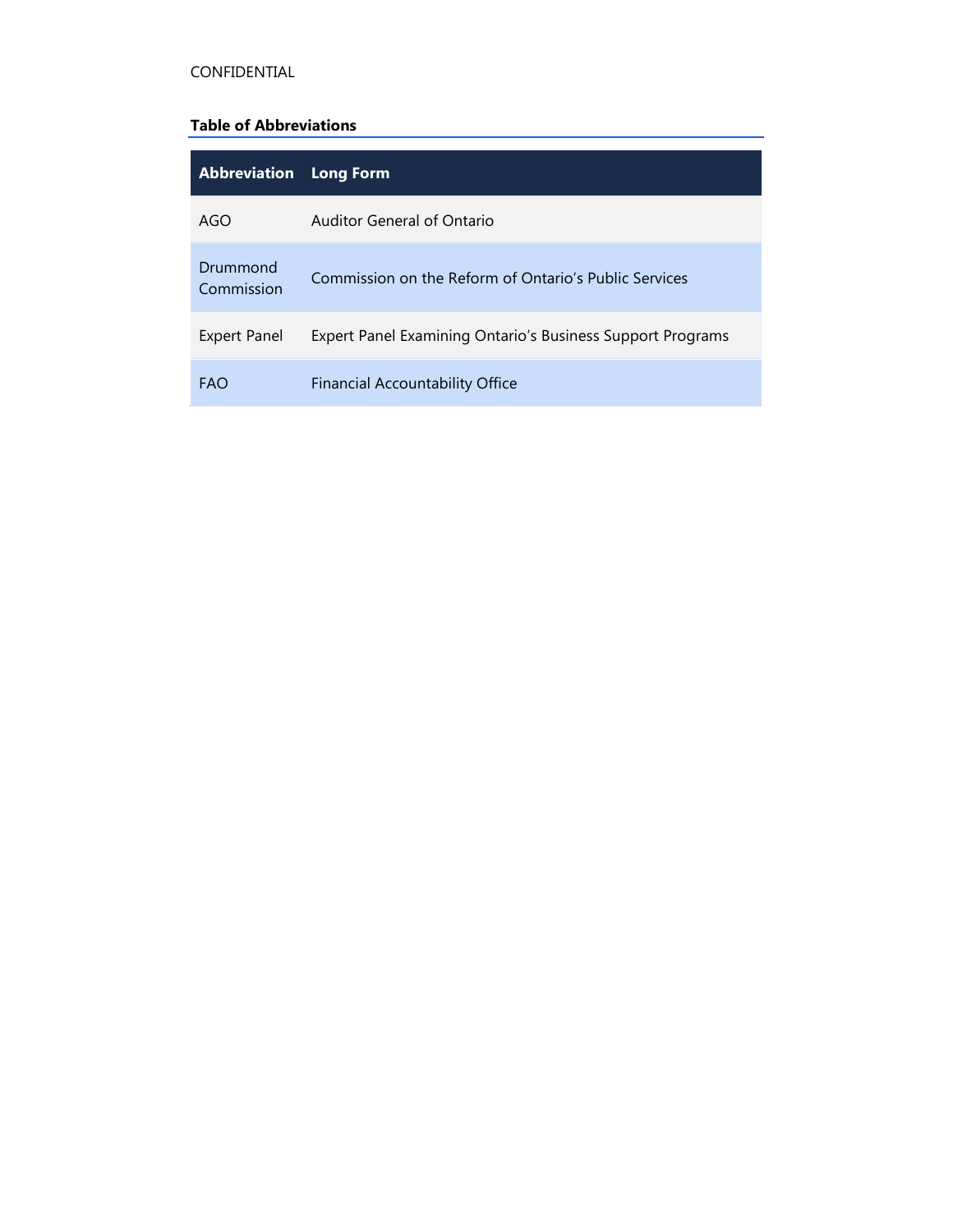# <span id="page-4-0"></span>**1 | Essential Points**

The Government of Ontario (the Province) subsidizes businesses with a combination of tax credits, grants, loans, and equity investments that are collectively referred to as "business support programs". In 2016-17, the Province provided businesses with approximately \$4.9 billion through over 100 business support programs.<sup>[1](#page-4-1)</sup>



#### **Ontario's business support programs by category (\$billions), 2016-17**

Source: FAO analysis of information provided by the Province.

The purpose of this report is to review how the Province measures the effectiveness of its business support programs. The report examines 12 different business support programs and reviews how the Province measures each program's objectives, performance measures, benchmarks and targets, and the direct effect of each program.

# Financial Overview of the Province's Business Support Programs

- From 2012-13 to 2016-17, the Province provided a cumulative total of approximately \$22.9 billion through its business support programs. On an annual basis, the cost of business support programs increased from about \$4.5 billion in 2012-13 to \$4.9 billion in 2016-17.
- From 2012-13 to 2016-17, non-refundable tax credits accounted for about 45 per cent of the cost of Ontario's business support programs. Grants and loans accounted for about one-third of the cost and refundable tax credits just over one-fifth. Equity investments represented just under \$100 million, or 0.4 per cent of the total.

<span id="page-4-1"></span> <sup>1</sup> See appendix B for a complete list of the Province's business support programs.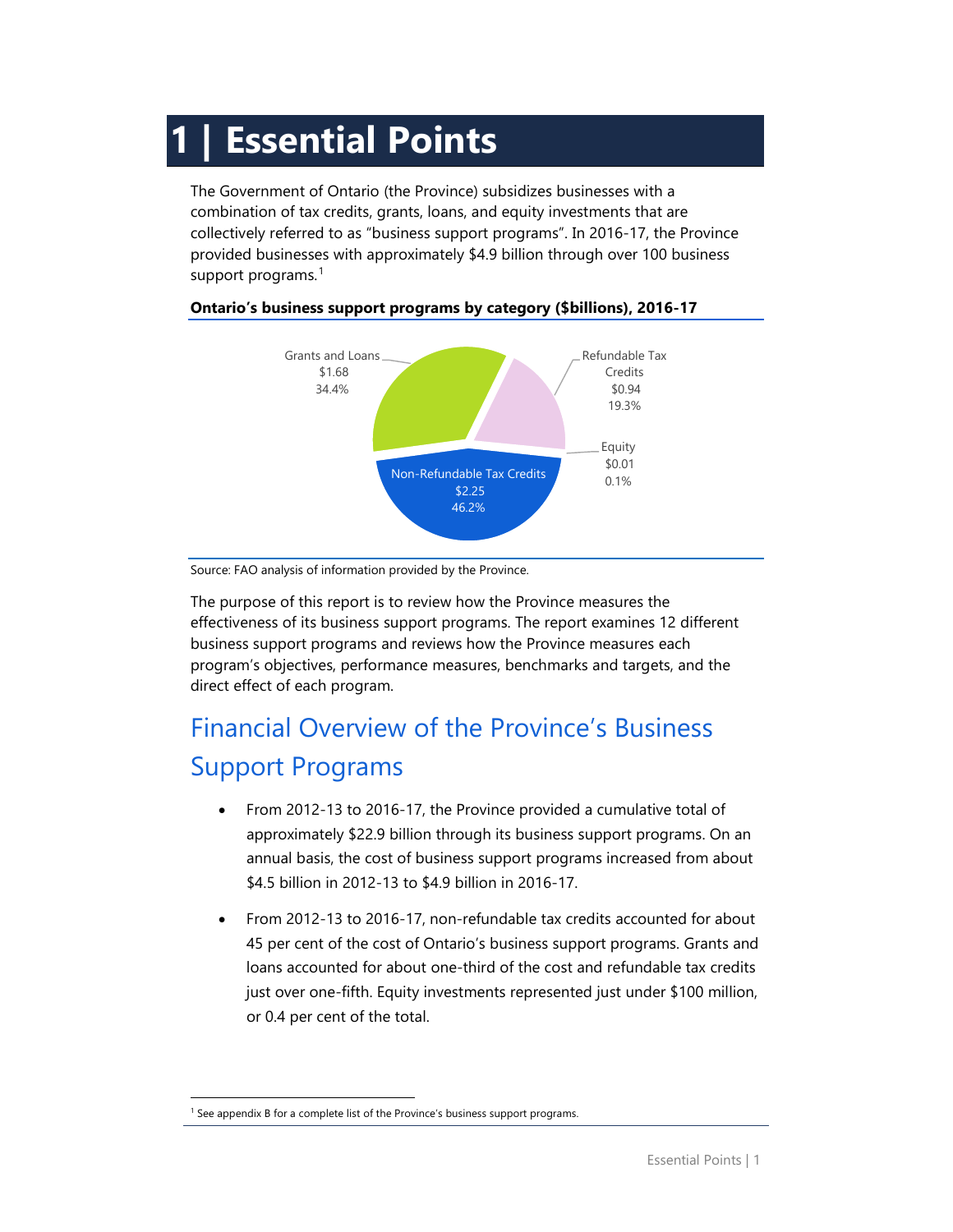

#### **Cost of Ontario's business support programs by category (\$billions)**

# Effectiveness Measures for Ontario's Business Support Programs

Since 2012, there have been at least five reports that have reviewed the Province's business support programs.<sup>[2](#page-5-0)</sup> Each report made recommendations on how the Province could improve the evaluation and effectiveness of its programs. Based on these recommendations, the FAO selected 12 of Ontario's business support programs for review and for each program asked three questions:

- Are the program's performance measures aligned with its objectives?
- Does the program have benchmarks or targets established to compare against results?
- Is there any evidence that the support provided directly led to the observed results?

The results of the FAO's review are summarized in the following table:<sup>[3](#page-5-1)</sup>

Source: FAO analysis of information provided by the Province.

<span id="page-5-0"></span> $2$  Three of these reports were directly requested by the Province. See chapter 4 for more details.

<span id="page-5-1"></span><sup>&</sup>lt;sup>3</sup> See chapter 5 and appendix A for more details.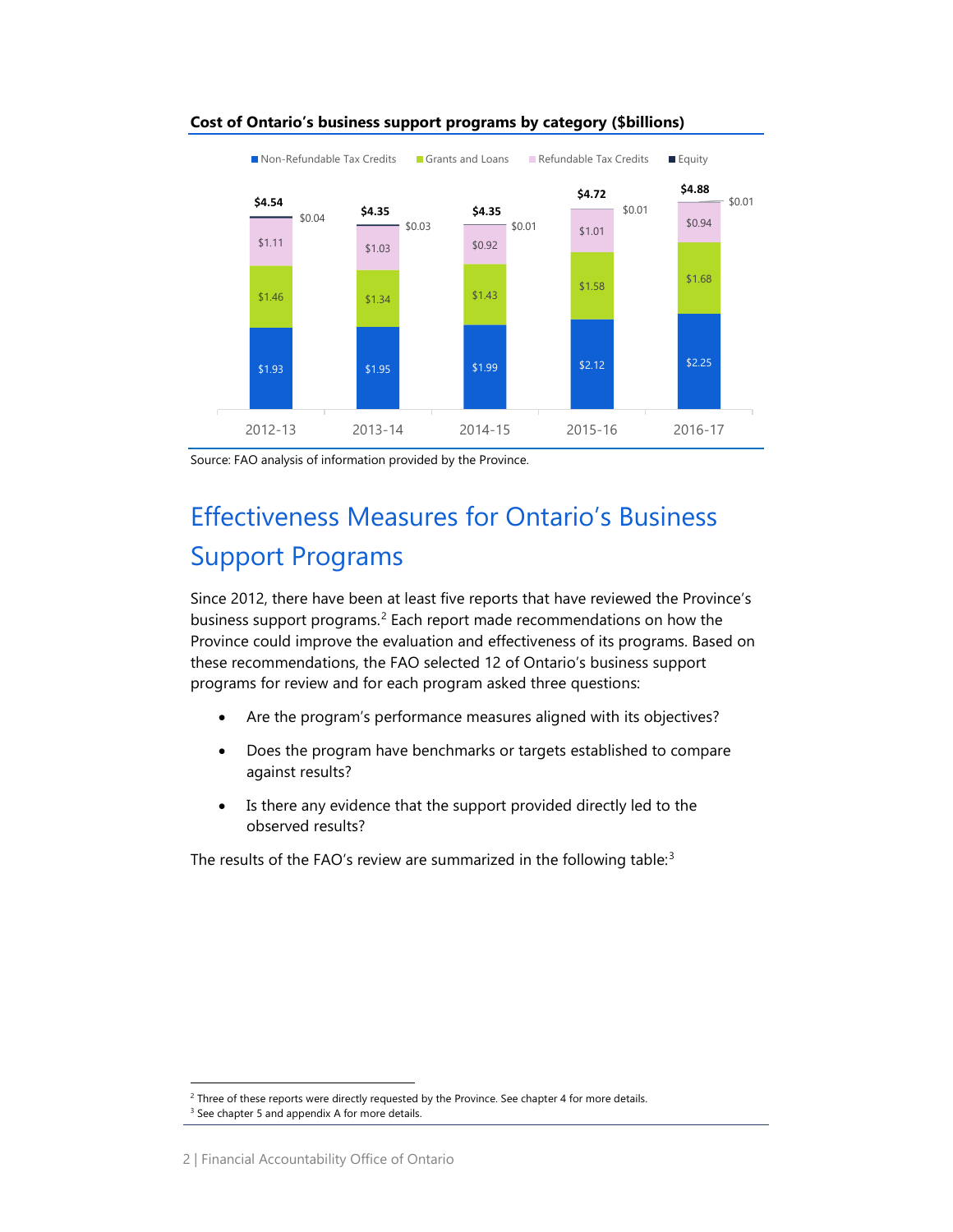| Program                                                    | <b>Performance</b><br>measures<br>aligned with<br>objectives? | Does program<br>have<br>benchmarks or<br>targets? | <b>Evidence that</b><br>support<br>provided led to<br>observed<br>results? |
|------------------------------------------------------------|---------------------------------------------------------------|---------------------------------------------------|----------------------------------------------------------------------------|
| <b>Ontario Production Services Tax Credit</b>              | Partially aligned                                             | Partial - internal<br>benchmarks only             | No                                                                         |
| Ontario Film and Television Tax Credit                     | Partially aligned                                             | Partial - internal<br>benchmarks only             | <b>No</b>                                                                  |
| Apprenticeship Training Tax Credit                         | No                                                            | No                                                | No                                                                         |
| <b>Ontario Innovation Tax Credit</b>                       | <b>No</b>                                                     | <b>No</b>                                         | <b>No</b>                                                                  |
| Northern Industrial Electricity Rate<br>Program            | Partially aligned                                             | Partial - internal<br>benchmarks only             | No                                                                         |
| Northern Ontario Heritage Fund                             | Partially aligned                                             | Partial - internal<br>benchmarks only             | <b>No</b>                                                                  |
| Jobs and Prosperity Fund                                   | Yes                                                           | Partial - internal<br>benchmarks only             | No                                                                         |
| Eastern Ontario Development Fund                           | Partially aligned                                             | <b>No</b>                                         | <b>No</b>                                                                  |
| Southwestern Ontario Development<br>Fund                   | No                                                            | No                                                | No                                                                         |
| Commercialization and Innovation<br><b>Network Support</b> | Yes                                                           | <b>No</b>                                         | <b>No</b>                                                                  |
| Horse Racing Partnership Funding<br>Program                | Partially aligned                                             | No                                                | No                                                                         |
| Ontario Emerging Technologies Fund                         | Yes                                                           | <b>No</b>                                         | <b>No</b>                                                                  |

#### **Results of effectiveness review for 12 business support programs**

Source: FAO.

# Analysis of Results

#### **Are the program's performance measures aligned with its objectives?**

- Three of the 12 business support programs reviewed by the FAO had performance measures that were aligned with the stated objectives of the program, while six programs were partially aligned and three programs were not aligned.
- As a result, for nine of the 12 programs reviewed, the Province does not collect sufficient information about program performance to be able to determine if the objectives of the program are being achieved.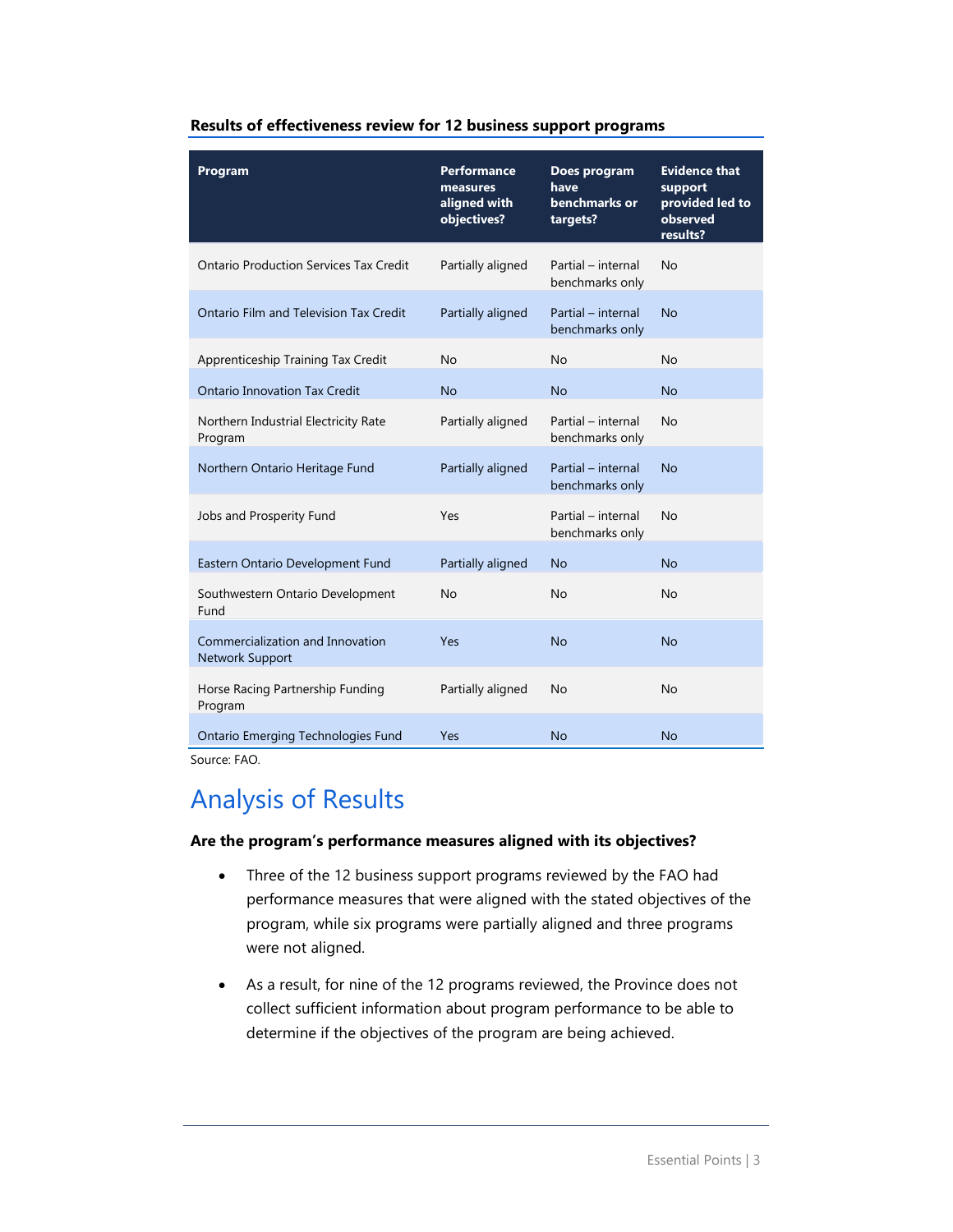#### **Does the program have benchmarks or targets established to compare against results?**

- Seven of the 12 programs reviewed by the FAO did not have benchmarks or targets (either internal or external) to compare against results. This means that it is not possible to determine how the programs are performing over time or how the programs perform compared to similar programs in Ontario or in other jurisdictions.
- None of the 12 programs had benchmarks against external programs (in Ontario or in other jurisdictions). This means that for all 12 programs reviewed by the FAO it is not possible to measure how effective the program is when compared to similar programs.
- Five of the 12 programs did have internal benchmarks set as a measure of program effectiveness. For example, for the Jobs and Prosperity Fund the Province has set the first year of results as the benchmark to measure the effectiveness of the program going forward.

#### **Is there any evidence that the support provided directly led to the observed result?**

- For each of the 12 business support programs reviewed by the FAO, the Province has not attempted to isolate the impact of the funding provided against what would have happened without provincial support. For example, the Province has not attempted to determine if a company receiving a grant would have made the same project investment without the support, or attempted to establish control groups of firms that did not receive support to see if the overall performance of those firms differed from firms that did receive support.
- This type of program evaluation is difficult, however, three recent reviews of the Province's business support programs recommended that the Province establish systems to distinguish between changes in company performance that result from provincial support against what would have happened without the support. $4$

<span id="page-7-0"></span> <sup>4</sup> See chapter 5 for more analysis. Commission on the Reform of Ontario's Public Services, et al. "Commission on the Reform of Ontario's Public Services: Public Services for Ontarians: A Path to Sustainability and Excellence." 2012. p. 45. Dalziel, Margaret, Douglas Cumming and David Wolfe. "Report of the Expert Panel Examining Ontario's Business Support Programs." 2014. p. 18. Auditor General of Ontario. ["Annual Report 2015."](http://www.auditor.on.ca/en/content/annualreports/arreports/en15/2015AR_en_final.pdf) 2015. pp. 194-197.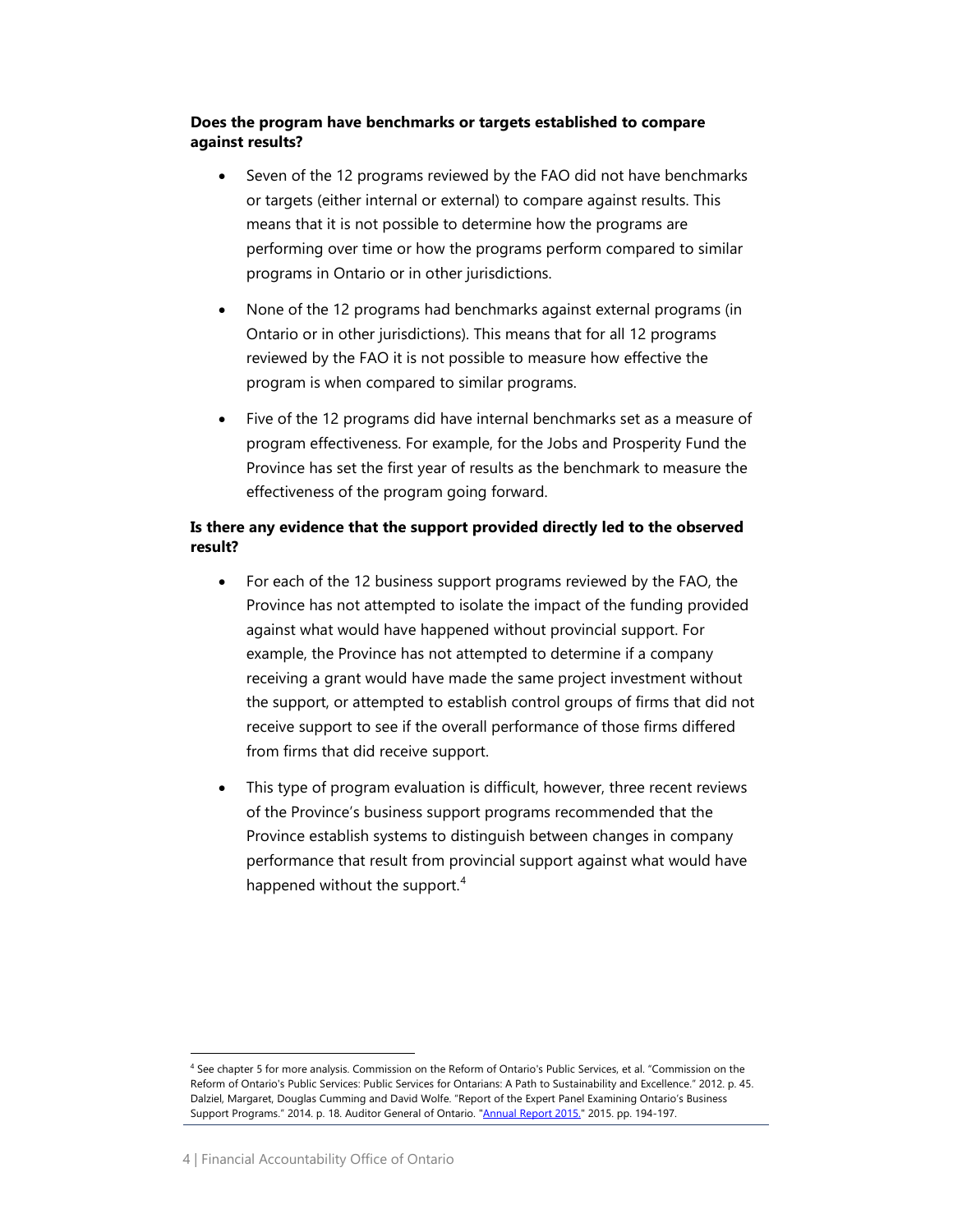# <span id="page-8-0"></span>**2 | Introduction**

The Government of Ontario (the Province) subsidizes businesses with a combination of tax credits, grants, loans, and equity investments that are collectively referred to as "business support programs". In 2016-17, the Province provided businesses with approximately \$4.9 billion through over 100 business support programs [\(Figure 2-1\)](#page-8-1).<sup>[5](#page-8-2)</sup>



#### <span id="page-8-1"></span>**Figure 2-1: Ontario's business support programs by category (\$billions), 2016-17**

Source: FAO analysis of information provided by the Province.

Grants and loans are direct transfers of funds from the Province to businesses, with loans being repaid by recipients. $6$  Tax credits are delivered through the tax system and can be either refundable or non-refundable. Refundable tax credits are payable to the claimant even if the amount payable is greater than the amount of tax owing. On the other hand, non-refundable tax credits can only reduce tax payable to zero.<sup>[7](#page-8-4)</sup> Finally, equity investments are direct investments made by the Province into companies alongside other investors. The Province receives an equity stake in the company which may increase or decrease in value over time.

Since 2012, there have been at least five reports that have reviewed the Province's business support programs.<sup>[8](#page-8-5)</sup> Each report made recommendations on how the Province could improve the evaluation and effectiveness of its programs.

The purpose of this report is to review how the Province measures the effectiveness of its business support programs. The report begins by providing a financial overview of funding support to businesses provided by the Province and then reviews recent reports that have looked at Ontario's business support

<span id="page-8-2"></span><sup>&</sup>lt;sup>5</sup> See appendix B for a complete list of the Province's business support programs.

<span id="page-8-3"></span> $^6$  Loans make up a very small share of the total for grants and loans. For example, in 2016-17, the Jobs and Prosperity Fund provided about \$182 million in grants but only \$0.4 million (or less than half of one per cent) in loans.

<span id="page-8-4"></span> $^7$  For example, if a business owes \$1,000,000 in corporate tax but is eligible for a \$2,000,000 tax credit, then, if the tax credit is refundable, the \$1,000,000 in taxes owed will be eliminated and the business will receive a tax refund for \$1,000,000. However, if the tax credit is non-refundable, the \$1,000,000 in taxes owed will be reduced to zero, but the rest of the credit will not be awarded.

<span id="page-8-5"></span> $8$  Three of these reports were directly requested by the Province. See chapter 4 for more details.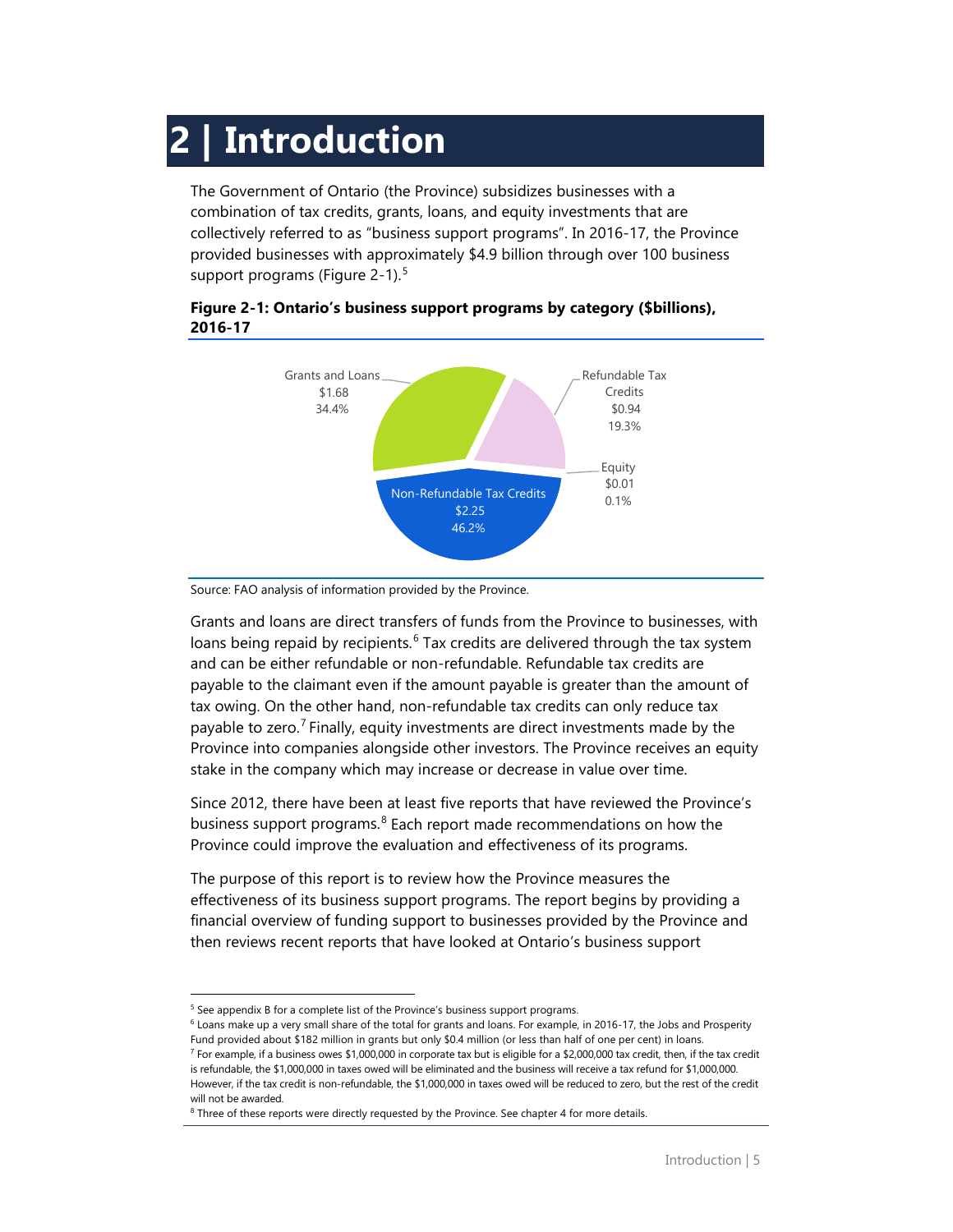programs. Lastly, the report examines 12 different business support programs and reviews how the Province measures each program's objectives, performance measures, benchmarks and targets, and the direct effect of each program.

Appendix C provides more information on the development of this report.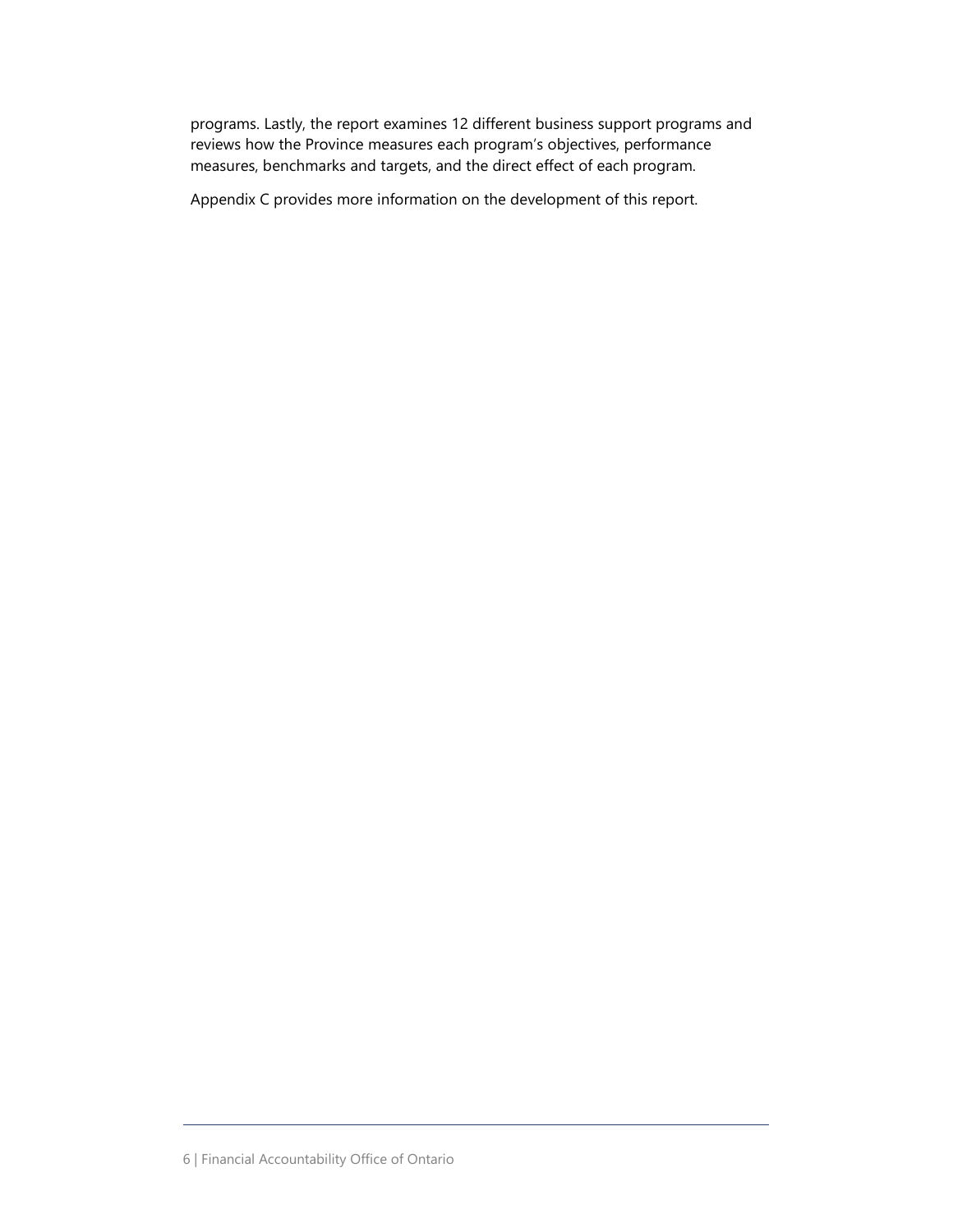# <span id="page-10-0"></span>**3 | Financial Overview**

From 2012-13 to 2016-17, the Province provided a cumulative total of approximately \$22.9 billion through its business support programs. On an annual basis, the cost of business support programs increased from about \$4.5 billion in 2012-13 to \$4.[9](#page-10-2) billion in 2016-17. $9$  [Figure 3-1](#page-10-1) shows the fiscal impact of business support programs by category over the past five years.

#### <span id="page-10-1"></span>**Figure 3-1: Cost of Ontario's business support programs by category (\$billions)**



Source: FAO analysis of information provided by the Province.

From 2012-13 to 2016-17, non-refundable tax credits accounted for about 45 per cent of the cost of Ontario's business support programs [\(Figure 3-2\)](#page-11-0). Grants and loans accounted for about one-third of the cost and refundable tax credits just over one-fifth. Equity investments represented just under \$100 million, or 0.4 per cent of the total.

<span id="page-10-2"></span><sup>&</sup>lt;sup>9</sup> The total cost includes both expense and forgone revenue.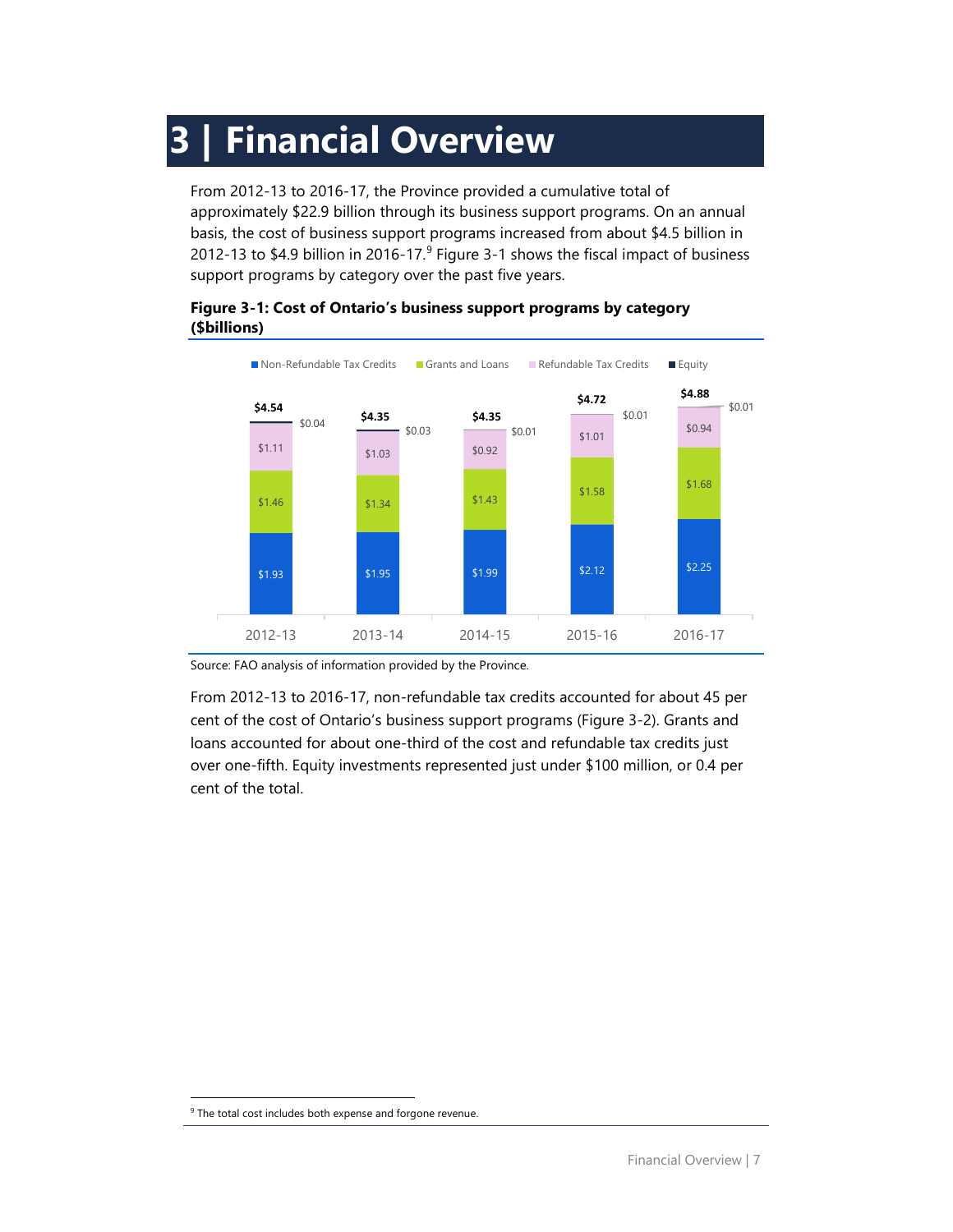

<span id="page-11-0"></span>

Source: FAO analysis of data provided by the Province.

The Province delivers its business support programs through nine ministries as shown in [Figure 3-3](#page-11-1) below.

<span id="page-11-1"></span>



Source: FAO analysis of data provided by the Province.

Four ministries accounted for almost 90 per cent of the support provided to businesses over the five-year period from 2012-13 to 2016-17 [\(Table 3-1\)](#page-12-0).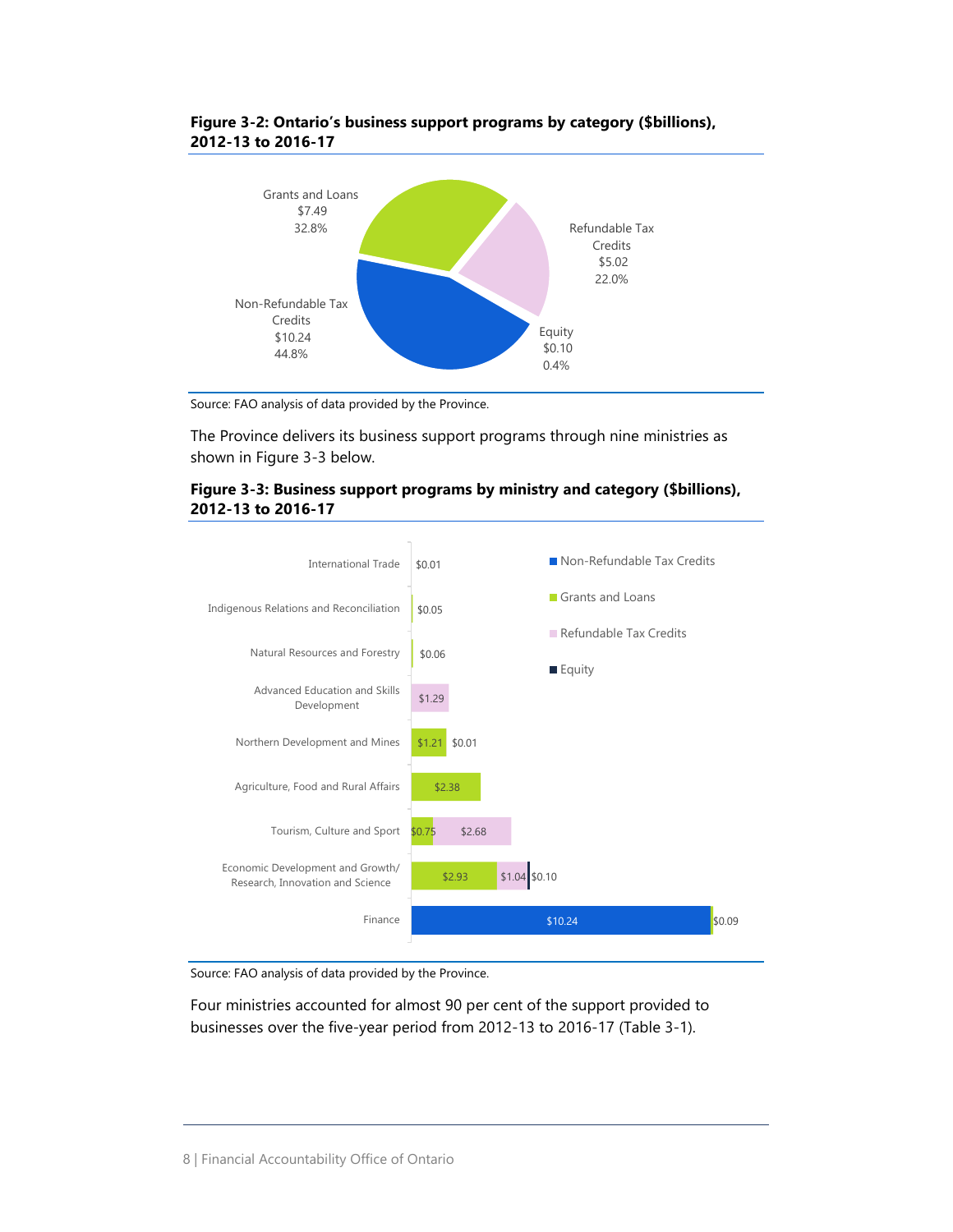| 60 I V 7 I <i>1</i>                                                      |                                 |                                         |  |  |
|--------------------------------------------------------------------------|---------------------------------|-----------------------------------------|--|--|
| <b>Ministry</b>                                                          | <b>Funding</b><br>(\$ Billions) | <b>Share of Total</b><br><b>Support</b> |  |  |
| Finance                                                                  | \$10.34                         | 45.2%                                   |  |  |
| Economic Development and<br>Growth / Research, Innovation<br>and Science | \$4.07                          | 17.8%                                   |  |  |
| Tourism, Culture and Sport                                               | \$3.43                          | 15.0%                                   |  |  |
| Agriculture, Food and Rural<br><b>Affairs</b>                            | \$2.38                          | 10.4%                                   |  |  |
| Advanced Education and Skills<br>Development                             | \$1.29                          | 5.7%                                    |  |  |
| Northern Development and                                                 | $+1 - 22$                       | 5.20                                    |  |  |

 $$1.22$  5.3% Natural Resources and Forestry \$0.06 0.2%

malgenous Nelations and  $$0.05$  0.2% International Trade  $$0.01$  0.0%

#### <span id="page-12-0"></span>**Table 3-1: Distribution of business support funding by ministry, 2012-13 to 2016-17**

Source: FAO's analysis of data provided by the Province.

Indigenous Relations and

From 2012-13 to 2016-17, the 10 largest business support programs accounted for approximately 70 per cent of the total support provided. The Ontario Small Business Tax Deduction was by far the largest source of business support. It cost the Province approximately \$8.3 billion in forgone revenue over those five years, which is 36 per cent of the total support provided [\(Figure 3-4\)](#page-13-0).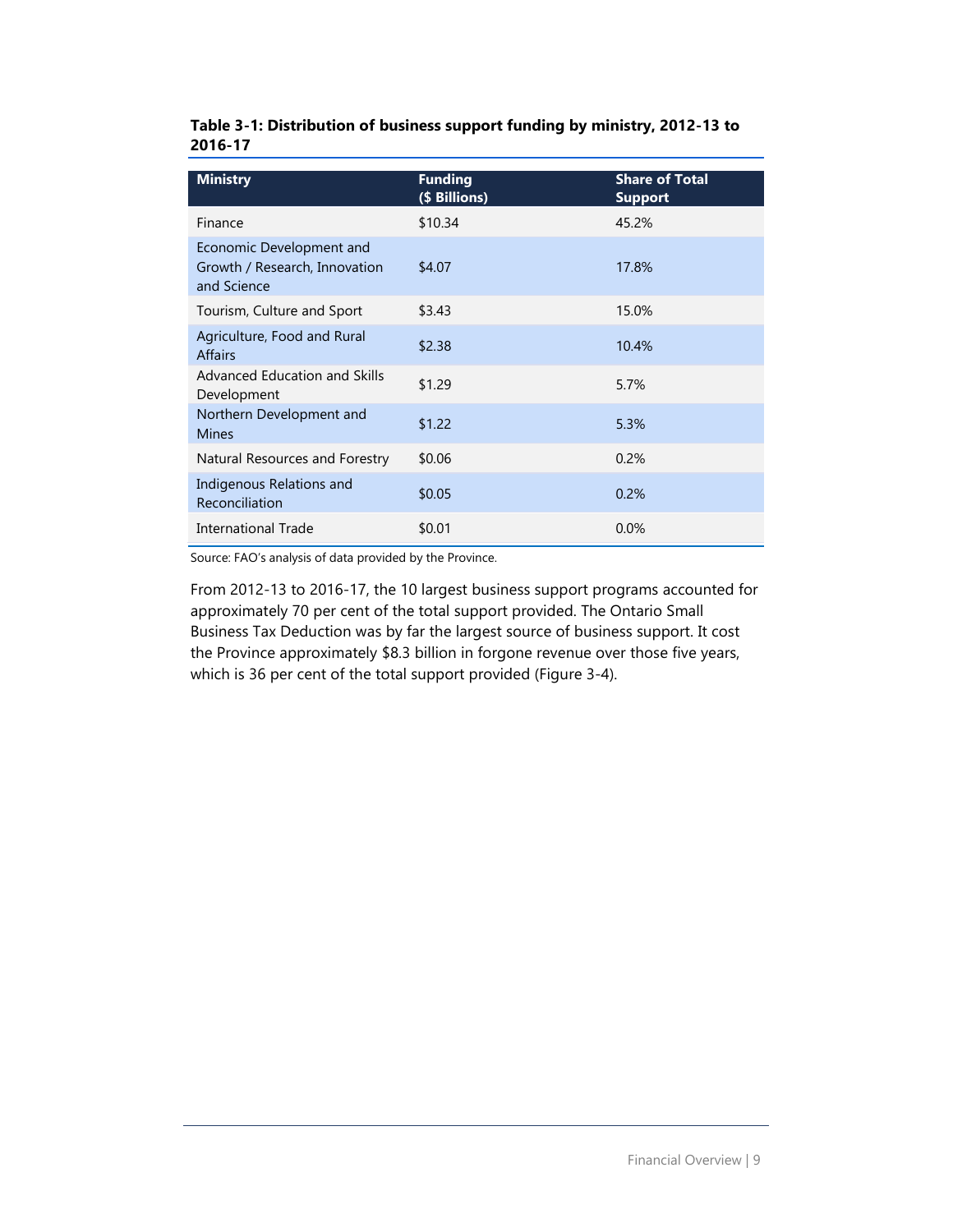#### <span id="page-13-0"></span>**Figure 3-4: The 10 largest business support programs by total spending (\$billions), 2012-13 to 2016-17**



Source: FAO analysis of data provided by the Province.

The Province announced in the 2017 Ontario Economic Outlook and Fiscal Review that the Apprenticeship Training Tax Credit was converted from a refundable tax credit into a grant program as of November 15, 2017.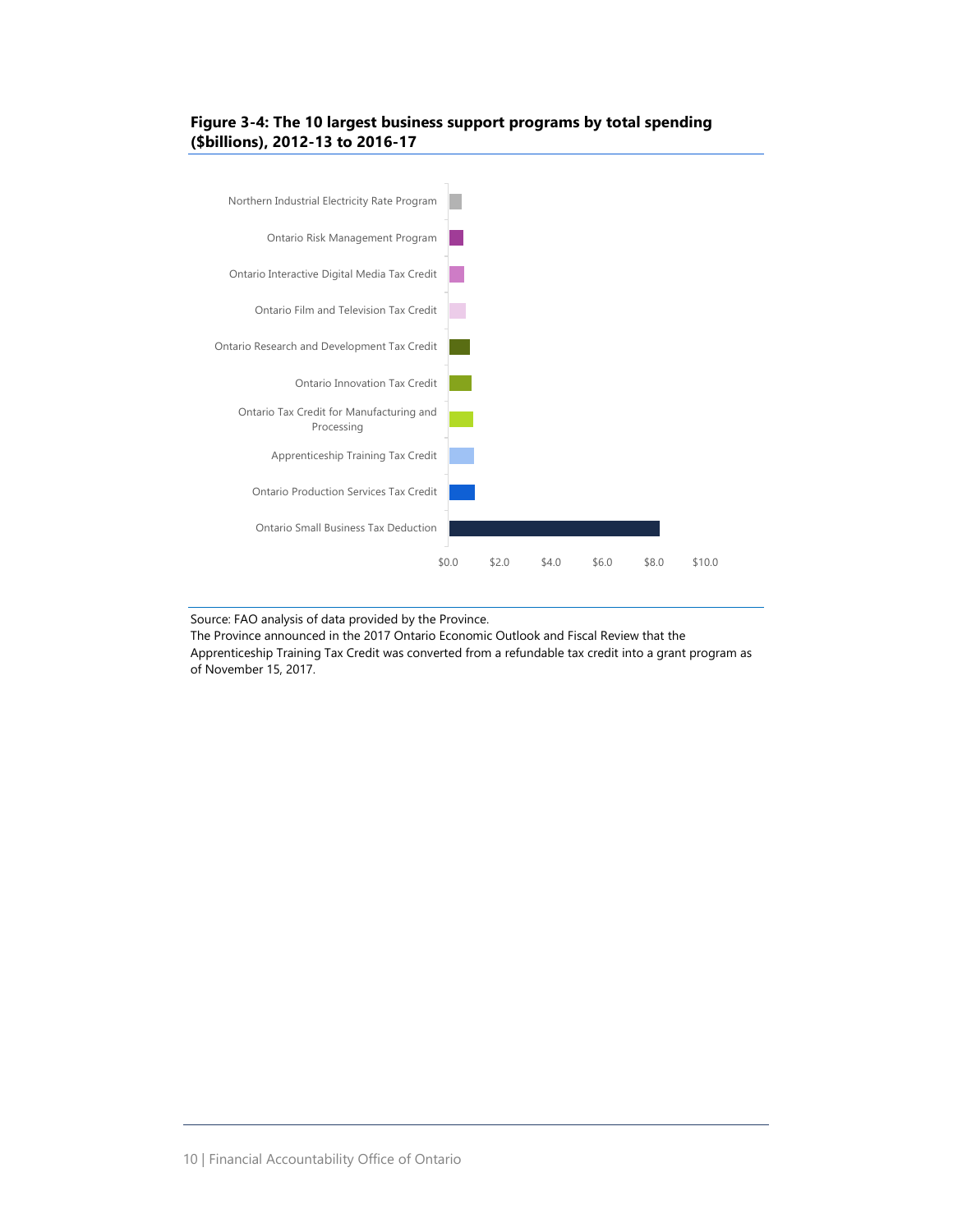# <span id="page-14-0"></span>**4 | Reviews of the Province's Business Support Programs**

There have been a number of recent reports that have reviewed and made recommendations regarding the Province's business support programs.

In 2012, the Commission on the Reform of Ontario's Public Services (the Drummond Commission) released a report which included 16 recommendations regarding the Province's business support programs. The recommendations included streamlining program delivery and refocussing support towards improving productivity, rather than job creation.<sup>[10](#page-14-1)</sup> The Drummond Commission also recommended that the Province subject its business support programs to "rigorous evaluation that links public expenditures to new, incremental activities by business." Finally, the Drummond Commission recommended that the Province improve transparency of its programs by publishing an annual list of business support programs and related annual spending along with a list of recipient companies and the amounts they received.

In response to the Drummond Commission's report, the Province created the Jobs and Prosperity Council with a mandate to develop new ideas for improving Ontario's long-term productivity and competitiveness. The Council's report made recommendations to transform Ontario's business support programs, including streamlining the delivery of the Province's business support programs by changing to a one-window delivery model. The Council also recommended that the Province benchmark performance against leading jurisdictions.<sup>[11](#page-14-2)</sup>

In 2013, the Province appointed a new panel (the Expert Panel) to review its business support programs.<sup>[12](#page-14-3)</sup> The Expert Panel's mandate was to "review and evaluate programs according to established criteria, including those put forward by the Jobs and Prosperity Council that focus on improving productivity, strengthening exports and increasing innovation performance." The Expert Panel's report in 2014 provided a framework for the evaluation of business support programs.[13](#page-14-4) It recommended that the Province commit to regular evaluations of the effectiveness of its business support programs, including:

- Conducting a baseline evaluation survey, focused at the company level;
- Ensuring that evaluations distinguish between changes in company performance that result from provincial support against what would have happened without provincial support; and

<span id="page-14-1"></span><sup>&</sup>lt;sup>10</sup> Commission on the Reform of Ontario's Public Services, et al. "Commission on the Reform of Ontario's Public Services: Public Services for Ontarians: A Path to Sustainability and Excellence." 2012.

<span id="page-14-3"></span><span id="page-14-2"></span><sup>&</sup>lt;sup>11</sup> Jobs and Prosperity Council. ["Advantage Ontario."](https://www.ontario.ca/page/advantage-ontario) 2012.

<sup>&</sup>lt;sup>12</sup> Ontario Newsroom. ["Expert Panel Examining Business Support Programs."](https://news.ontario.ca/mof/en/2013/11/expert-panel-examining-business-support-programs.html) Nov. 28, 2013.

<span id="page-14-4"></span><sup>&</sup>lt;sup>13</sup> Dalziel, Margaret, Douglas Cumming and David Wolfe. "Report of the Expert Panel Examining Ontario's Business Support Programs." 2014.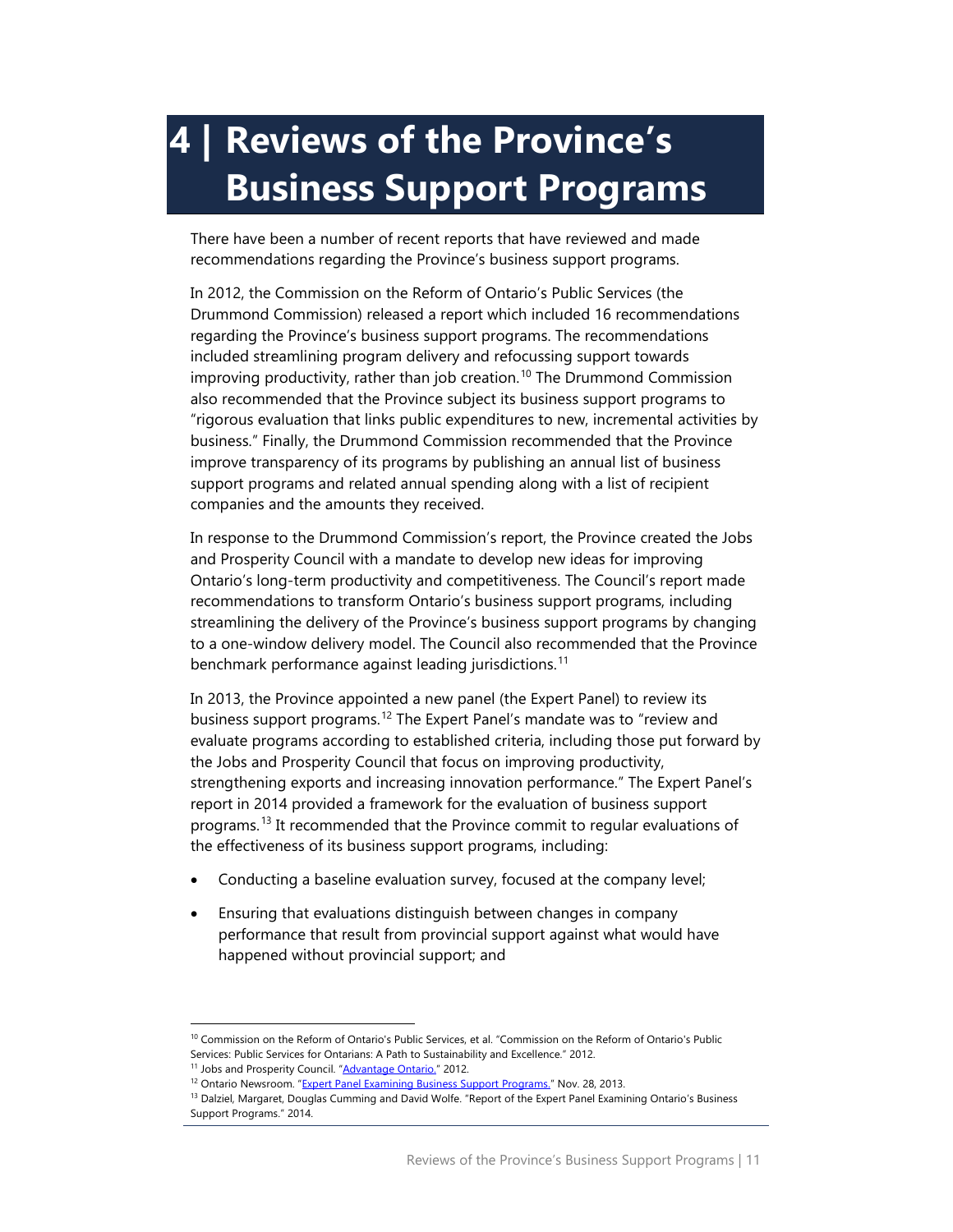• Benchmarking the performance of the economy and the Province's business support programs against that of peer jurisdictions.

In 2015, the Institute for Competitiveness and Prosperity released "Open for Business: Strategies for improving Ontario's business attractiveness."[14](#page-15-0) The report reviewed issues surrounding business support policies and provided a number of recommendations for Ontario's business support programs, including focusing the Jobs and Prosperity Fund on productivity improvements, rather than job creation and revenue growth, and making the operations and evaluation of the Jobs and Prosperity Fund open to the public.<sup>[15](#page-15-1)</sup>

Finally, the Auditor General of Ontario (AGO) released a report on the Province's business support programs in 2015. The purpose of the AGO's report was to ensure that the Province had effective systems and procedures in place to ensure funding was used efficiently and effectively and in accordance with legislative requirements, directives, and program policies and quidelines.<sup>[16](#page-15-2)</sup>

The AGO's report concluded that the Province adequately administers and oversees its business support programs. However, the report found that the Province had done little work to measure the effectiveness of its programs. The main conclusions were:

- The Province had not attempted to measure whether the support it had provided since 2004 strengthened the economy or made recipients more competitive;
- There was little transparency in how the Province awarded funding;
- The Province often awarded funding without assessing whether the business needed public funding to achieve the proposed project; and
- Contracts with recipients only required businesses to invest in projects and either retain or create an agreed number of jobs. Other goals, such as increasing exports, innovation or productivity, were not measured nor included in contracts with recipients.

In summary, each report made recommendations for the improvement of performance measurement that would help the Province determine if its business support programs were effective at achieving each program's objectives. The following chapter reviews effectiveness measures used by the Province for 12 of its business support programs.

<span id="page-15-0"></span><sup>&</sup>lt;sup>14</sup> Institute for Competitiveness and Prosperity. "Open for Business: Strategies for improving Ontario's business <u>attractiveness.</u>" 2015.

<span id="page-15-1"></span><sup>&</sup>lt;sup>15</sup> The report argued that job creation was a poor metric to measure the performance of business support programs because it is difficult to determine if the jobs "created" are filled by people who would otherwise be unemployed. Also, the report argued that revenue generated by a business support recipient is not a useful performance measure as any business that receives a subsidy should be able to achieve higher revenue by spending more on capital (e.g., machinery and equipment) and labour. Finally, the Institute's report recommended that the Province use other means to make Ontario more attractive to all businesses, such as investing more in roads and highways and adjusting the small business tax structure.

<span id="page-15-2"></span><sup>&</sup>lt;sup>16</sup> Auditor General of Ontario. ["Annual Report 2015."](http://www.auditor.on.ca/en/content/annualreports/arreports/en15/2015AR_en_final.pdf) 2015.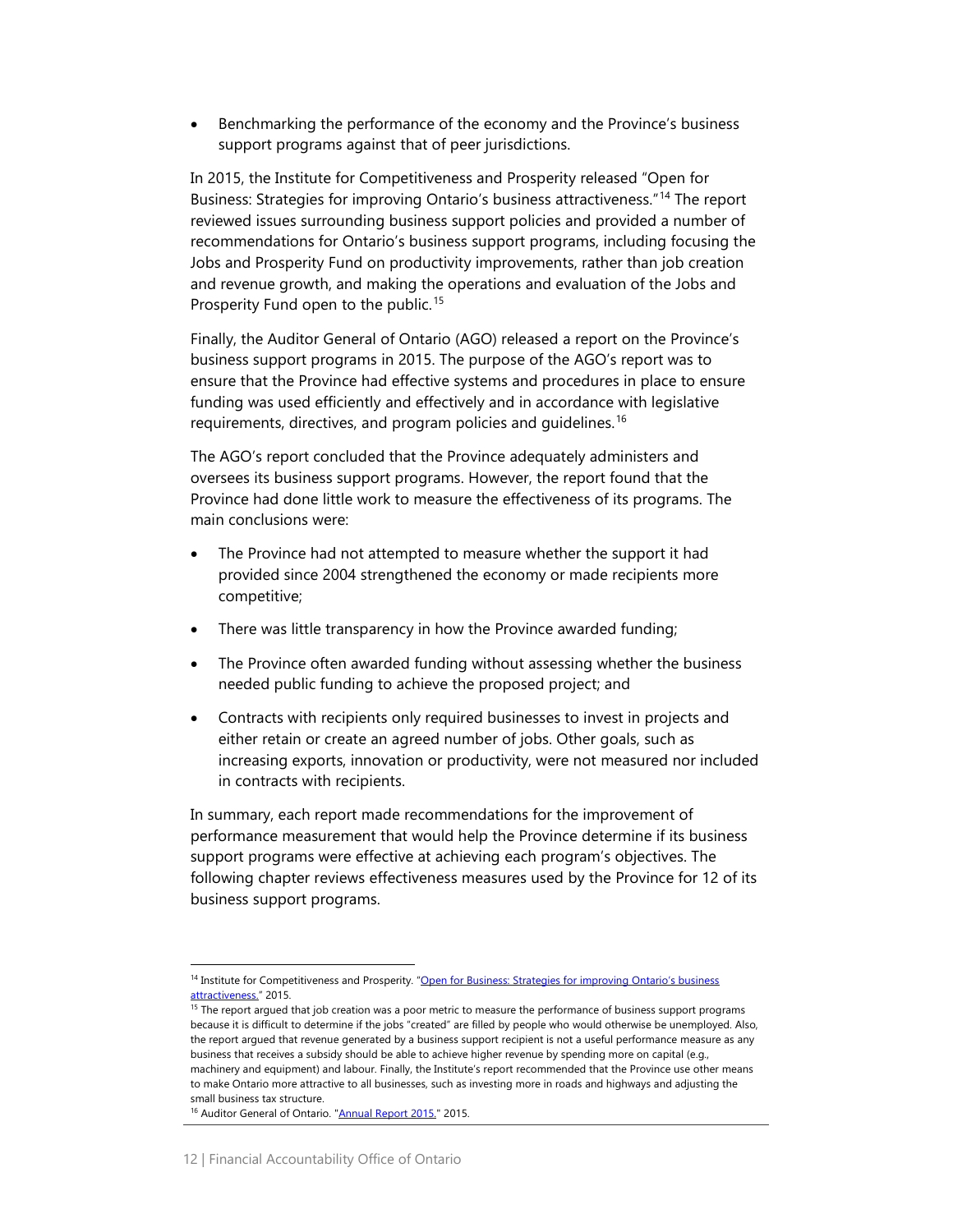# <span id="page-16-0"></span>**5 | Effectiveness Measures for Ontario's Business Support Programs**

This chapter reviews how the Province measures the effectiveness of its business support programs. Based on information provided to the FAO, the Province has over 100 business support programs.<sup>[17](#page-16-2)</sup> From the list of over 100 programs, the FAO selected 12 business support programs for review. The 12 programs were selected to represent a cross-section of programs with a variety of different characteristics, including:

- Grant/loan programs, refundable tax credits and equity programs;<sup>[18](#page-16-3)</sup>
- Programs targeting different business sizes, from small to large multinationals;
- Programs that target different regions of the Province; and
- Programs that are application based (i.e., open to all) and programs that are invitation only.

Based on the FAO's selection criteria, the twelve business support programs selected for review are listed in [Table 5-1.](#page-16-1)

| Program                                                   | Category                 | <b>Attribution</b>                | <b>Region</b> | <b>Business</b><br><b>Size</b> | <b>Sector</b> | <b>Funding</b><br>2012-13 to<br>2016-17<br>(\$Millions) |
|-----------------------------------------------------------|--------------------------|-----------------------------------|---------------|--------------------------------|---------------|---------------------------------------------------------|
| Ontario Production<br>Services Tax Credit                 | Refundable<br>tax credit | Open to<br>eligible<br>claimants  | All           | All                            | Cultural      | \$1,092                                                 |
| Ontario Film and<br><b>Television Tax</b><br>Credit       | Refundable<br>tax credit | Open to<br>eligible<br>claimants  | All           | All                            | Cultural      | \$727                                                   |
| Apprenticeship<br><b>Training Tax Credit</b>              | Refundable<br>tax credit | Open to<br>eligible<br>claimants  | All           | All                            | Trades        | \$1,048                                                 |
| Ontario Innovation<br><b>Tax Credit</b>                   | Refundable<br>tax credit | Open to<br>eligible<br>claimants  | All           | All                            | Various       | \$945                                                   |
| Northern Industrial<br><b>Electricity Rate</b><br>Program | Grants                   | Open to<br>eligible<br>applicants | North         | Large                          | Various       | \$564                                                   |

#### <span id="page-16-1"></span>**Table 5-1: Business support programs selected for review**

<span id="page-16-2"></span><sup>&</sup>lt;sup>17</sup> See appendix B for the list of programs.

<span id="page-16-3"></span> $18$  Non-refundable tax credits were excluded from the FAO's selection of programs to review as non-refundable tax credits have been the subject of extensive policy research. See, for example, the Institute for Competitiveness and Prosperity's 2013 report, "Making sense of public dollars" and its 2016 report, "A place to grow: Scaling up Ontario's Firms", and the CD Howe's 2015 report, "Small Business Preferences as a Barrier to Growth: Not so Tall After All."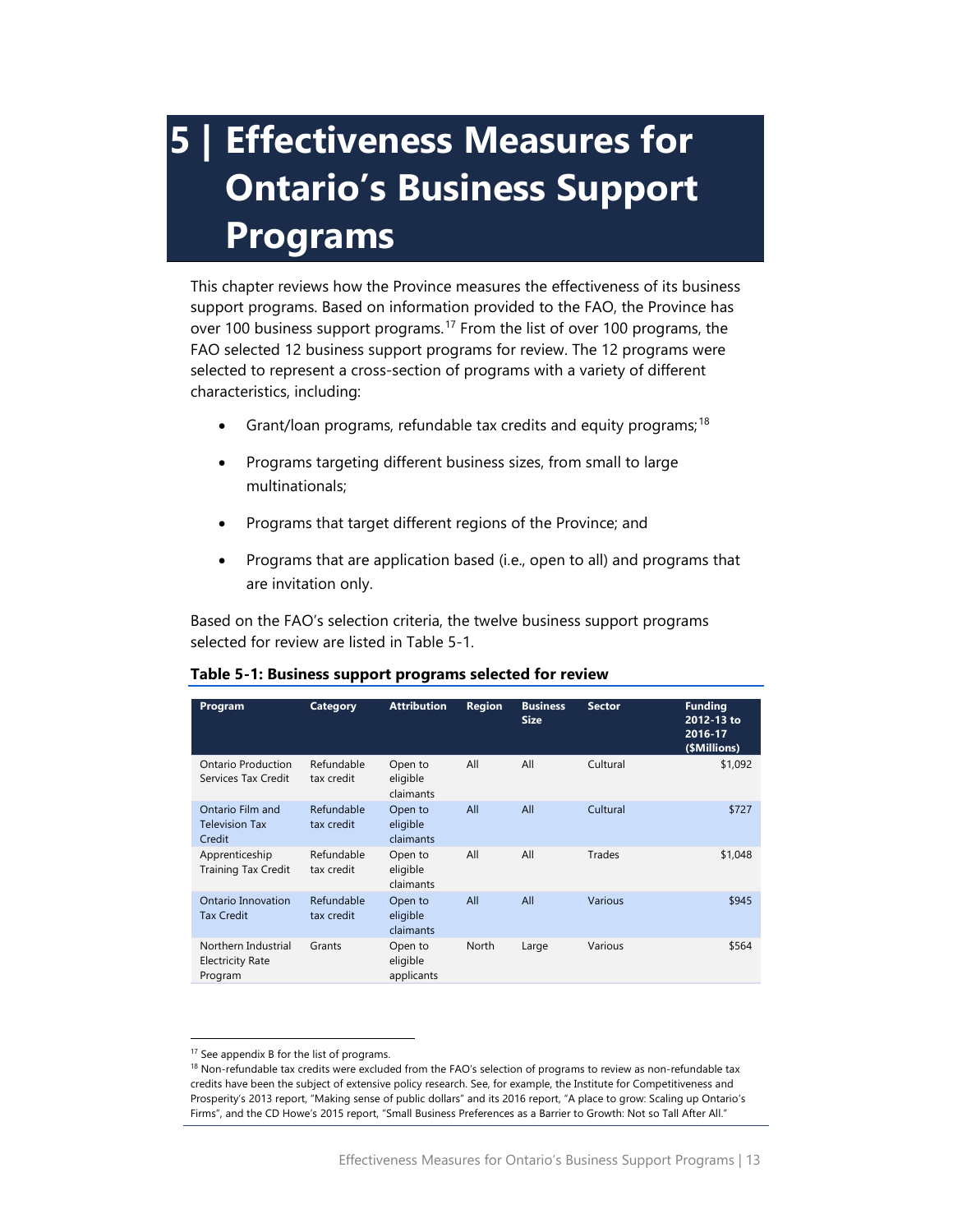| Program                                                | Category            | <b>Attribution</b>                | <b>Region</b>  | <b>Business</b><br><b>Size</b> | <b>Sector</b>                                                                                                                                         | <b>Funding</b><br>2012-13 to<br>2016-17<br>(\$Millions) |
|--------------------------------------------------------|---------------------|-----------------------------------|----------------|--------------------------------|-------------------------------------------------------------------------------------------------------------------------------------------------------|---------------------------------------------------------|
| Northern Ontario<br>Heritage Fund                      | Grants and<br>Loans | Open to<br>eligible<br>applicants | <b>North</b>   | All                            | <b>Various</b>                                                                                                                                        | \$500                                                   |
| Jobs and<br>Prosperity Fund                            | Grants and<br>loans | Invitation                        | All            | Large                          | Advanced<br>manufacturing;<br>information and<br>communications<br>technology; life<br>sciences                                                       | \$422                                                   |
| Eastern Ontario<br>Development<br>Fund*                | Grants and<br>loans | Open to<br>eligible<br>applicants | East           | All                            | Advanced<br>manufacturing;<br>life sciences;<br>processing;<br>tourism;<br>information and<br>communications<br>technology;<br>cultural<br>industries | \$24                                                    |
| Southwestern<br>Ontario<br>Development<br>Fund*        | Grants and<br>loans | Open to<br>eligible<br>applicants | South-<br>West | All                            | Advanced<br>manufacturing;<br>life sciences;<br>processing;<br>tourism;<br>information and<br>communications<br>technology;<br>cultural<br>industries | \$40                                                    |
| Commercialization<br>and Innovation<br>Network Support | Grants              | Open to<br>eligible<br>claimants  | All            | All                            | <b>Various</b>                                                                                                                                        | \$400                                                   |
| Horse Racing<br>Partnership<br>Funding Program*        | Grants              | Open to all<br>applicants         | All            | All                            | Arts,<br>entertainment<br>and recreation                                                                                                              | \$362                                                   |
| <b>Ontario Emerging</b><br>Technologies Fund           | Equity              | Open to all<br>applicants         | All            | Small                          | Professional.<br>scientific and<br>technical<br>services; various                                                                                     | \$49                                                    |

Source: FAO analysis of data from the Province.

\*Starting in 2016-17, funding for the Eastern and Southwestern Ontario Development Funds was integrated into the Jobs and Prosperity Fund. The Horse Racing Partnership Funding Program includes funds provided prior to the April 1, 2014 start of the new program as well as funds from the Horse Racing Industry Development Program.

Overall, the 12 business support programs selected received a total of \$1.3 billion in funding in 2016-17, which represents approximately 27 per cent of the total business program support provided by the Province in that year.<sup>[19](#page-17-0)</sup>

<span id="page-17-0"></span><sup>&</sup>lt;sup>19</sup> From 2012-13 to 2016-17, the 12 selected business support programs received approximately \$6.2 billion in funding.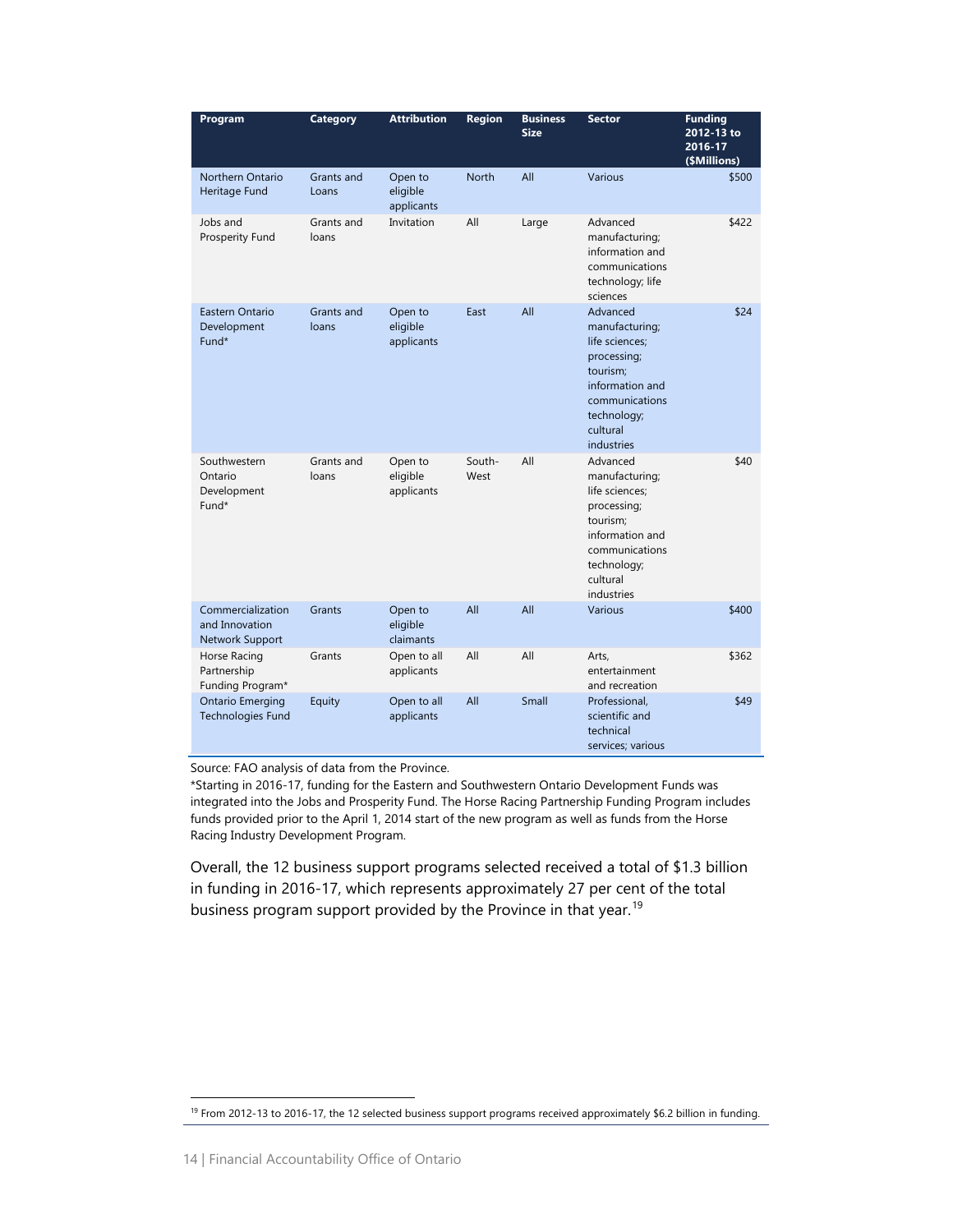# <span id="page-18-0"></span>Effectiveness Measures for Business Support Programs

In order to review how the Province measures the effectiveness of its business support programs the FAO identified three questions for each of the 12 selected business support programs:

- Are the program's performance measures aligned with its objectives?
- Does the program have benchmarks or targets established to compare against results?
- Is there any evidence that the support provided directly led to the observed results?

The FAO's three questions are based on the recommendations contained in the reports on Ontario's business support programs reviewed in chapter 4. The rest of this chapter discusses the three questions in more detail and then provides the results of the FAO's review.

#### **Are the program's performance measures aligned with its objectives?**

Each business support program's performance measures should reflect the objectives of the program as closely as possible in order to evaluate whether the program's objectives are being achieved. Some of the common performance measures used by Canadian economic development agencies include new businesses opened, population size, full-time jobs created, workforce size, inquiries received, new business investment attracted, building permits (commercial and institutional), business closures, and the unemployment rate.<sup>[20](#page-18-1)</sup> Since the success of business support programs depends on the program's ability to improve the performance of businesses, the Expert Panel recommended six performance metrics to assess the performance of companies: revenue, number of employees, exports, new products or services, investments in research and development, and equity financing.<sup>[21](#page-18-2)</sup> Regardless of which performance measures are chosen, if the business support program's performance measures do not align with its objectives, then it will be impossible to evaluate if the program is successful at achieving its objectives.

#### **Does the program have benchmarks or targets established to compare against results?**

Establishing benchmarks and targets is an important way to assess the observed results of business support programs and provides a tool to understand the effectiveness of the program. A basic benchmark for a business support program is to set an internal benchmark by comparing current performance to past performance. This type of benchmark can provide information about whether the

<span id="page-18-2"></span><span id="page-18-1"></span><sup>21</sup> Dalziel, Margaret, Douglas Cumming and David Wolfe. "Report of the Expert Panel Examining Ontario's Business Support Programs." 2014. p. 102.

<sup>&</sup>lt;sup>20</sup> Mathew Fisher and Associates Inc. "Performance Measurement in Economic Development." Sept 2011.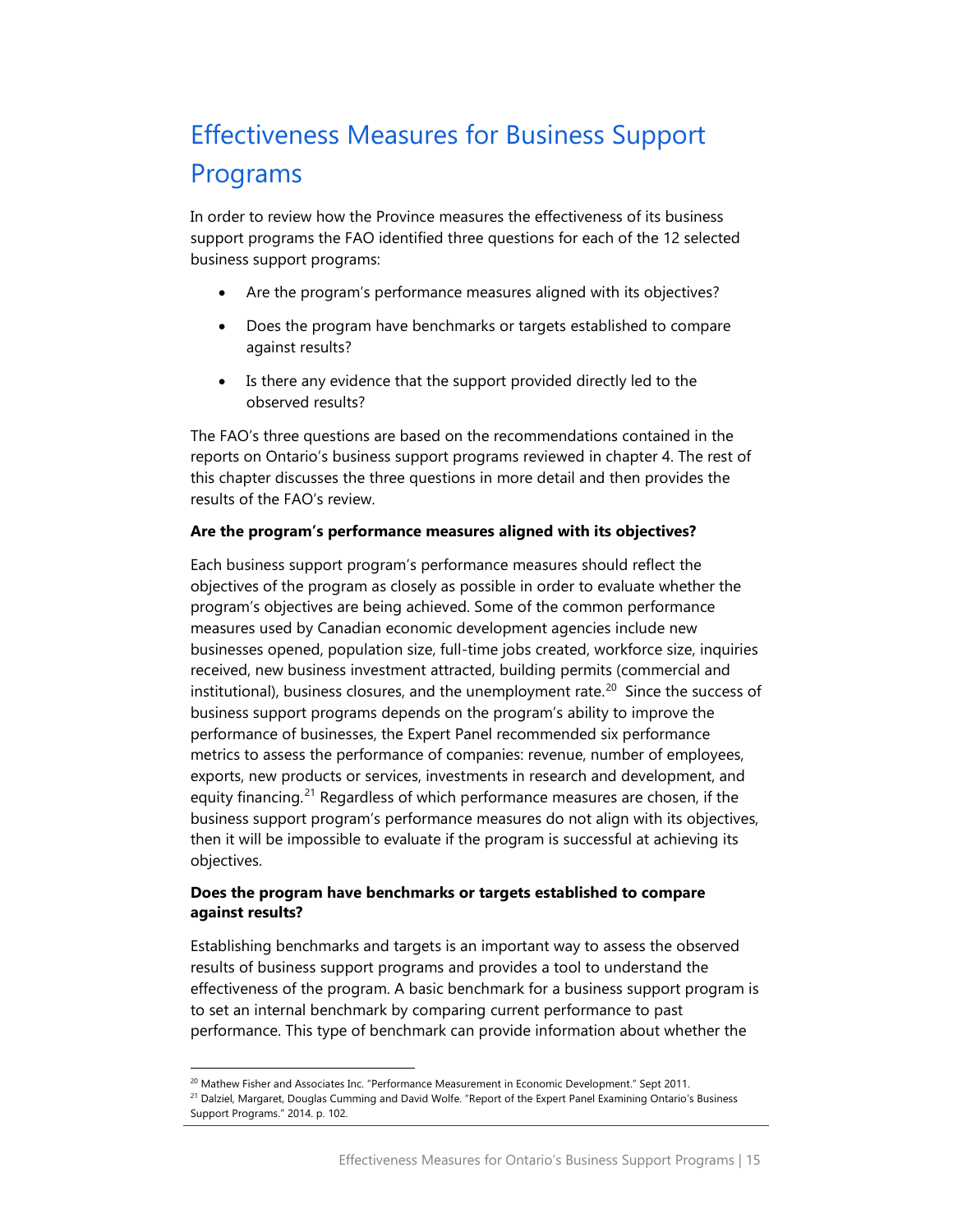program's performance is improving over time. However, a much more effective benchmark or target is one that compares results to other similar business support programs, either within Ontario or in other jurisdictions (i.e., an external benchmark). [22](#page-19-1) The Jobs and Prosperity Council and the Expert Panel both recommended that the Province benchmark the performance of business support programs against that of peer jurisdictions.  $23$ 

#### **Is there any evidence that the support provided directly led to the observed results?**

The final question investigates whether the funding provided by the business support program directly led to the observed results or performance measures. The Drummond Commission, the Expert Panel and the Auditor General of Ontario each recommended that the Province distinguish between changes in company performance that result from provincial support against what would have happened without provincial support. $24$  For example, would the company have made the same research and development investment without the support provided by the Province? Or, would the recipient have located or expanded its business in Ontario even if it did not receive a government grant?

It is a challenging task to isolate the direct impact of business support programs. Some researchers recommend establishing a control group of businesses that do not receive support and comparing the outcomes to businesses that do.<sup>[25](#page-19-4)</sup> For example, a program that provides support to a group of similar businesses, such as small and medium-sized enterprises, could be compared to a similar group that does not receive the support.<sup>[26](#page-19-5)</sup> The Province is currently using this method as a way to evaluate its basic income pilot project by comparing the outcomes of people receiving the new basic income benefits against a control group that uses the existing provincial support system.<sup>[27](#page-19-6)</sup> The Expert Panel recommended using different techniques depending on the type of business support program.<sup>[28](#page-19-7)</sup>

## <span id="page-19-0"></span>**Results**

The FAO applied its three business support program effectiveness questions to the 12 business support programs selected for review. [Table 5-2](#page-20-0) provides a summary

<span id="page-19-1"></span><sup>&</sup>lt;sup>22</sup> Elmuti, Dean, and Yunus Kathawala. "An overview of benchmarking process: a tool for continuous improvement and competitive advantage." Benchmarking for Quality Management & Technology, Vol. 4 No. 4, 1997 pp. 229-243. <sup>23</sup> Jobs and Prosperity Council. "Advantage Ontario." 2012. Ch. 8: Dalziel, Margaret, Douglas Cumming and David Wolfe. "Report of the Expert Panel Examining Ontario's Business Support Programs." 2014. p. 18.

<span id="page-19-3"></span><span id="page-19-2"></span><sup>&</sup>lt;sup>24</sup> Commission on the Reform of Ontario's Public Services, et al. "Commission on the Reform of Ontario's Public Services: Public Services for Ontarians: A Path to Sustainability and Excellence." 2012. p. 45. Dalziel, Margaret, Douglas Cumming and David Wolfe. "Report of the Expert Panel Examining Ontario's Business Support Programs." 2014. p. 18. Auditor General of Ontario. ["Annual Report 2015."](http://www.auditor.on.ca/en/content/annualreports/arreports/en15/2015AR_en_final.pdf) 2015. pp. 194-197.

<span id="page-19-4"></span><sup>&</sup>lt;sup>25</sup> Bartik, Timothy J. 2004. "Evaluating the Impacts of Local Economic Development Policies on Local Economic Outcomes: What has been done and what is doable?" In Evaluating Local Economic and Employment Development: How to Assess What Works Among Programmes and Policies. Paris: Organisation for Economic Co-Operation and Development, pp. 113-142. http://dx.doi.org/10.1787/9789264017092-5-en. <sup>26</sup> Ibid.

<span id="page-19-6"></span><span id="page-19-5"></span><sup>27</sup> Government of Ontario. "Ontario Basic Income Pilot." 13 April 2018.

<span id="page-19-7"></span><sup>&</sup>lt;sup>28</sup> For example, conducting a baseline comparative evaluation survey. Dalziel, Margaret, Douglas Cumming and David Wolfe. "Report of the Expert Panel Examining Ontario's Business Support Programs." 2014. p. 18.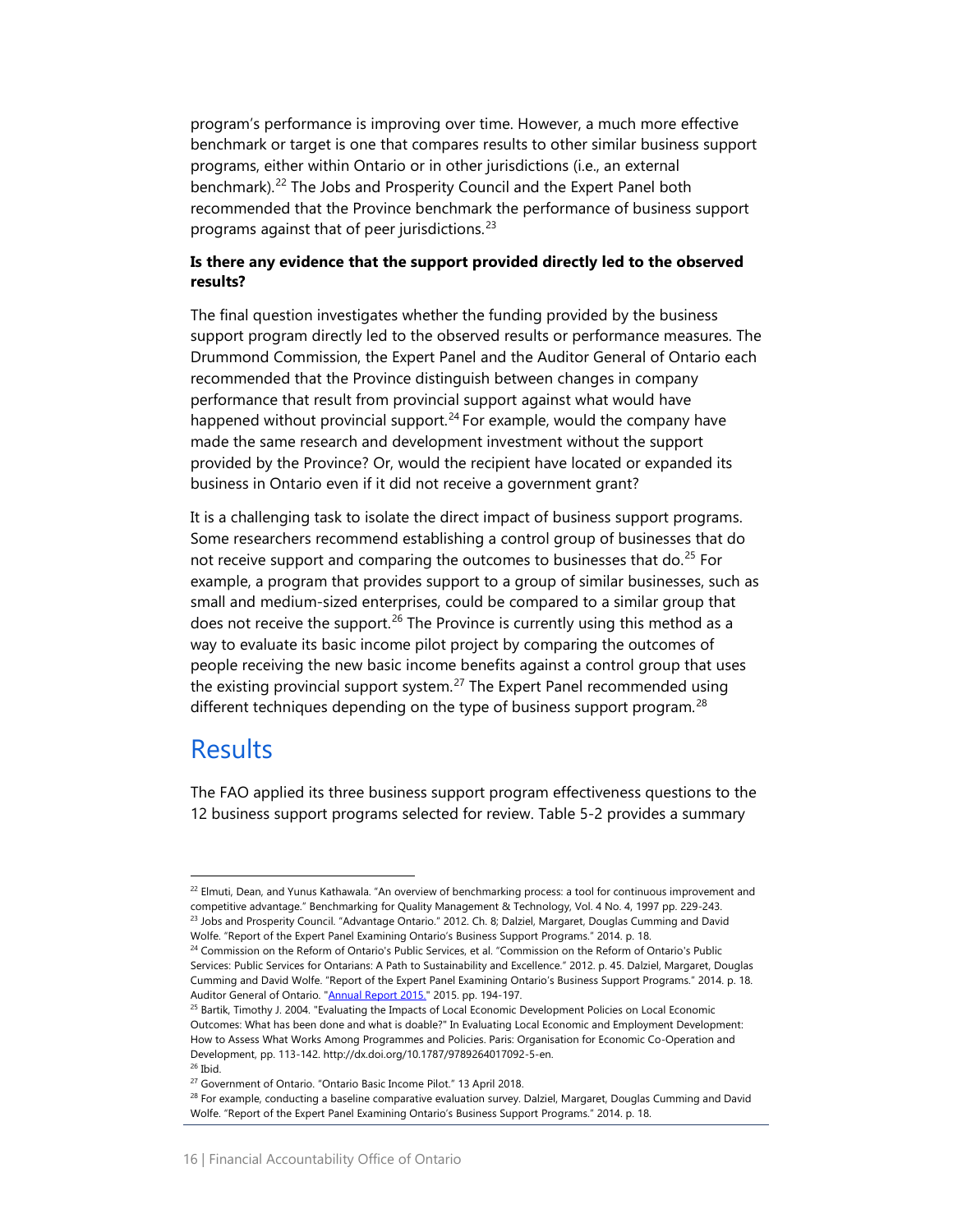of the results of the evaluation. For more details on the results of the evaluation for each program see appendix A.

| Program                                                    | <b>Performance</b><br>measures<br>aligned with<br>objectives? | Does program<br>have<br>benchmarks or<br>targets? | <b>Evidence that</b><br>support<br>provided led to<br>observed<br>results? |
|------------------------------------------------------------|---------------------------------------------------------------|---------------------------------------------------|----------------------------------------------------------------------------|
| <b>Ontario Production Services Tax Credit</b>              | Partially aligned                                             | Partial - internal<br>benchmarks only             | No                                                                         |
| Ontario Film and Television Tax Credit                     | Partially aligned                                             | Partial - internal<br>benchmarks only             | No                                                                         |
| Apprenticeship Training Tax Credit                         | No                                                            | No                                                | No                                                                         |
| <b>Ontario Innovation Tax Credit</b>                       | <b>No</b>                                                     | <b>No</b>                                         | <b>No</b>                                                                  |
| Northern Industrial Electricity Rate<br>Program            | Partially aligned                                             | Partial - internal<br>benchmarks only             | No                                                                         |
| Northern Ontario Heritage Fund                             | Partially aligned                                             | Partial - internal<br>benchmarks only             | No                                                                         |
| Jobs and Prosperity Fund                                   | Yes                                                           | Partial - internal<br>benchmarks only             | No                                                                         |
| Eastern Ontario Development Fund                           | Partially aligned                                             | <b>No</b>                                         | N <sub>o</sub>                                                             |
| Southwestern Ontario Development<br>Fund                   | No                                                            | No                                                | No                                                                         |
| Commercialization and Innovation<br><b>Network Support</b> | Yes                                                           | <b>No</b>                                         | No                                                                         |
| Horse Racing Partnership Funding<br>Program                | Partially aligned                                             | No                                                | No                                                                         |
| Ontario Emerging Technologies Fund                         | Yes                                                           | <b>No</b>                                         | <b>No</b>                                                                  |

#### <span id="page-20-0"></span>**Table 5-2: Results of effectiveness questions for 12 business support programs**

Source: FAO.

#### **Are the program's performance measures aligned with its objectives?**

Three of the 12 business support programs reviewed by the FAO had performance measures that were aligned with the stated objectives of the program. As a result, the FAO believes that the information collected through the performance measures for each of the three programs will be adequate to determine if the stated objectives of the program are being met.

On the other hand, three business support programs did not have performance measures that were aligned with each programs' objectives: the Southwestern Ontario Development Fund, the Ontario Innovation Tax Credit and the Apprenticeship Training Tax Credit. For these three programs, it will not be possible to determine if the objectives of the program are being met. For example, the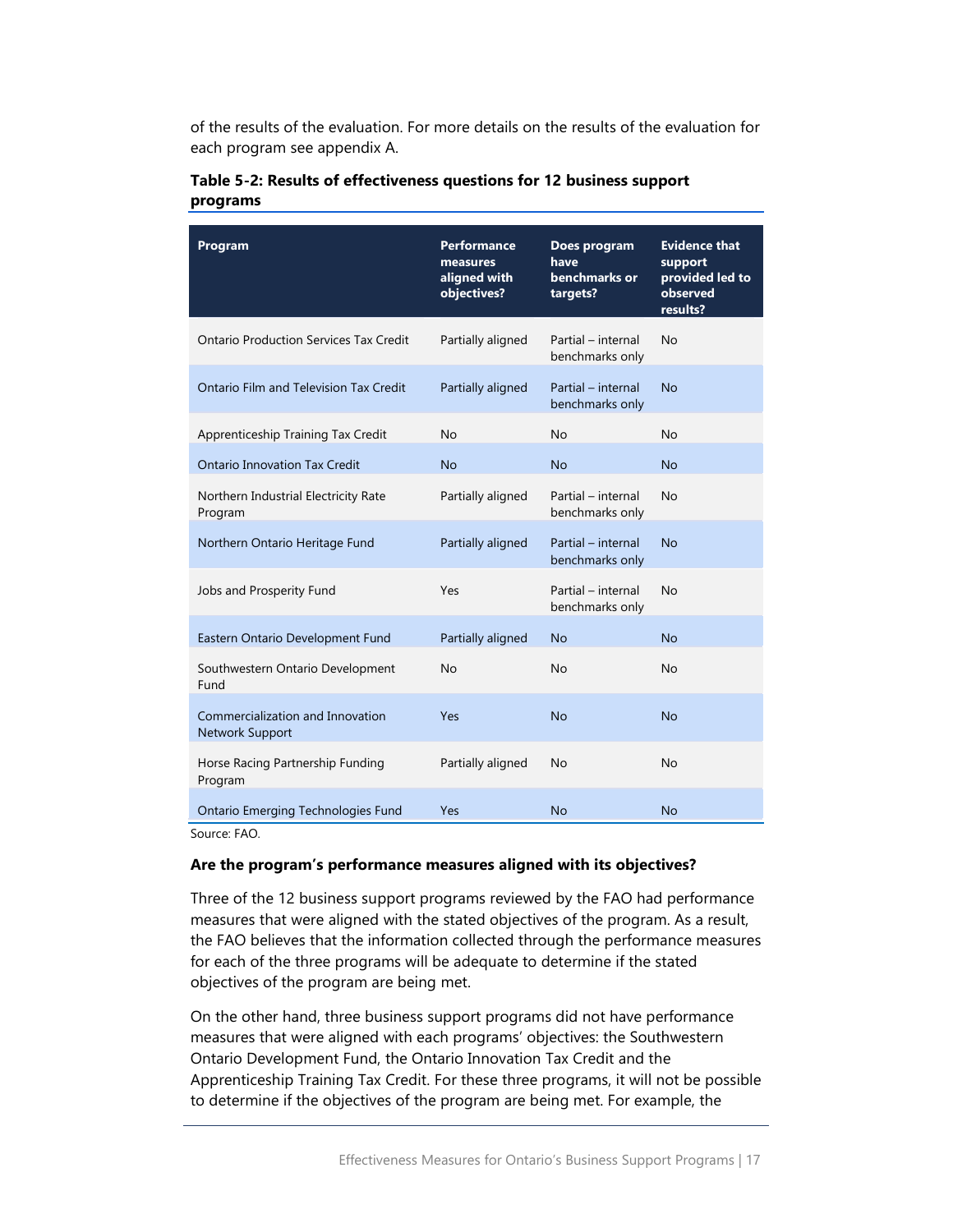objectives, respectively, of the Apprenticeship Training Tax Credit and the Ontario Innovation Tax Credit are to provide an incentive to businesses to hire apprentices in certain skilled trades and to encourage and support companies that invest in research and development. However, the only performance measure tracked by the Province for these two programs is the number of businesses that claim each tax credit. Simply counting the number of organizations that claim the tax credit does not provide any information on hiring apprentices or investments in research and development.

The remaining six business support programs reviewed by the FAO have performance measures that are partially aligned with the objectives of each program. This implies that although some of the performance measures will provide information on whether the programs' objectives are being met, additional performance measures could be added to ensure that enough information is collected to evaluate whether or not the objectives of the programs are being met.

#### **Does the program have benchmarks or targets established to compare against results?**

Seven of the 12 programs reviewed by the FAO did not have benchmarks or targets (either internal or external) to compare against results. This means that it is impossible to determine how the program is performing over time or against similar programs in Ontario or in other jurisdictions.

Furthermore, none of the 12 programs had benchmarks set-up against external programs (in Ontario or in other jurisdictions). This means that for all 12 programs reviewed by the FAO it is not possible to measure how effective the program is against other programs.

Five of the 12 programs did have internal benchmarks set as a measure of program effectiveness. For example, for the Jobs and Prosperity Fund the Province has set the first year of results as the benchmark to measure the effectiveness of the program going forward. For the Ontario Film and Television Tax Credit and the Ontario Production Services Tax Credit, the Province has set an annual combined target of \$1 billion per year for productions that shoot in Ontario and 130 productions per year.

#### **Is there any evidence that the support provided directly led to the observed result?**

For all 12 business support programs, no attempt has been made by the Province to isolate the impact of provincial support against what would have happened without provincial funding. This means that the Province has not attempted to determine if a company receiving a grant would have made the same project investment without the support, or a company investing in research and development would have still made the investment without the tax credit. Additionally, the Province has not attempted to establish control groups of firms that did not receive support to see if the overall performance of those firms differed from firms that did receive support.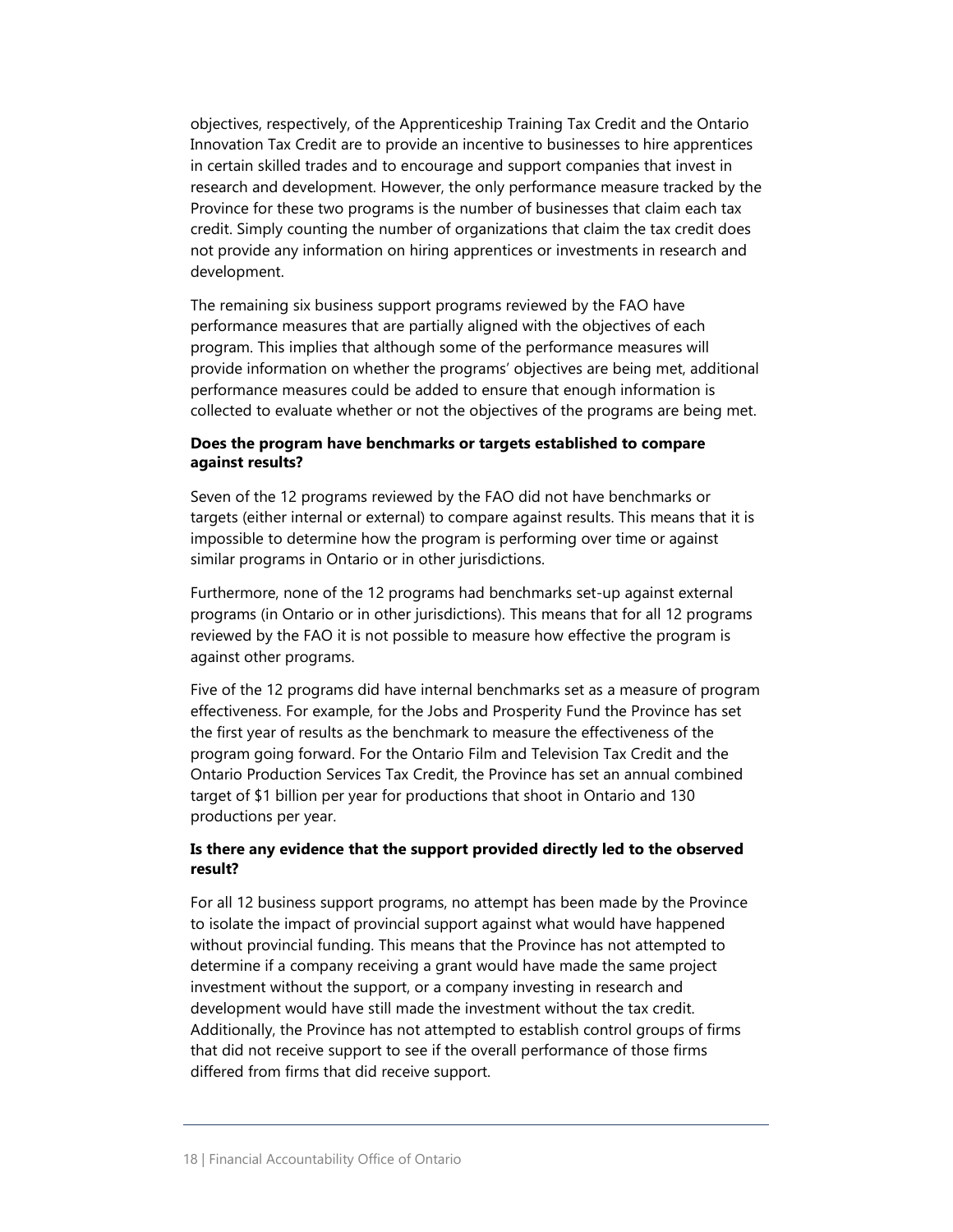This type of program evaluation is difficult, taking effort, time and resources. However, the Drummond Commission, Expert Panel and the Auditor General of Ontario have all recommended that measuring the direct impact of the support be utilized as a key tool to measure the effectiveness of the Province's business support programs.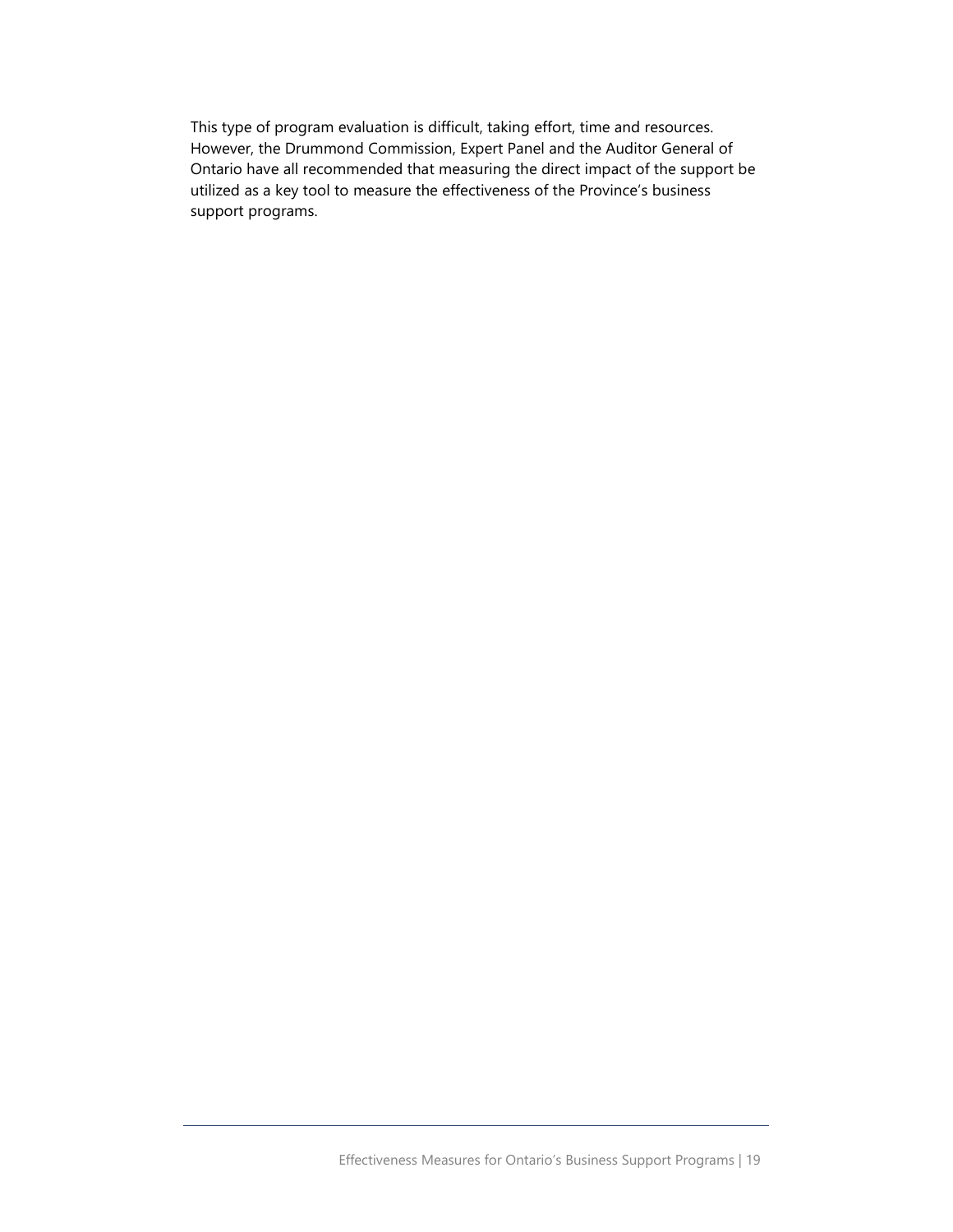# <span id="page-23-0"></span>**6 | Appendices**

# <span id="page-23-1"></span>Appendix A: Business Support Program **Summaries**

This appendix provides a summary for each of the 12 business support programs reviewed in this report.

## Ontario Production Services Tax Credit

#### **Description**

The Ontario Production Services Tax Credit is a refundable tax credit that is available based on labour and other production expenditures incurred by a film or television production.

#### **Objectives**

The objectives of the program are to:

- Provide a financial incentive for Canadian and foreign controlled production companies to produce "big-budget" film and television productions in Ontario;
- Develop and grow the foreign production services and high-value domestic film and television production sector; and
- Attract investment and jobs.

#### **Fiscal Summary**

#### **Ontario Production Services Tax Credit, annual funding, 2012-13 to 2016-17**



Source: Province.

#### **Performance Measures**

The performance measures are: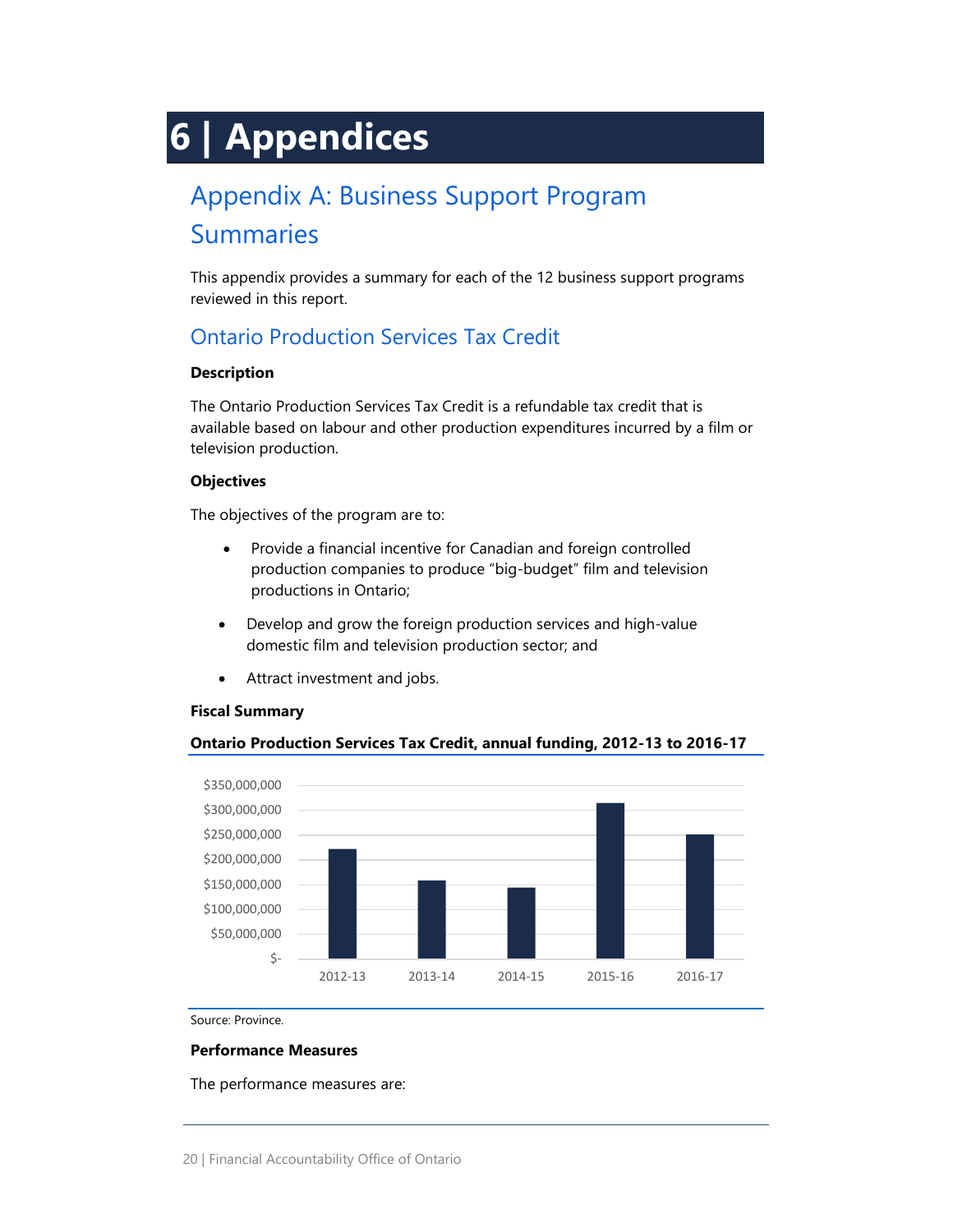- The value of film and television productions that shoot in Ontario;
- Number of foreign service productions that shoot in Ontario; and
- Jobs created.

#### **Benchmarks / Targets**

Internal: internal targets were established in 2015-16 and combined with those of the Ontario Film and Television Tax Credit as follows:

- A value of \$1 billion per year for productions that shoot in Ontario; and
- 130 productions per year.

External: there are no external benchmarks or targets.

#### **Effectiveness Evaluation**

| 1. | Are the program's<br>performance measures<br>aligned with its objectives?                    | Partially | The performance measures do not<br>provide information about one of<br>the objectives: to develop and<br>grow the foreign production<br>services and high-value domestic<br>film and television production<br>sector. |
|----|----------------------------------------------------------------------------------------------|-----------|-----------------------------------------------------------------------------------------------------------------------------------------------------------------------------------------------------------------------|
| 2. | Does the program have<br>benchmarks or targets<br>established to compare<br>against results? | Partially | The program has internal<br>benchmarks but no external<br>benchmarks have been set.                                                                                                                                   |
| 3. | Is there evidence that the<br>support provided directly<br>led to the observed results?      | No.       | No attempt has been made to<br>determine if the recipients would<br>have developed productions in<br>Ontario in the absence of support.                                                                               |

#### **Discussion**

- 1. The program has three performance measures that provide useful information on two of the objectives, which is to provide a financial incentive for Canadian and foreign production companies to invest in Ontario and create jobs. However, the performance measures only provide limited information on the development of the foreign production services and high-value domestic film and television production sector in Ontario.
- 2. The Province has set an internal benchmark for the program. This will provide information about the value and number of productions that shoot in Ontario. However, given that there are no external benchmarks, it is not possible to determine if it is a high or low performing program compared to similar programs in Ontario and other jurisdictions.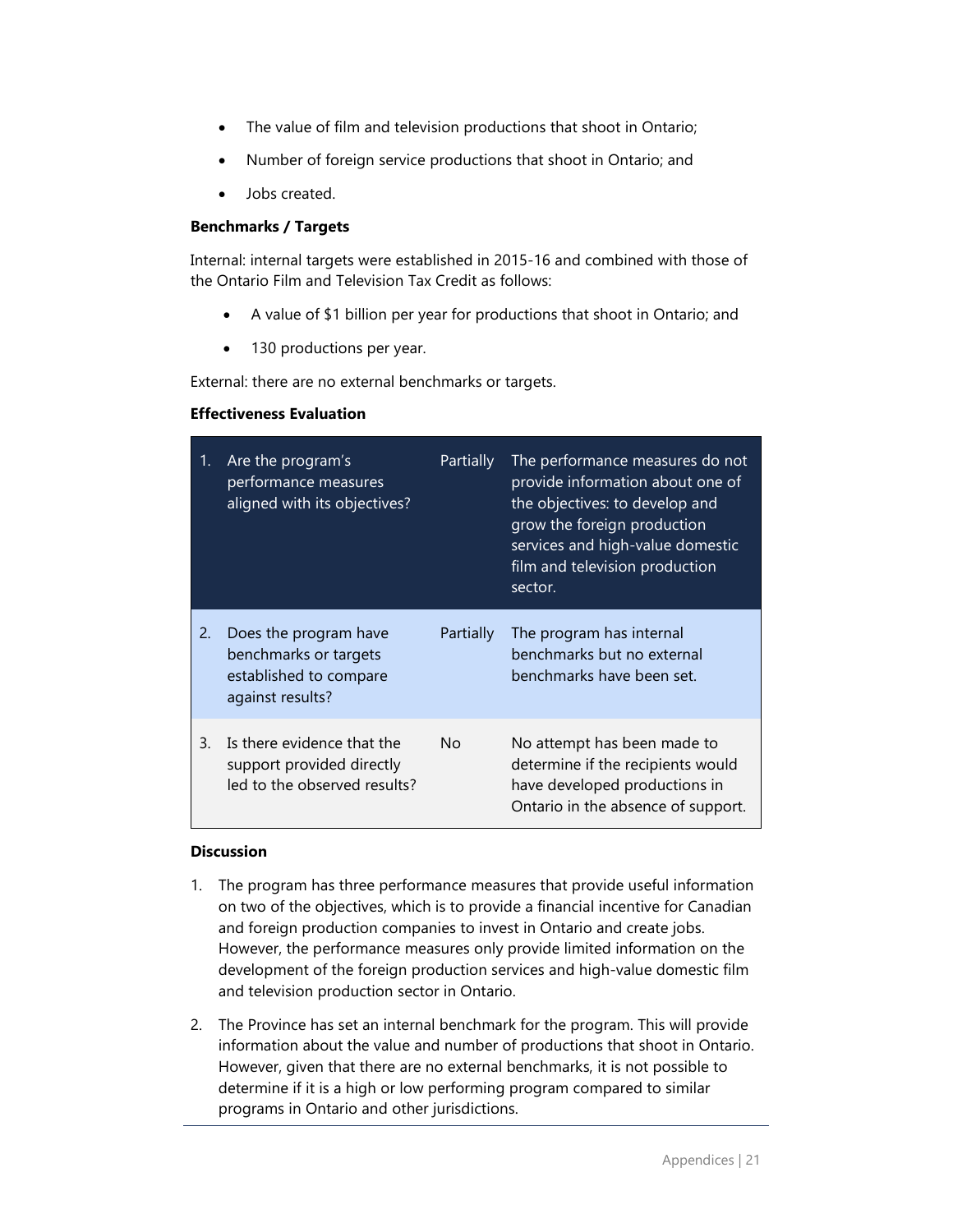3. It is not possible to determine if production companies would have invested in Ontario in the absence of support.

### Ontario Film and Television Tax Credit

#### **Description**

The Ontario Film and Television Tax Credit is a refundable tax credit that is available based on labour expenditures incurred by an Ontario production.

#### **Objectives**

The objectives of the program are to:

- Provide a financial incentive for Canadian production companies to produce film and television productions in Ontario;
- Develop and grow the domestic film and television production sector in Ontario; and
- Stimulate job creation and investment in the Province.

#### **Fiscal Summary**

#### **Ontario Film and Television Tax Credit, annual funding, 2012-13 to 2016-17**



Source: Province.

#### **Performance Measures**

- The value of domestic productions that shoot in Ontario;
- The number of domestic film and television productions that shoot in Ontario; and
- Jobs created.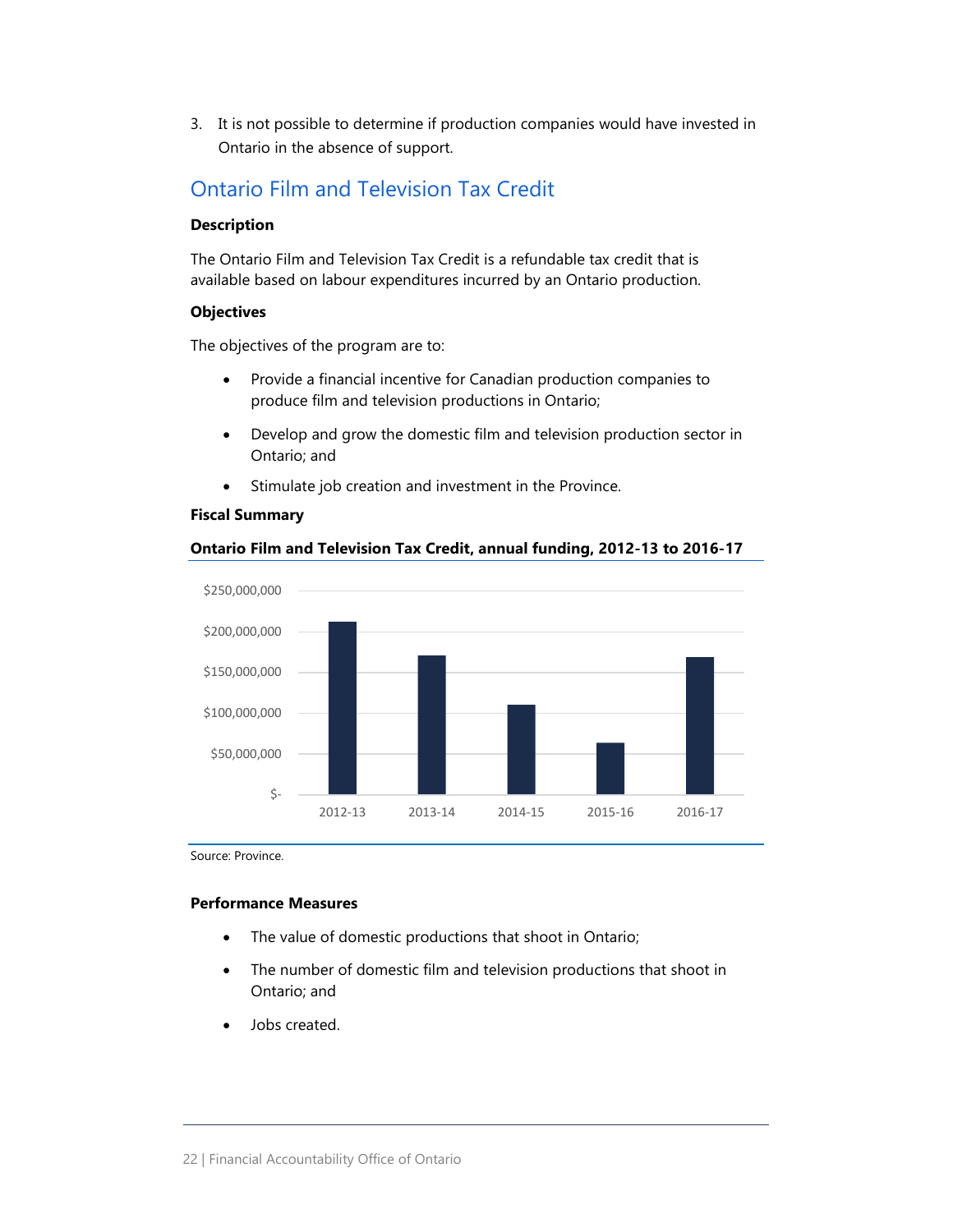#### **Benchmarks / Targets**

Internal: internal targets were established in 2015-16 and combined with those of the Ontario Production Services Tax Credit as follows:

- A value of \$1 billion per year for productions that shoot in Ontario; and
- 130 productions per year.

External: there are no external benchmarks or targets.

#### **Effectiveness Evaluation**

| 1. | Are the program's<br>performance measures<br>aligned with its objectives?                    | Partially | The performance measures do not<br>provide information about one of<br>the objectives: the development of<br>the domestic film and television<br>production sector in Ontario. |
|----|----------------------------------------------------------------------------------------------|-----------|--------------------------------------------------------------------------------------------------------------------------------------------------------------------------------|
| 2. | Does the program have<br>benchmarks or targets<br>established to compare<br>against results? | Partially | The program has internal<br>benchmarks but no external<br>benchmarks have been set.                                                                                            |
| 3. | Is there evidence that the<br>support provided directly<br>led to the observed results?      | No.       | No attempt has been made to<br>determine if the recipients would<br>have developed productions in<br>Ontario in the absence of support.                                        |

#### **Discussion**

- 1. The program has three performance measures that provide useful information on two of the objectives, which is to provide a financial incentive for Canadian production companies to invest in Ontario and create jobs. However, the performance measures only provide limited information on how the domestic film and television production sector is developing in Ontario.
- 2. The Province has set an internal benchmark for the program. This will provide information about the value and number of productions that shoot in Ontario. However, given that there are no external benchmarks, it is not possible to determine if it is a high or low performing program compared to similar programs in Ontario and other jurisdictions.
- 3. It is not possible to determine if production companies would have invested in Ontario in the absence of support.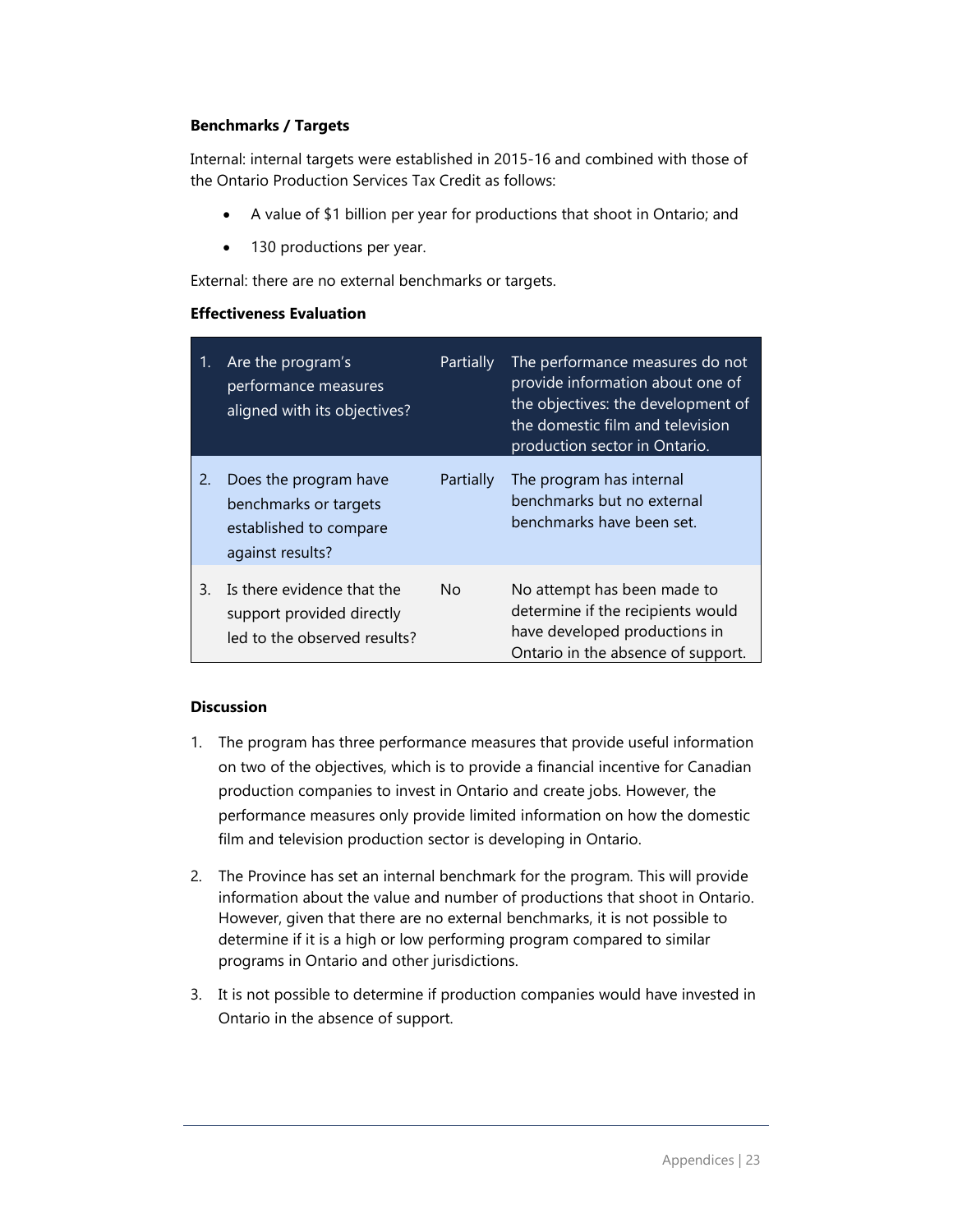# Apprenticeship Training Tax Credit

#### **Description**

The Apprenticeship Training Tax Credit is a refundable tax credit available to employers who hire and train apprentices in certain skilled trades during the first 36 months of an apprenticeship program. The Province converted the tax credit into a grant program in November of 2017. The grant is available to employers with apprentices who register in an apprenticeship program after November 14, 2017. Employers with apprentices already registered in an eligible apprenticeship program on or before November 14, 2017, continue to be eligible to receive the tax credit for up to 36 months.

#### **Objectives**

To provide an incentive to businesses to hire apprentices in certain skilled trades.

#### **Fiscal Summary**



**Apprenticeship Training Tax Credit, annual funding, 2012-13 to 2016-17**

Source: Province.

#### **Performance Measures**

Number of claimants.

#### **Benchmarks / Targets**

The Province has not established benchmarks or targets for this program.

#### **Effectiveness Evaluation**

| Are the program's<br>performance measures<br>aligned with its objectives? | No | The performance measure does<br>not align with the objective of the<br>program. |
|---------------------------------------------------------------------------|----|---------------------------------------------------------------------------------|
| Does the program have<br>benchmarks or targets                            | Nο | No internal or external benchmarks<br>or targets have been set.                 |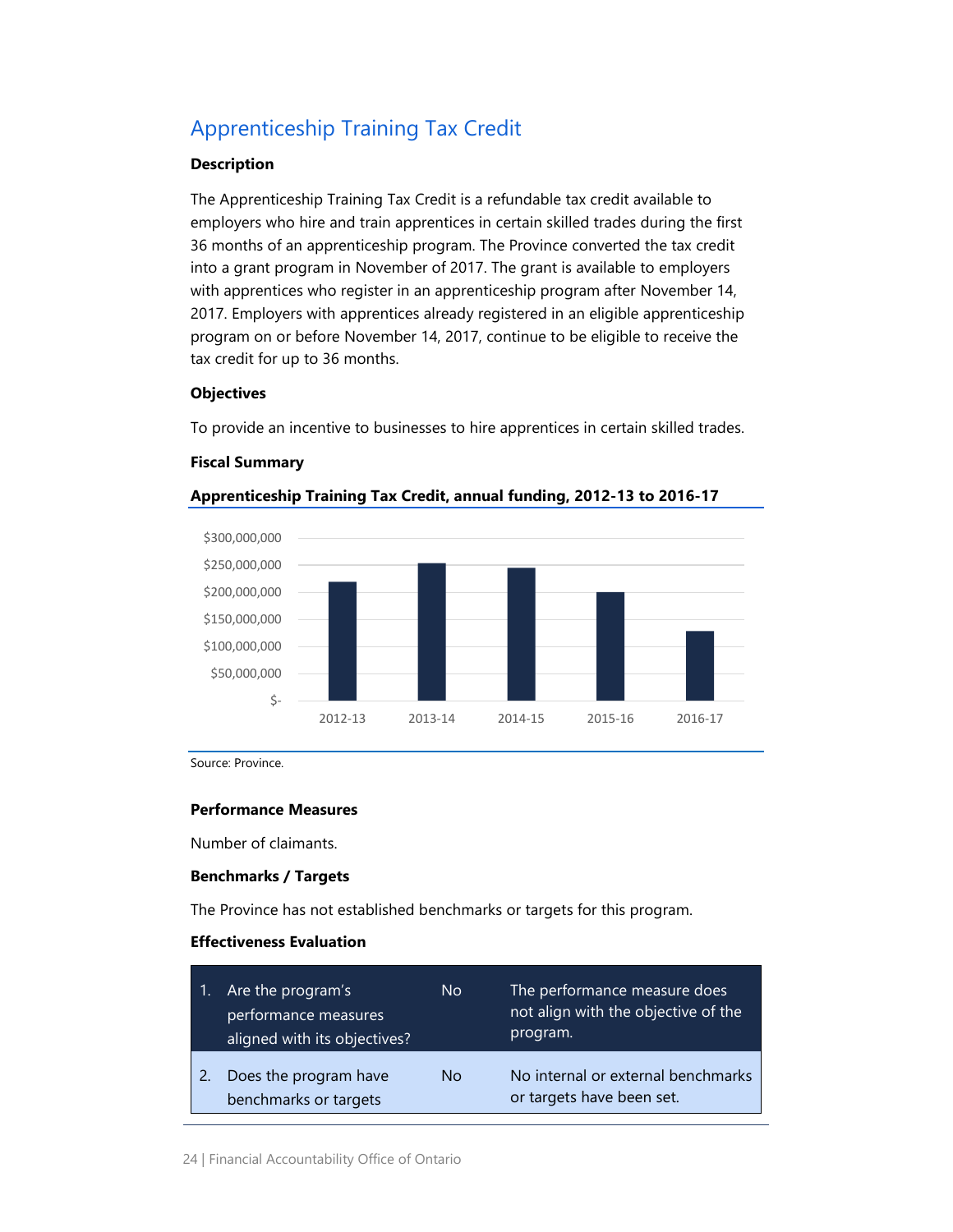| established to compare<br>against results?                                              |    |                                                                                                                         |
|-----------------------------------------------------------------------------------------|----|-------------------------------------------------------------------------------------------------------------------------|
| Is there evidence that the<br>support provided directly<br>led to the observed results? | No | No attempt has been made to<br>determine if the recipient would<br>have hired apprentices in the<br>absence of support. |

#### **Discussion**

- 1. The program only tracks one performance measure: the number of companies that claim the tax credit. This performance measure does not align with the objective to provide an incentive to businesses to hire apprentices in certain skilled trades. The performance measure does not provide any information about how many apprentices have been hired as a result of the credit.
- 2. There are no program benchmarks or targets. Therefore, it is not possible to determine the evolution of the program's results or to determine if it is a high or low performing program compared to similar programs in Ontario and other jurisdictions.
- 3. It is not possible to determine if the recipients would have hired apprentices in the absence of support.

## Ontario Innovation Tax Credit

#### **Description**

The Ontario Innovation Tax Credit is a refundable tax credit that is available for qualified expenditures on scientific research and experimental development performed in Ontario.

#### **Objectives**

To encourage and support companies that invest in research and development.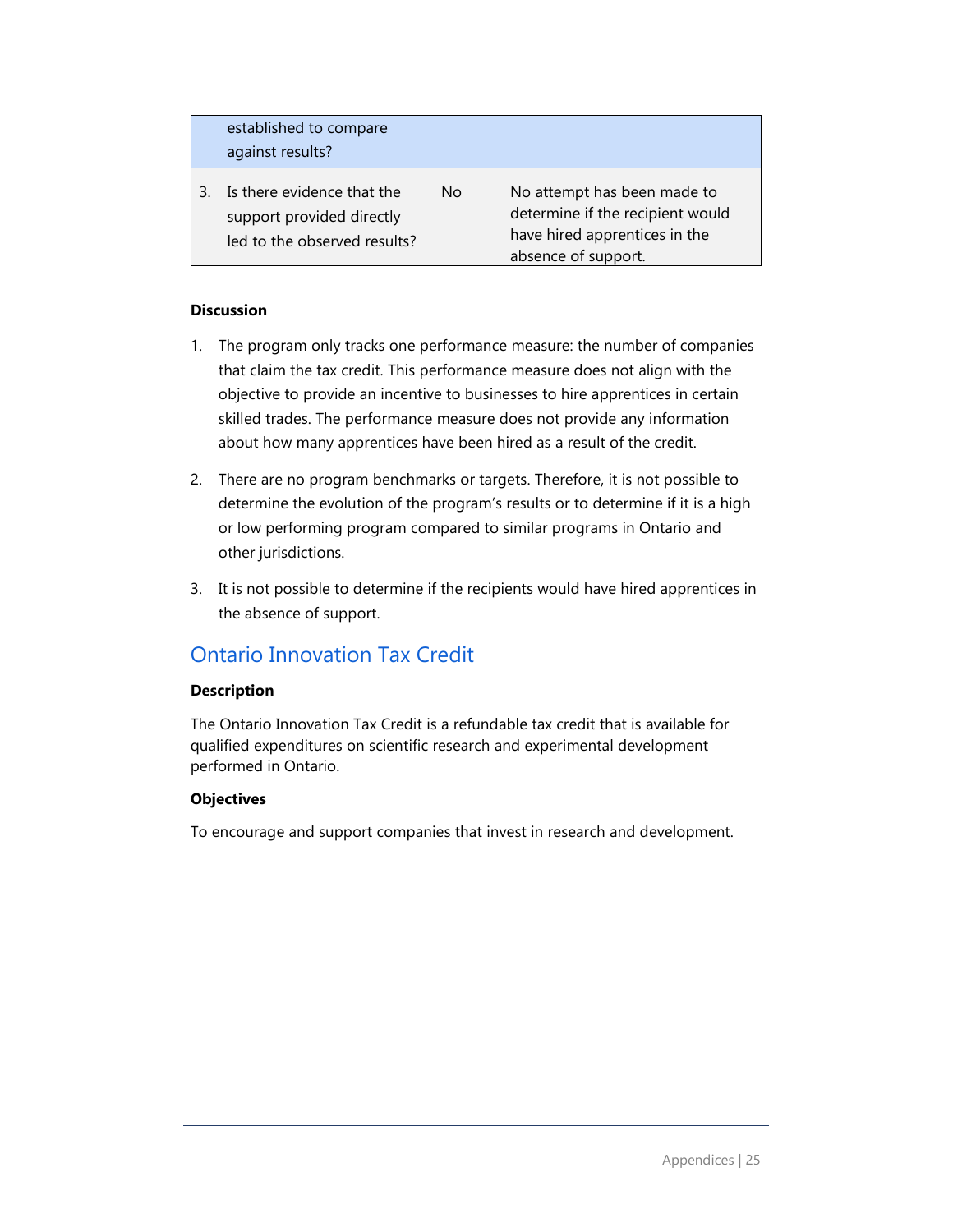#### **Fiscal Summary**



#### **Ontario Innovation Tax Credit, annual funding 2012-13 to 2016-17**

Source: Province.

#### **Performance Measures**

The number of companies that claim the tax credit.

#### **Benchmarks / Targets**

The Province has not established benchmarks or targets for this program.

#### **Effectiveness Evaluation**

| 1. | Are the program's<br>performance measures<br>aligned with its objectives?                    | No. | The performance measure does<br>not align with the objective of the<br>program.                                                                  |
|----|----------------------------------------------------------------------------------------------|-----|--------------------------------------------------------------------------------------------------------------------------------------------------|
| 2. | Does the program have<br>benchmarks or targets<br>established to compare<br>against results? | No. | No internal or external benchmarks<br>or targets have been set.                                                                                  |
| 3. | Is there evidence that the<br>support provided directly<br>led to the observed results?      | No. | No attempt has been made to<br>determine if the recipient would<br>have performed more research and<br>development in the absence of<br>support. |

#### **Discussion**

1. The program only tracks one performance measure: the number of companies that claim the tax credit. This performance measure does not align with the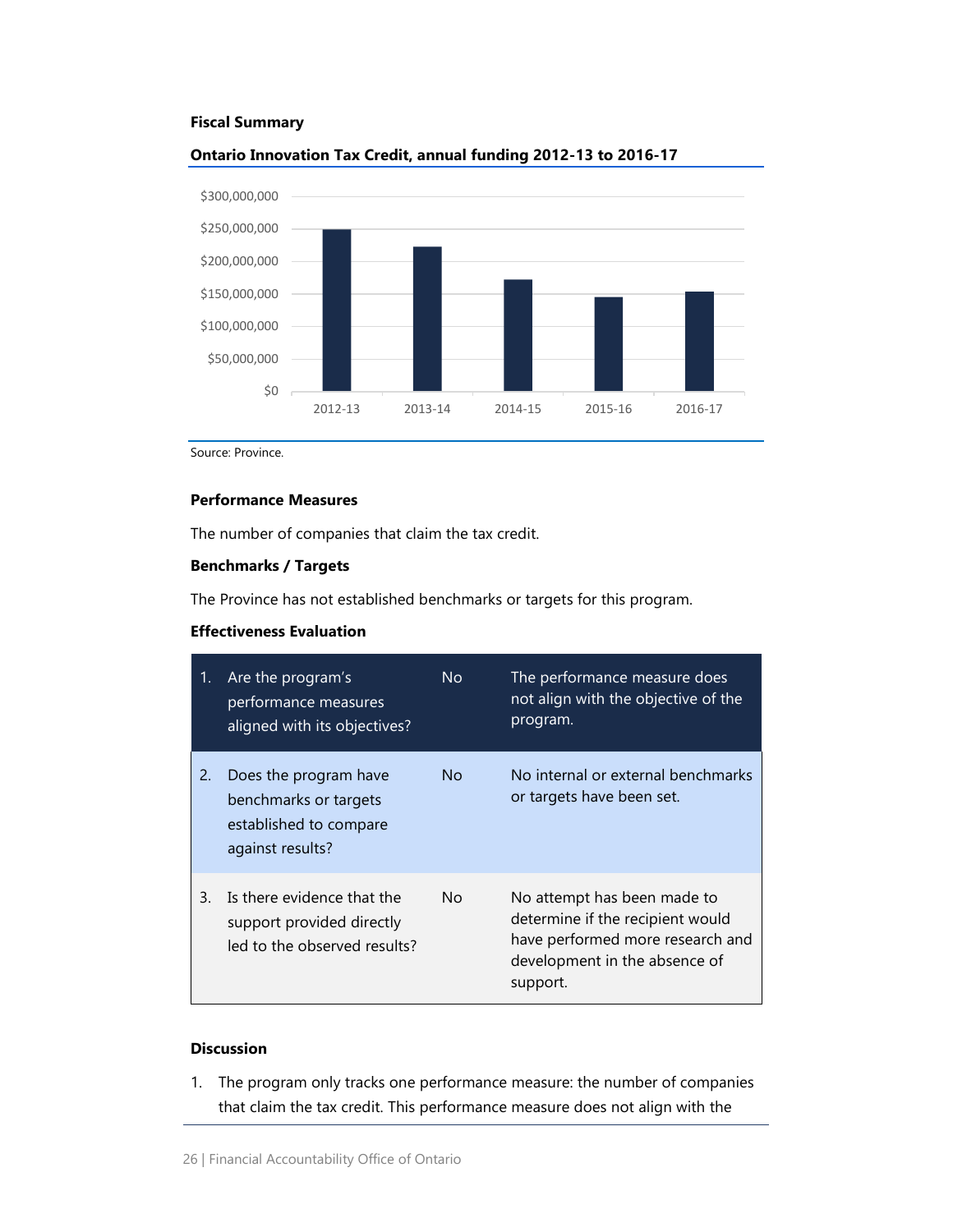objective to encourage and support companies that invest in research and development. The performance measure does not provide any information about how much research and development has increased as a result of the credit, or how companies are being supported.

- 2. There are no program benchmarks or targets. Therefore, it is not possible to determine the evolution of the program's results or to determine if it is a high or low performing program compared to similar programs in Ontario and other jurisdictions.
- 3. It is not possible to determine if the recipients would have made the investments in the absence of support.

### Northern Industrial Electricity Rate Program

#### **Description**

The Northern Industrial Electricity Rate Program provides grants to rebate northern Ontario's largest industrial electricity consumers for the costs of the energy they consume. The program requires that the company provide an energy management plan that identifies efficiency and conservation targets.

Program participants receive a rebate of two cents per kilowatt-hour, with individual rebates capped at 2013-2016 average consumption levels, or \$20 million per year per company – whichever is lower. On average, industrial electricity prices could be reduced by up to 25 per cent through the program.

#### **Objectives**

To help northern Ontario's largest industrial electricity consumers reduce electricity costs, sustain jobs, and maintain global competitiveness.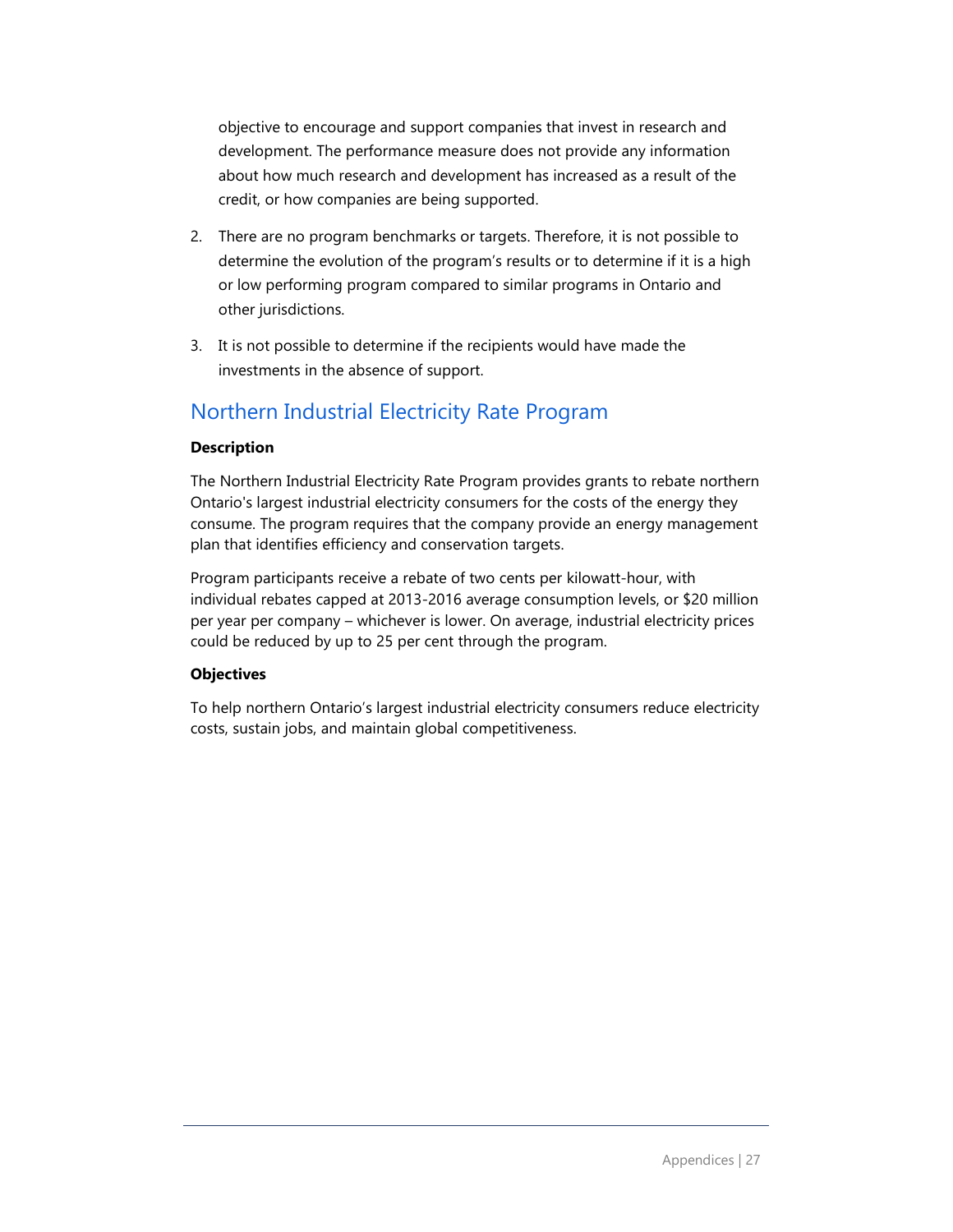#### **Fiscal summary**



#### **Northern Industrial Electricity Rate Program, annual funding, 2012-13 to 2016-17**

Source: Province.

#### **Performance Measures**

The implementation of energy management plan requirements and the achievement of energy management plan targets.<sup>[29](#page-31-0)</sup>

#### **Benchmarks / Targets**

Internal:

- 100 per cent completion of energy management plan implementation. However, the program is considered to be on track with an 80 per cent completion rate; and
- 80 per cent achievement of energy management plan targets.

External: there are no external benchmarks or targets.

#### **Effectiveness Evaluation**

| Are the program's<br>performance measures<br>aligned with its objectives? | Partially | The two measures align with one<br>of the objectives (to reduce<br>electricity costs) but not with the<br>other objectives (competitiveness,<br>jobs). |
|---------------------------------------------------------------------------|-----------|--------------------------------------------------------------------------------------------------------------------------------------------------------|
| Does the program have<br>benchmarks or targets                            | Partially | The program has internal<br>benchmarks but no external<br>benchmarks have been set.                                                                    |

<span id="page-31-0"></span><sup>&</sup>lt;sup>29</sup> For the 2017-2022 period, the Province has removed the performance measure on the achievement of energy management plan targets and has included new measures such as the number of jobs retained and level of sustainability achieved by the program participants.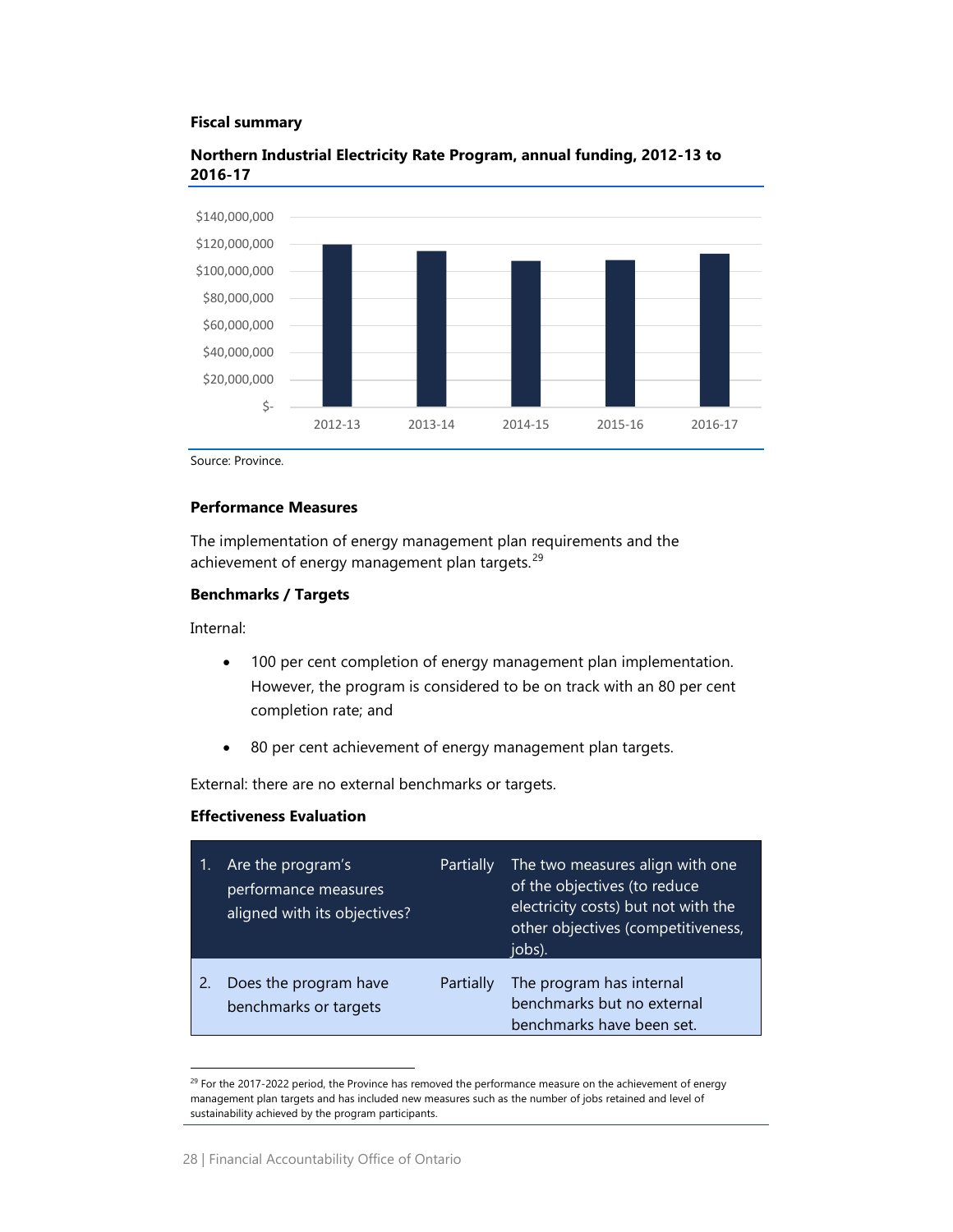|   | established to compare<br>against results?                                              |    |                                                                                                                                                                                     |
|---|-----------------------------------------------------------------------------------------|----|-------------------------------------------------------------------------------------------------------------------------------------------------------------------------------------|
| 3 | Is there evidence that the<br>support provided directly<br>led to the observed results? | No | No attempt has been made to<br>determine if recipients would have<br>taken measures to reduce energy<br>costs and become more globally<br>competitive in the absence of<br>support. |

#### **Discussion**

- 1. The two performance measures align with the objective to help northern Ontario's largest industrial electricity consumers reduce their electricity costs, but not with the objectives of maintaining global competitiveness and sustaining jobs.
- 2. The Province has set internal benchmarks for the program. This will provide information about energy management plan implementation and whether energy management plan targets are being achieved. However, given that there are no external benchmarks, it is not possible to determine if it is a high or low performing program compared to similar programs in Ontario and other jurisdictions.
- 3. The Province has not attempted to isolate the direct impact of the support provided. For example, it is not possible to determine if the companies receiving support would have reduced energy costs (e.g. through conservation), sustained jobs and maintained global competitiveness in the absence of support.

## Northern Ontario Heritage Fund Corporation

#### **Description**

The Northern Ontario Heritage Fund Corporation provides grants and loans to businesses and organizations in northern Ontario. It has five sub-programs that provide financial assistance to projects of any size in northern Ontario:

- The Northern Business Opportunity Program supports economic development in northern Ontario by encouraging job creation, private sector investment, business expansion, and the growth of the film and television industry;
- The Northern Innovation Program supports the development and commercialization of new technologies. It also fosters collaboration and partnerships among the private sector, academic institutions and research institutes;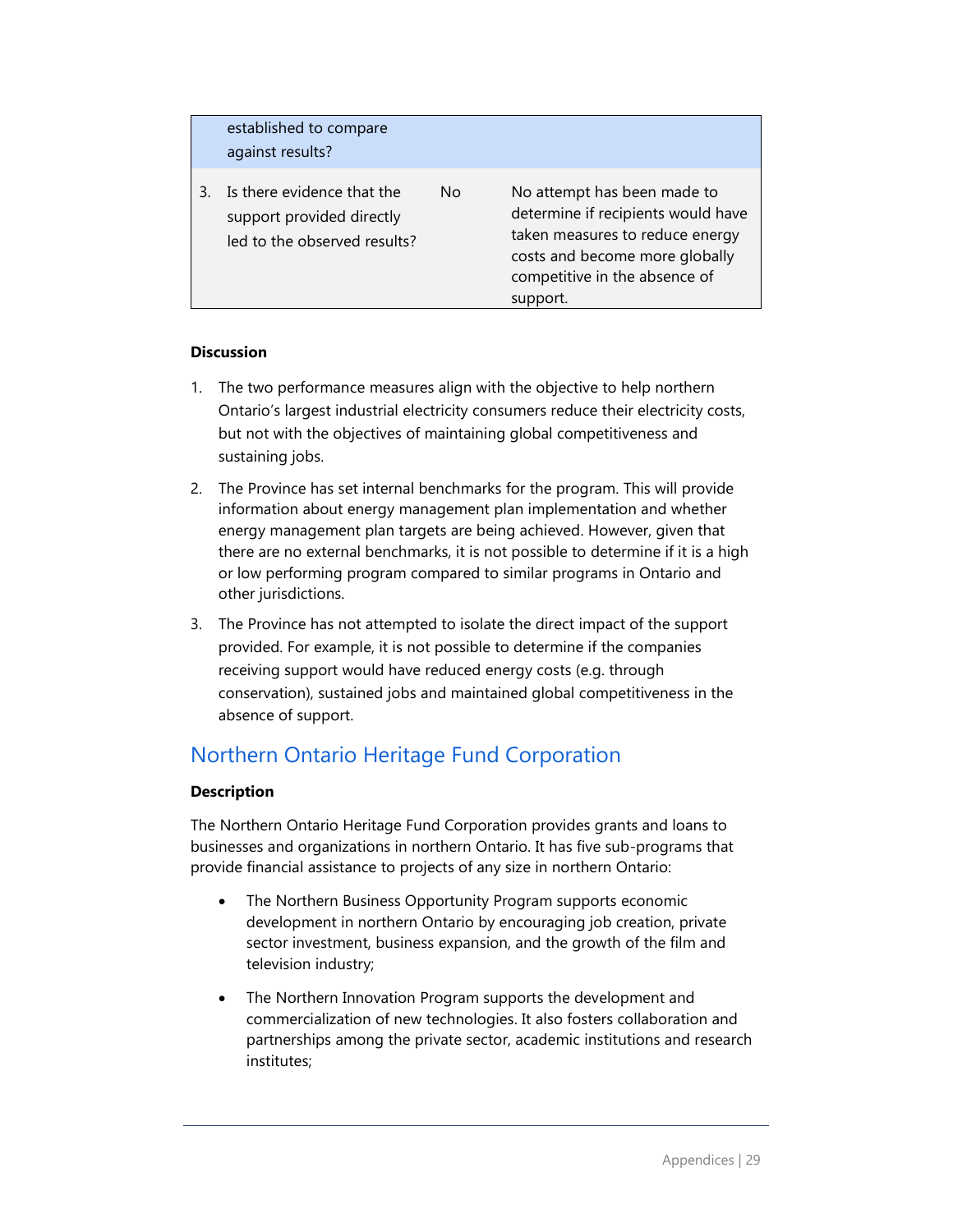- The Northern Ontario Internship Program helps attract and retain graduates in northern Ontario;
- The Northern Community Capacity-Building Program helps northern communities develop the capacity to promote, attract, and support economic growth in priority sectors; and
- The Northern Event Partnership Program partners with organizations that stage events that promote economic development in northern Ontario. The events must be able to facilitate job creation and retention, investment attraction, tourism and/or research and development/innovation that is conducive to productivity improvements in priority sectors. $30$

#### **Objectives**

To develop innovative technologies, invest in infrastructure, bolster collaboration and build economic development capacity. The sub-programs also have additional objectives as noted above.

#### **Fiscal Summary**





Source: Province.

#### **Performance Measures**

Northern Ontario Heritage Fund Corporation:

- Number of jobs created and retained;
- Investment attracted;
- Number of projects supported; and

<span id="page-33-0"></span><sup>&</sup>lt;sup>30</sup> The Northern Community Capacity-Building Program and the Northern Event Partnership Program target public sector organizations that support businesses.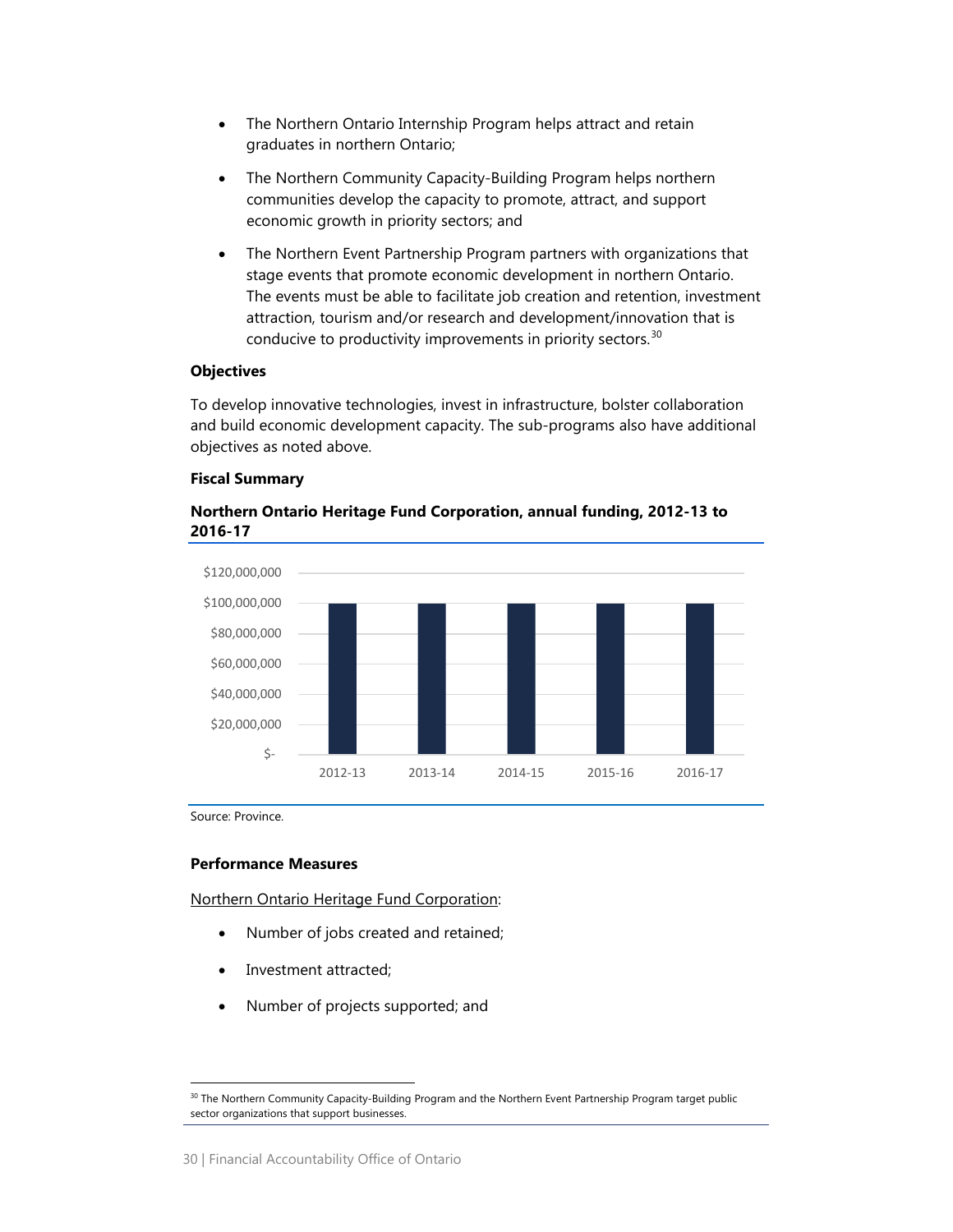• Number of businesses supported.

#### Northern Business Opportunity, Northern Innovation, Northern Ontario Internship:

- Number of companies exporting their products and services outside of Ontario;
- Percentage increase in sales;
- Number of businesses that expanded their operations into northern Ontario;
- Total spending in northern Ontario resulting from film/TV project activity;
- Number of northern Ontario residents employed by NOHFC funded film/TV projects;
- Number of assessment projects that transition into development projects;
- Number of patent applications made under a NOHFC funded project;
- Number of interns hired by the employer after completion of the internship; and
- Number of interns hired by other northern Ontario companies after completion of an internship.

#### Northern Community Capacity-Building, Northern Event Partnership:

• The Province has not provided any performance measures to the FAO for these two sub-programs.

#### **Benchmarks / Targets**

Internal:

- 3,500 jobs created and retained per year; and
- A ratio of 3:1 for investment leveraged.

External: there are no external benchmarks or targets.

#### **Effectiveness Evaluation**

| $\blacksquare$ 1. | Are the program's<br>performance measures<br>aligned with its objectives? | Partially | The performance measures are<br>aligned with the objectives of the<br>program, but only with some of<br>the sub-programs. |
|-------------------|---------------------------------------------------------------------------|-----------|---------------------------------------------------------------------------------------------------------------------------|
|                   | Does the program have<br>benchmarks or targets                            | Partially | The program has internal<br>benchmarks but no external<br>benchmarks have been set.                                       |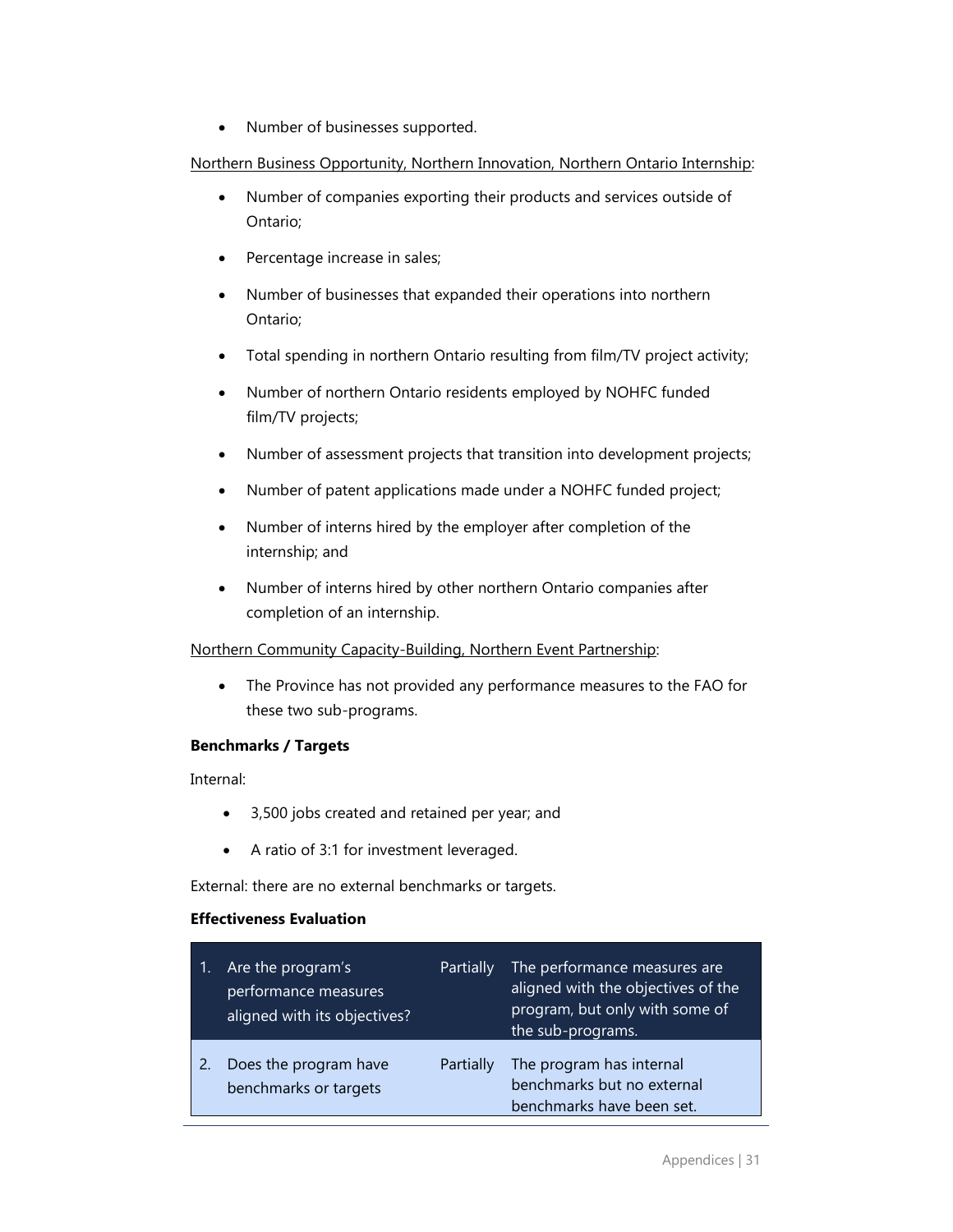| established to compare<br>against results?                                              |    |                                                                                                                     |
|-----------------------------------------------------------------------------------------|----|---------------------------------------------------------------------------------------------------------------------|
| Is there evidence that the<br>support provided directly<br>led to the observed results? | Nο | No attempt has been made to<br>determine whether the measured<br>outcomes are the direct results of<br>the program. |

#### **Discussion**

- 1. There are multiple performance measures which align with the overall objectives of the program. Three of the sub-programs (Northern Business Opportunity, Northern Innovation, Northern Ontario Internship) also have performance measures that align with the sub-programs' objectives. However, for the remaining two sub-programs, Northern Community Capacity Building and Northern Event Partnership, performance measures were not provided to the FAO.
- 2. The Province has set internal benchmarks for the program. This will provide information about jobs created and retained and investment leveraged. However, given that there are no external benchmarks, it is not possible to determine if it is a high or low performing program compared to similar programs in Ontario and other jurisdictions.
- 3. The Province has not determined whether the observed performance measures are the direct result of the program. In other words, it is not possible to determine if the recipients would have made the investments in the absence of support.

### Jobs and Prosperity Fund

#### **Description**

The Jobs and Prosperity Fund provides grants and loans to businesses. The Jobs and Prosperity Fund supports a variety of businesses, from food and beverage processing to multinational information technology companies. More than twothirds (13 of 19) of the recipients reviewed by the FAO are from the manufacturing sector. Support ranges from under \$1 million to over \$200 million.

There are four funding streams under the Jobs and Prosperity Fund.<sup>[31](#page-35-0)</sup>

<span id="page-35-0"></span><sup>&</sup>lt;sup>31</sup> Starting in 2016-17, funding for the Eastern and Southwestern Ontario Development Funds was integrated into the Jobs and Prosperity Fund. Additionally, the 2018 Ontario Budget added three new funding streams to the Jobs and Prosperity Fund: Greater Toronto and Hamilton Area Fund; Communities in Transition Fund; and Venture Technologies Fund.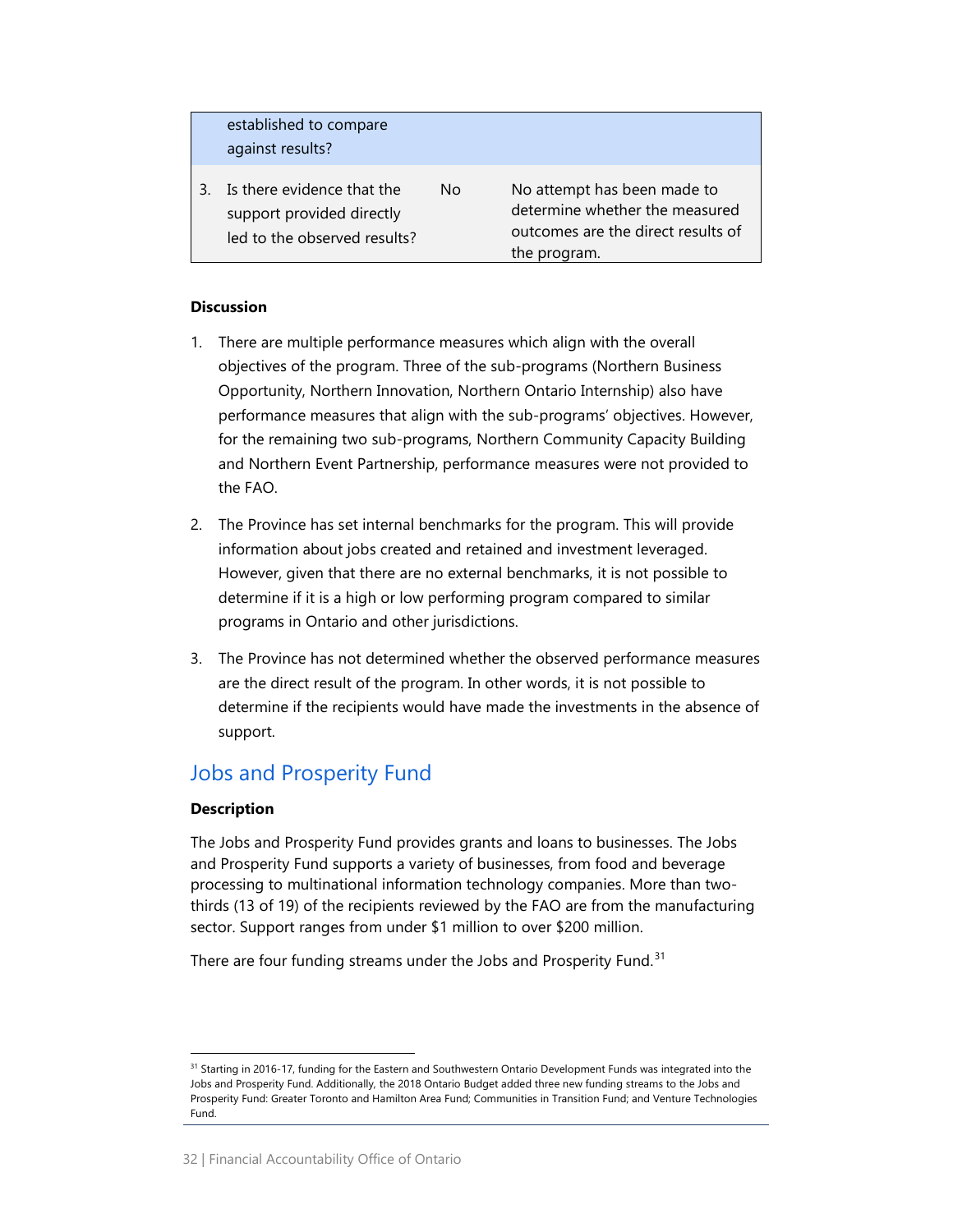- 1. The New Economy Stream funds private sector organizations with at least \$10 million in eligible project costs. It is aimed at projects in key sectors of the Province, including advanced manufacturing, life sciences, and information and communications technologies.
- 2. The Food and Beverage Growth Fund is available for food, beverage and bioproduct processing projects across Ontario with more than \$5 million in eligible costs.
- 3. The Strategic Partnership Stream provides funding for organizations with at least \$10 million in eligible costs. It focuses on technologies that the Province predicts have the potential to transform multiple industries across Ontario.
- 4. The Forestry Growth Fund is available to manufacturers and processors of wood and forest biomass across Ontario, including sawmills, pulp and paper mills, secondary wood manufacturing, and bio-economy projects with at least \$5 million in eligible costs.

#### **Objectives**

**Fiscal Summary**

To "help businesses across the province enhance their productivity, innovation and export activities".<sup>[32](#page-36-0)</sup>



Source: Province.

\*Starting in 2016-17, funding for the Eastern and Southern Ontario Development Funds is integrated into the Jobs and Prosperity Fund.

<span id="page-36-0"></span><sup>&</sup>lt;sup>32</sup> Data Catalogue. "Jobs and Prosperity Fund recipients." Queen's Printer for Ontario, 2012-17.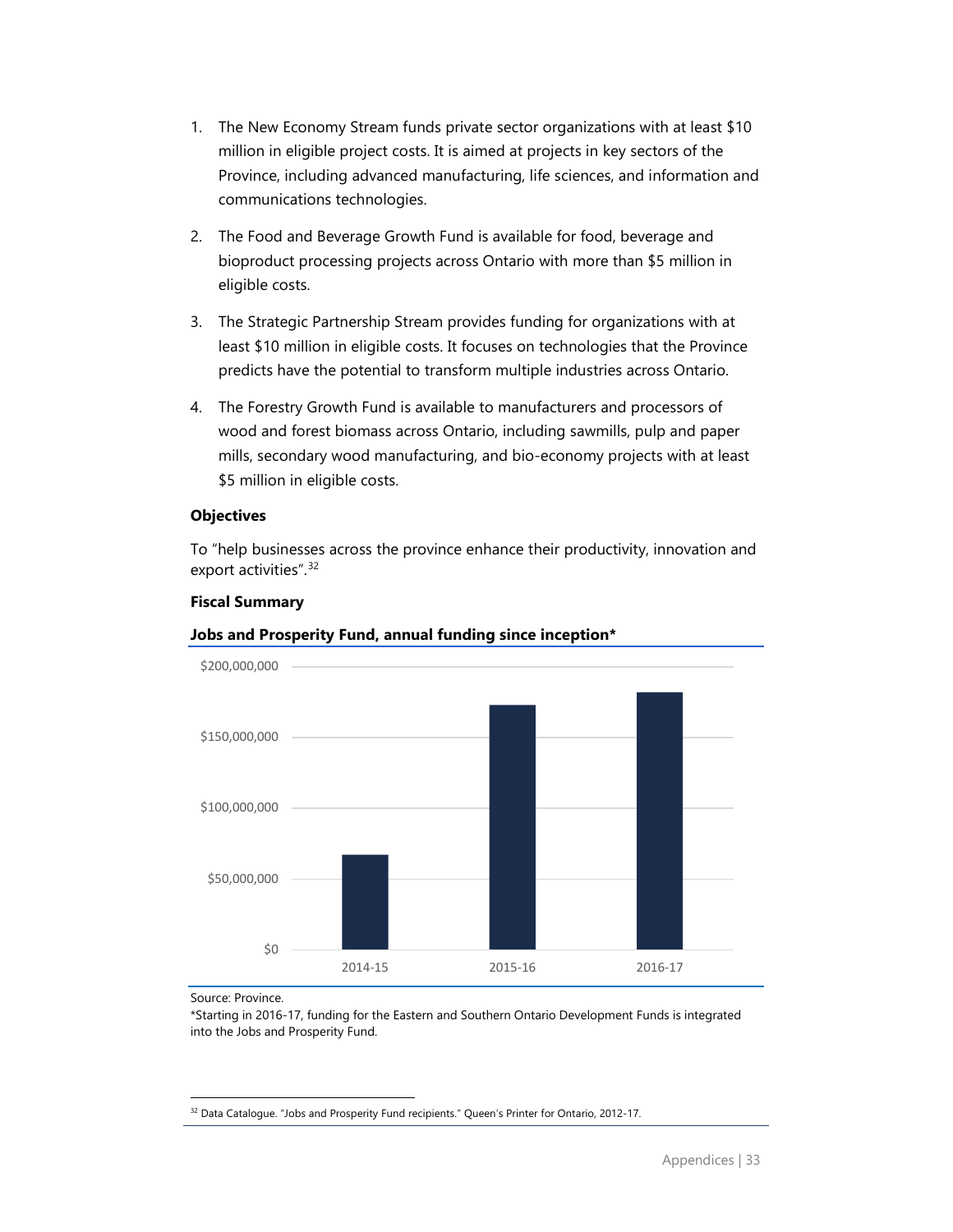#### **Performance Measures**

The performance measures are:

- Units produced per unit of labour, units produced per unit of assets, number of productivity enhancements introduced;
- Annual spending on research and development, investment in operational enhancements;
- Number of products, services and processes for new markets, total sales revenue;
- Jobs created and retained;
- Investment attracted by the project;
- Number of customers;
- Domestic/international sales;
- Number of new products;
- Service processes developed;
- Follow-on investment;
- Relocation by companies to Ontario;
- Start-up/scale-up activity; and
- Industry partnerships.

#### **Benchmarks / Targets**

Internal: the results from the first year of the program.

External: there are no external benchmarks or targets.

#### **Effectiveness Evaluation**

| Are the program's<br>performance measures<br>aligned with its objectives?                    | Yes     | The performance measures are<br>aligned with program's objectives.                  |
|----------------------------------------------------------------------------------------------|---------|-------------------------------------------------------------------------------------|
| Does the program have<br>benchmarks or targets<br>established to compare<br>against results? | Partial | The program has internal<br>benchmarks but no external<br>benchmarks have been set. |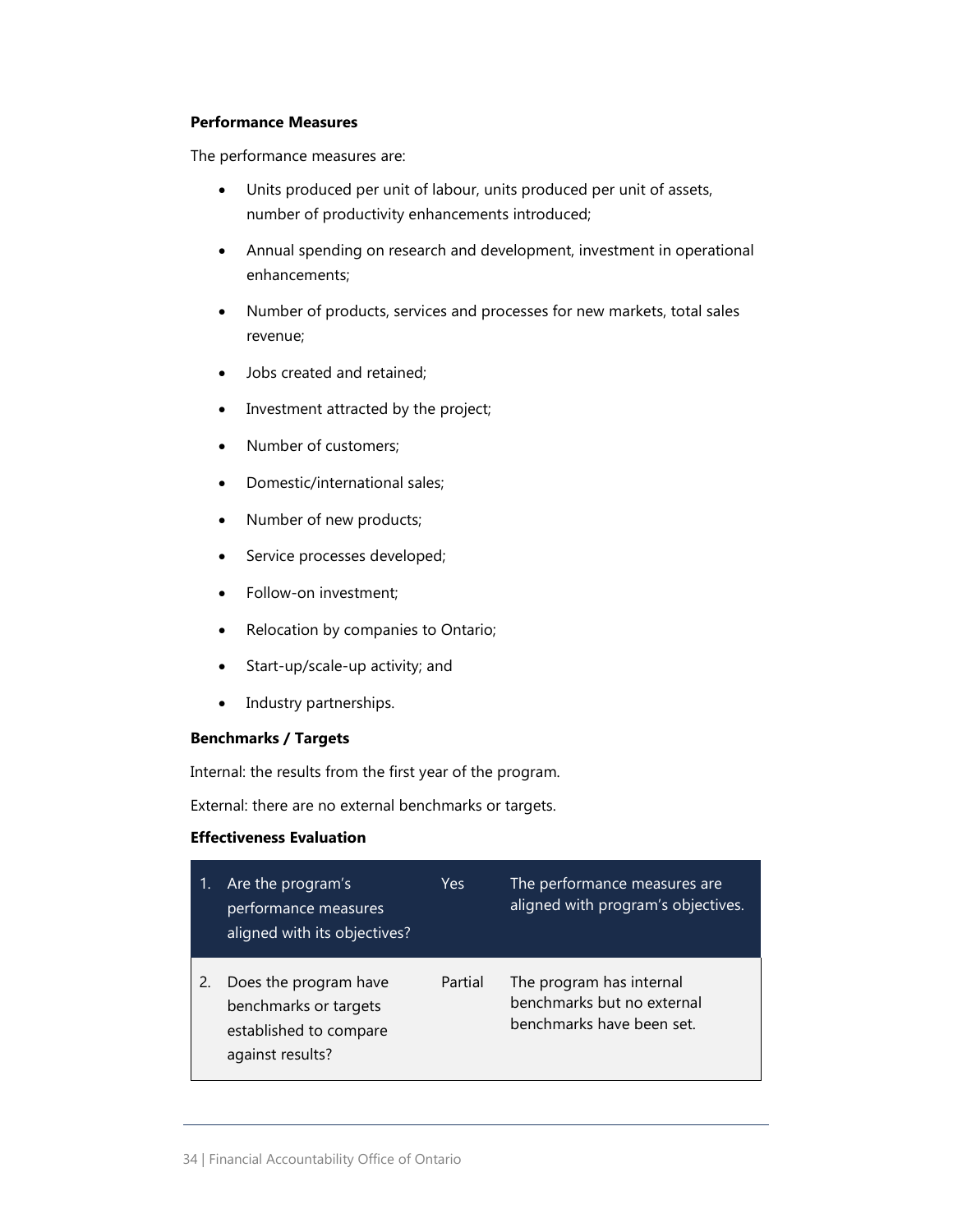3. Is there evidence that the support provided directly led to the observed results?

No No attempt has been made to determine whether the measured outcomes are the direct result of the program.

#### **Discussion**

- 1. The Province has a comprehensive set of performance measures that are aligned with the objectives of the program.
- 2. The Province has set the internal benchmark as the results from the first year of the program. This will provide information about the evolution of the program's results. However, given that there are no external benchmarks, it is not possible to determine if it is a high or low performing program compared to similar programs in Ontario and other jurisdictions.
- 3. The Province has not determined whether the observed performance measures are the direct result of the program. In other words, it is not possible to determine if the recipient would have made the investment in the absence of support.

## Eastern Ontario Development Fund

#### **Description**

The Eastern Ontario Development Fund provides grants and loans to businesses, municipalities and not-for-profit organizations. Funding is available only to organizations in eastern Ontario. The program supports businesses from a range of sectors, from manufacturers to health care and food services.

Support ranges from under \$100,000 to \$1.5 million for individual projects. One portion of the support is provided to businesses aiming to create at least 10 new jobs, with some exceptions for small businesses located in small municipalities.<sup>[33](#page-38-0)</sup> The rest of the support is for economic and business development that aligns with provincial and regional priorities, such as introducing new forms of innovation. $34$ 

#### **Objectives**

To promote regional economic development in eastern Ontario, enhance Ontario's economic competitiveness, and to create opportunities for the province's labour force.

<span id="page-38-0"></span><sup>&</sup>lt;sup>33</sup> Businesses with 5-10 employees located in small communities may be eligible for funding from the Small Community Program. A "small community" is a municipality with a population less than 20,000 or with a population density of less than 100 persons per square kilometre. Projects need a minimum investment of \$200,000 over 4 years, and a 50% increase in current employment.

<span id="page-38-1"></span><sup>34</sup> https://www.ontario.ca/page/eastern-ontario-development-fund.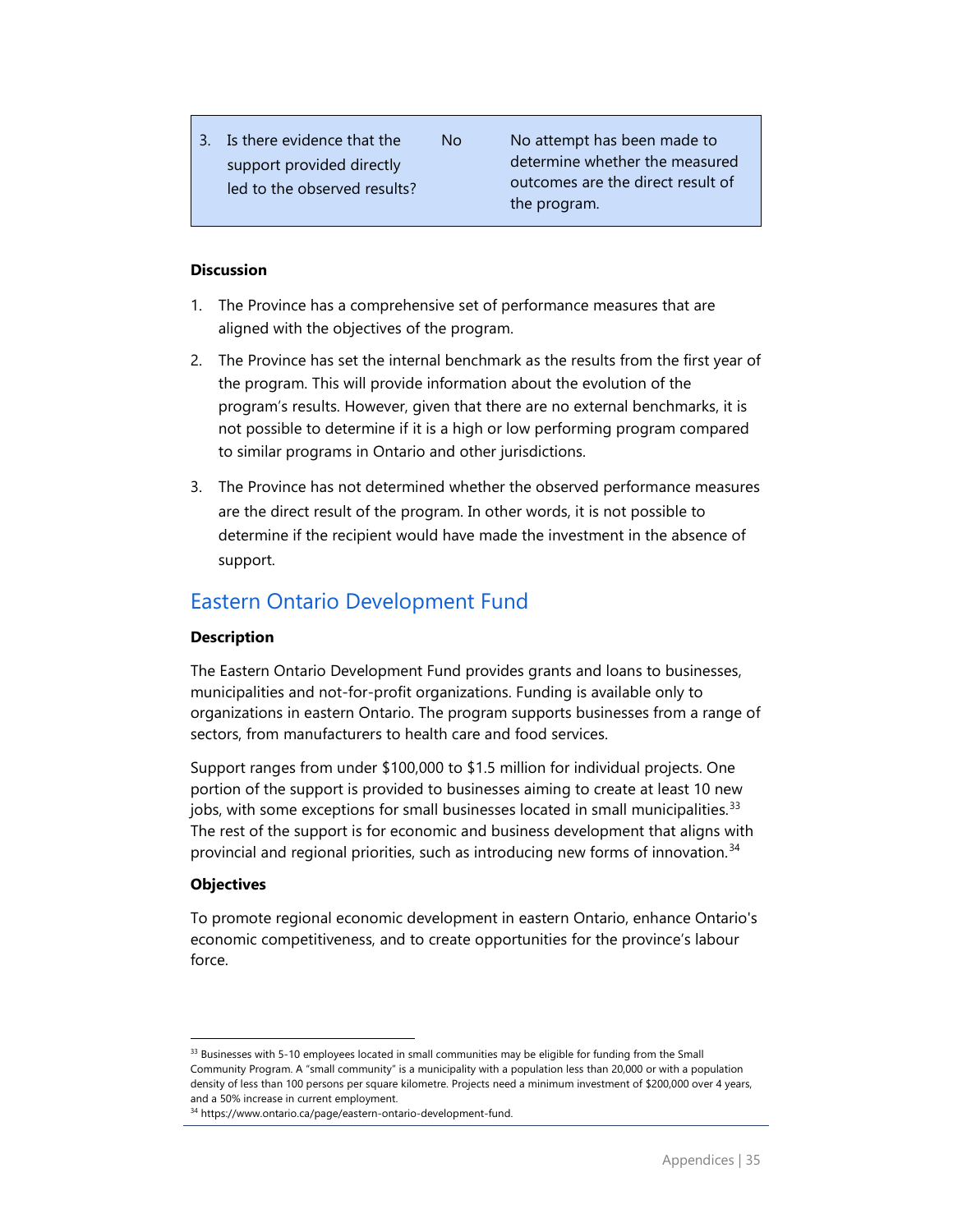#### **Fiscal Summary**



#### **Eastern Ontario Development Fund, annual funding 2012-13 to 2015-16\***

Source: Province.

\* Starting in 2016-17, funding was integrated into the Jobs and Prosperity Fund.

#### **Performance Measures**

Number of jobs created and retained, and eligible investment attracted by the program.

#### **Benchmarks / Targets**

The Province has not established benchmarks or targets for this program.

#### **Effectiveness Evaluation**

| 1. | Are the program's<br>performance measures<br>aligned with its objectives?                    | Partially | Performance measures provide<br>limited information on two<br>program objectives and no<br>information on the third objective. |
|----|----------------------------------------------------------------------------------------------|-----------|--------------------------------------------------------------------------------------------------------------------------------|
| 2. | Does the program have<br>benchmarks or targets<br>established to compare<br>against results? | No.       | No internal or external<br>benchmarks or targets have been<br>set.                                                             |
| 3. | Is there evidence that the<br>support provided directly<br>led to the observed results?      | <b>No</b> | No attempt has been made to<br>determine whether the measured<br>outcomes are the direct result of<br>the program.             |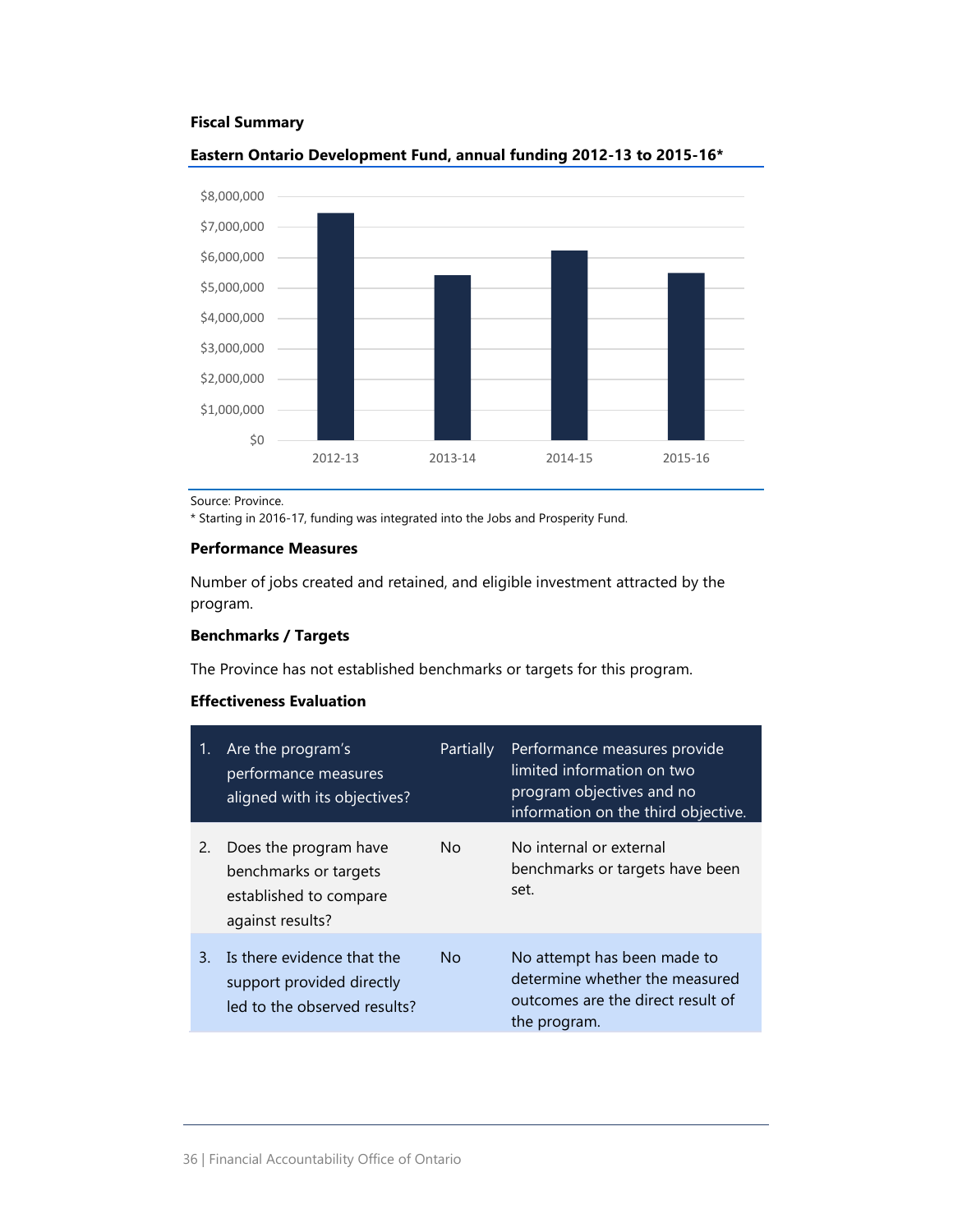#### **Discussion**

- 1. The program tracks two performance measure: jobs created and retained and eligible investment attracted. These performance measures provide limited information on two of the program's objectives: to promote regional economic development and to create economic opportunities for the province's labour force. However, the performance measures do not provide any information on the program objective to enhance Ontario's economic competitiveness.
- 2. There are no program benchmarks or targets. Therefore, it is not possible to determine the evolution of the program's results or to determine if it is a high or low performing program compared to similar programs in Ontario and other jurisdictions.
- 3. The Province has not determined whether the observed performance measures are the direct result of the program. In other words, it is not possible to determine if the recipient would have made the investment in the absence of support.

## Southwestern Ontario Development Fund

#### **Description**

The Southwestern Ontario Development Fund provides grants and loans to businesses, municipalities and not-for-profit organizations for economic development in southwestern Ontario. Funding is available only to organizations in southwestern Ontario.

Support ranges from \$100,000 to \$1.5 million for individual projects. One portion of the support is provided to businesses aiming to create at least 10 new jobs, with some exceptions for small businesses located in small municipalities.<sup>[35](#page-40-0)</sup> The rest of the support is for economic and business development that aligns with provincial and regional priorities, such as introducing new forms of innovation.<sup>[36](#page-40-1)</sup>

#### **Objectives**

To promote economic development initiatives for businesses, municipalities and not-for-profit associations.

<span id="page-40-0"></span><sup>&</sup>lt;sup>35</sup> Businesses with 5-10 employees located in small communities may be eligible for funding from the Small Community Program. A "small community" is a municipality with a population less than 20,000 or with a population density of less than 100 persons per square kilometre. Projects need a minimum investment of \$200,000 over 4 years, and a 50% increase in current employment.

<span id="page-40-1"></span><sup>36</sup> Source[: https://www.ontario.ca/page/southwestern-ontario-development-fund.](https://www.ontario.ca/page/southwestern-ontario-development-fund)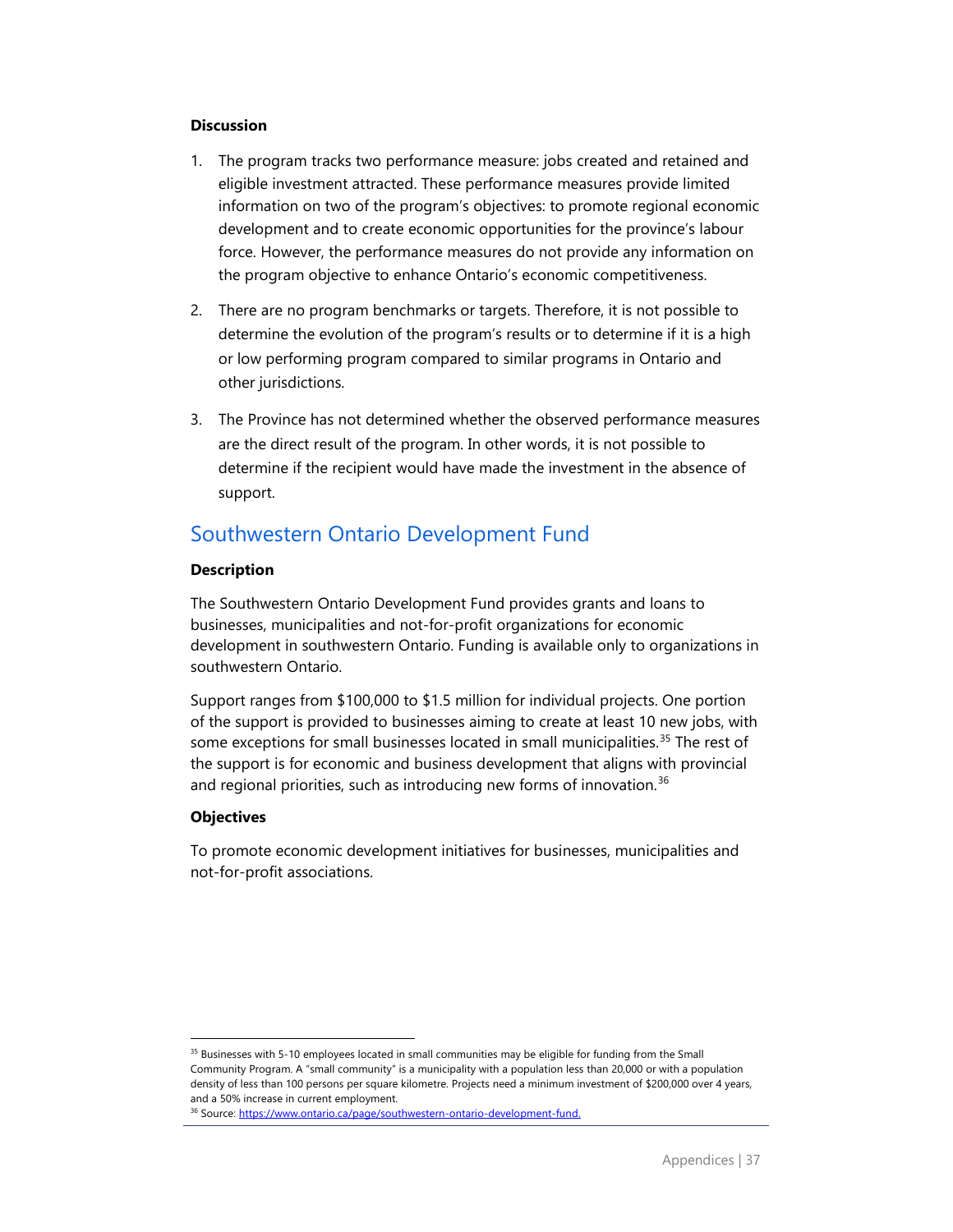#### **Fiscal Summary**



#### **Southwestern Ontario Development Fund, annual funding 2012-13 to 2015- 16\***

\*Starting in 2016-17, funding was integrated into the Jobs and Prosperity Fund.

#### **Performance Measures**

Number of jobs created and retained, and eligible investment attracted by the program.

#### **Benchmarks / Targets**

The Province has not established benchmarks or targets for this program.

#### **Effectiveness Evaluation**

| 1. | Are the program's<br>performance measures<br>aligned with its objectives?                    | No.       | The performance measures do not<br>align with the objective of the<br>program.                                     |
|----|----------------------------------------------------------------------------------------------|-----------|--------------------------------------------------------------------------------------------------------------------|
| 2. | Does the program have<br>benchmarks or targets<br>established to compare<br>against results? | <b>No</b> | No internal or external benchmarks<br>or targets have been set.                                                    |
| 3. | Is there evidence that the<br>support provided directly<br>led to the observed results?      | No        | No attempt has been made to<br>determine whether the measured<br>outcomes are the direct result of<br>the program. |

#### **Discussion**

1. The program tracks two performance measure: jobs created and retained, and eligible investment attracted. These performance measures do not align with

Source: Province.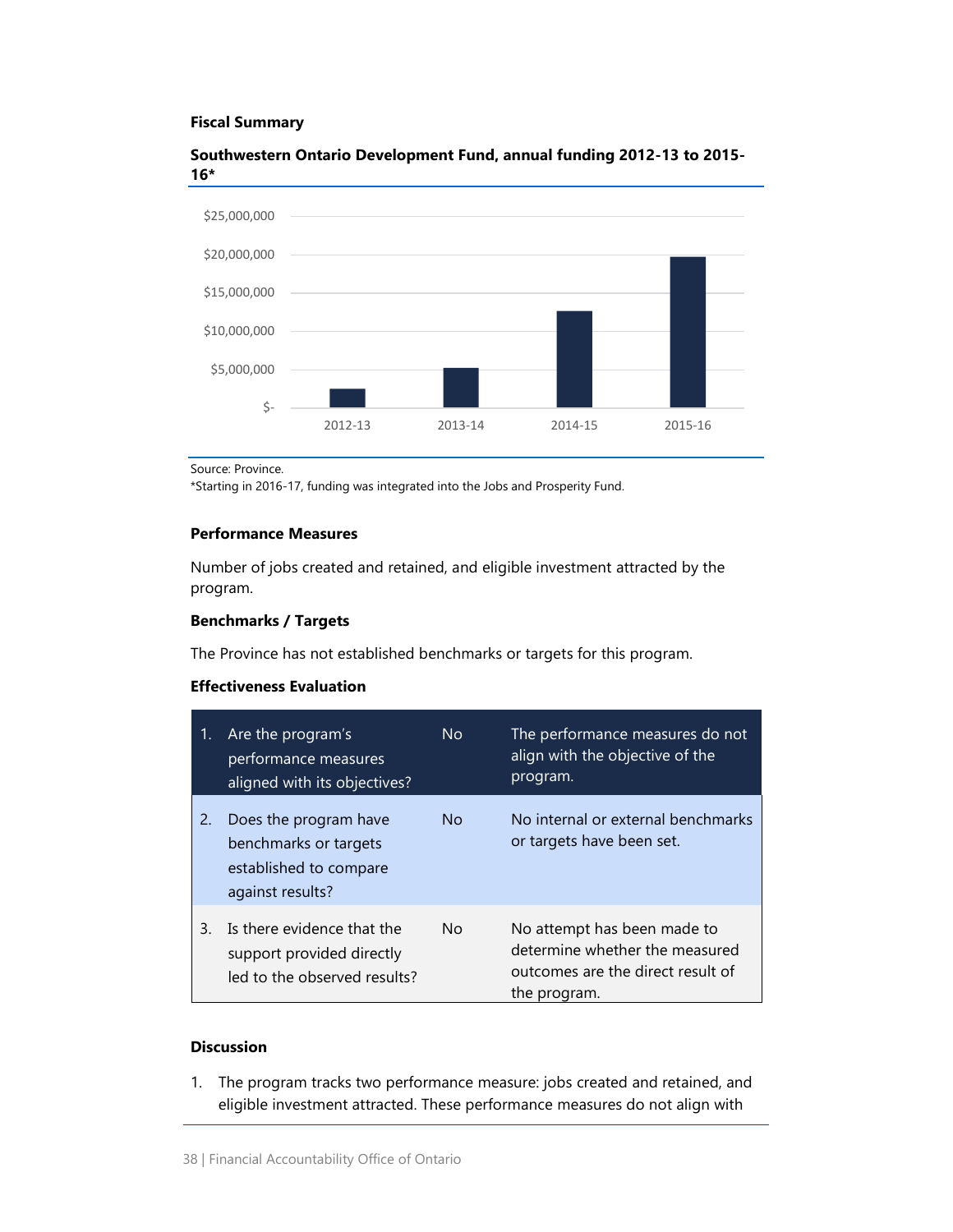the objective to promote economic development initiatives for businesses, municipalities and not-for-profit associations. The objective is not specific enough to determine how jobs created and retained or investment attracted supports the economic development of businesses, municipalities and not-forprofit associations in southwestern Ontario.

- 2. There are no program benchmarks or targets. Therefore, it is not possible to determine the evolution of the program's results or to determine if it is a high or low performing program compared to similar programs in Ontario and other jurisdictions.
- 3. The Province has not determined whether the observed performance measures are the direct result of the program. In other words, it is not possible to determine if the recipient would have made the investment in the absence of support.

## Commercialization and Innovation Network Support

#### **Description**

The Commercialization and Innovation Network Support program provides grants to providers of commercialization support programs. The programs focus on strengthening entrepreneurial talent, creating globally competitive businesses and supporting innovators throughout the business start-up process. The programs are delivered through MaRS, the Ontario Centres of Excellence, the Regional Innovation Centres, and other members of the Ontario Network of Entrepreneurs.

#### **Objectives**

To help Ontario innovators generate new business, companies and jobs in Ontario. The program also provides educational and funding programs that focus on strengthening entrepreneurial talent.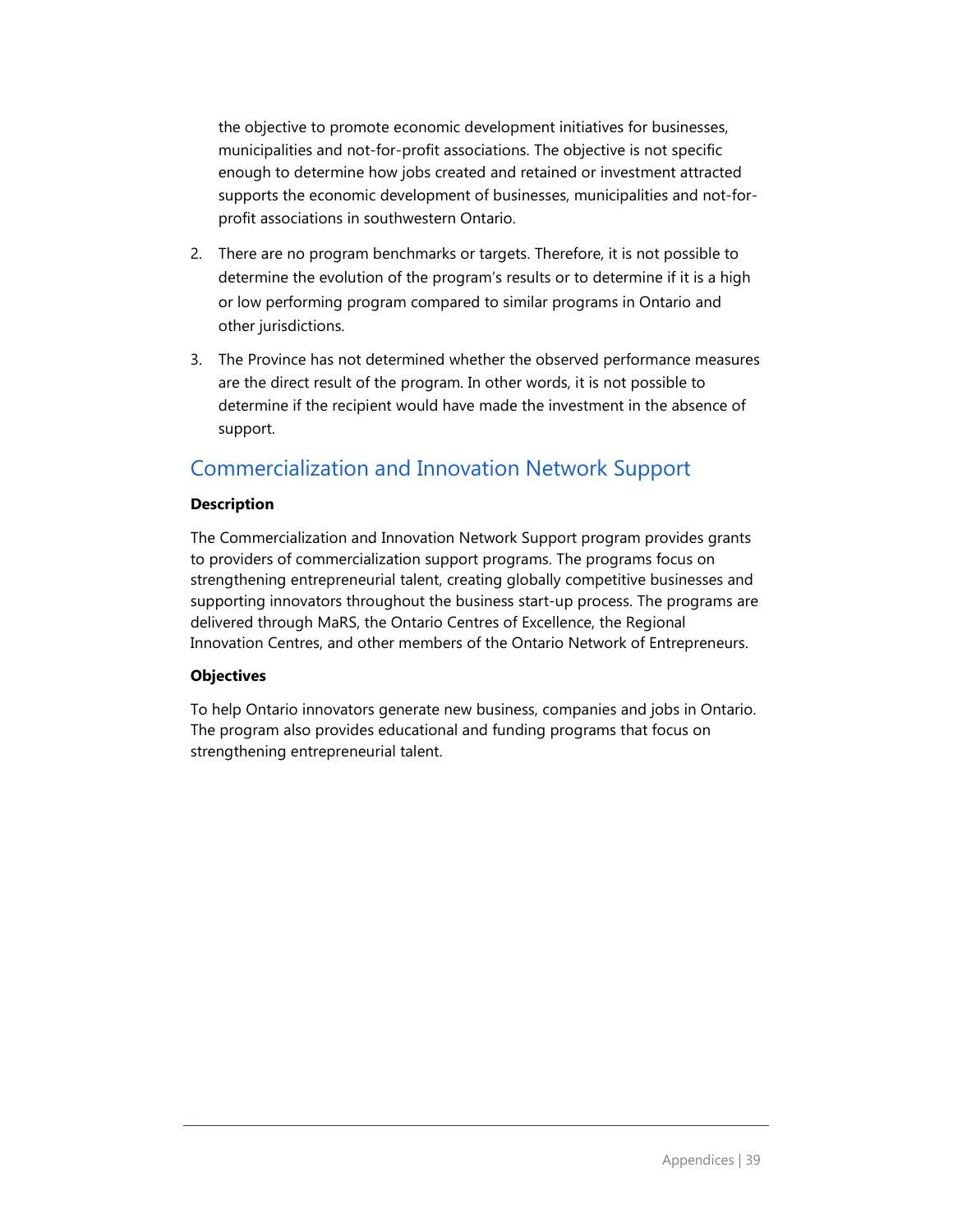#### **Fiscal Summary**



#### **Commercialization and Innovation Network Support, annual funding 2012-13 to 2016-17**

Source: Province.

#### **Performance Measures**

The performance measures are:

- The number of jobs created;
- The number of jobs retained;
- The number of firms created;
- Private sector funding leveraged;
- Total funding leveraged;
- The dollar value of total sales revenue generated;
- The number of prototypes developed;
- The number of patents and licenses granted;
- The number of new products, services, process improvements brought to market; and
- The number of highly qualified personnel trained.

#### **Benchmarks / Targets**

The Province has not established benchmarks or targets for this program.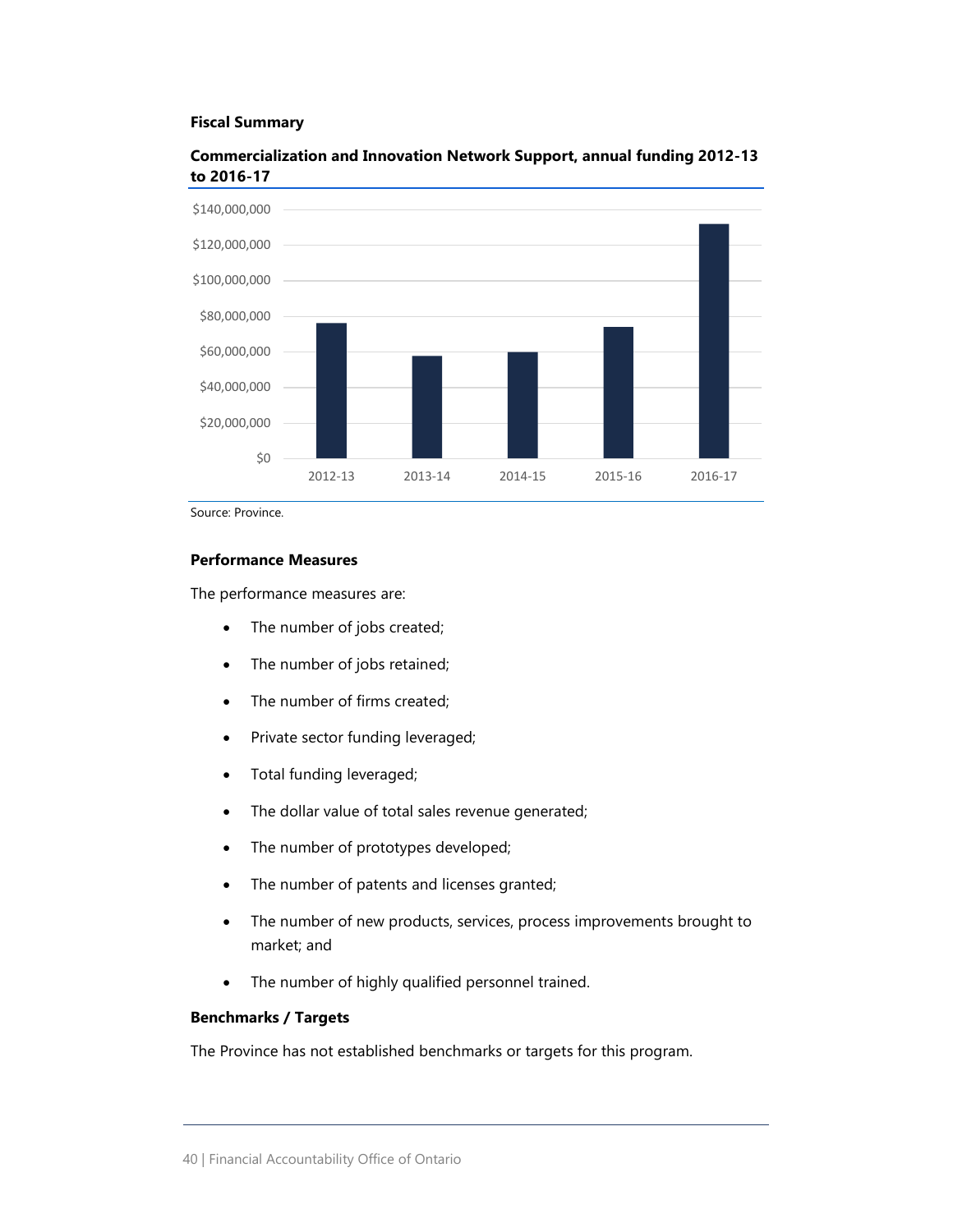#### **Effectiveness Evaluation**

| 1. | Are the program's<br>performance measures<br>aligned with its objectives?                    | Yes            | The performance measures are<br>aligned with the objectives of the<br>program.                                     |
|----|----------------------------------------------------------------------------------------------|----------------|--------------------------------------------------------------------------------------------------------------------|
| 2. | Does the program have<br>benchmarks or targets<br>established to compare<br>against results? | N <sub>o</sub> | No internal or external benchmarks<br>or targets have been set.                                                    |
| 3. | Is there evidence that the<br>support provided directly<br>led to the observed results?      | N <sub>o</sub> | No attempt has been made to<br>determine whether the measured<br>outcomes are the direct result of<br>the program. |

#### **Discussion**

- 1. There are multiple performance measures for this program, which align with the objective of the program to help Ontario innovators generate new business, companies and jobs in Ontario.
- 2. There are no program benchmarks or targets. Therefore, it is not possible to determine the evolution of the program's results or to determine if it is a high or low performing program compared to similar programs in Ontario and other jurisdictions.
- 3. The Province has not determined whether the observed performance measures are the direct result of the program. In other words, it is not possible to determine if innovators would have generated new business and created new companies and jobs in the absence of support.

### Horse Racing Partnership Funding Program

#### **Description**

The Horse Racing Partnership Funding Program supports the horse racing industry in Ontario by providing funding for the operations of horse racing tracks and also funding for horse race purses. The program also provides funding to the University of Guelph to study equine welfare.

#### **Objectives**

To help racetrack owners and operators become self-sustainable through the growth of marketplace revenues.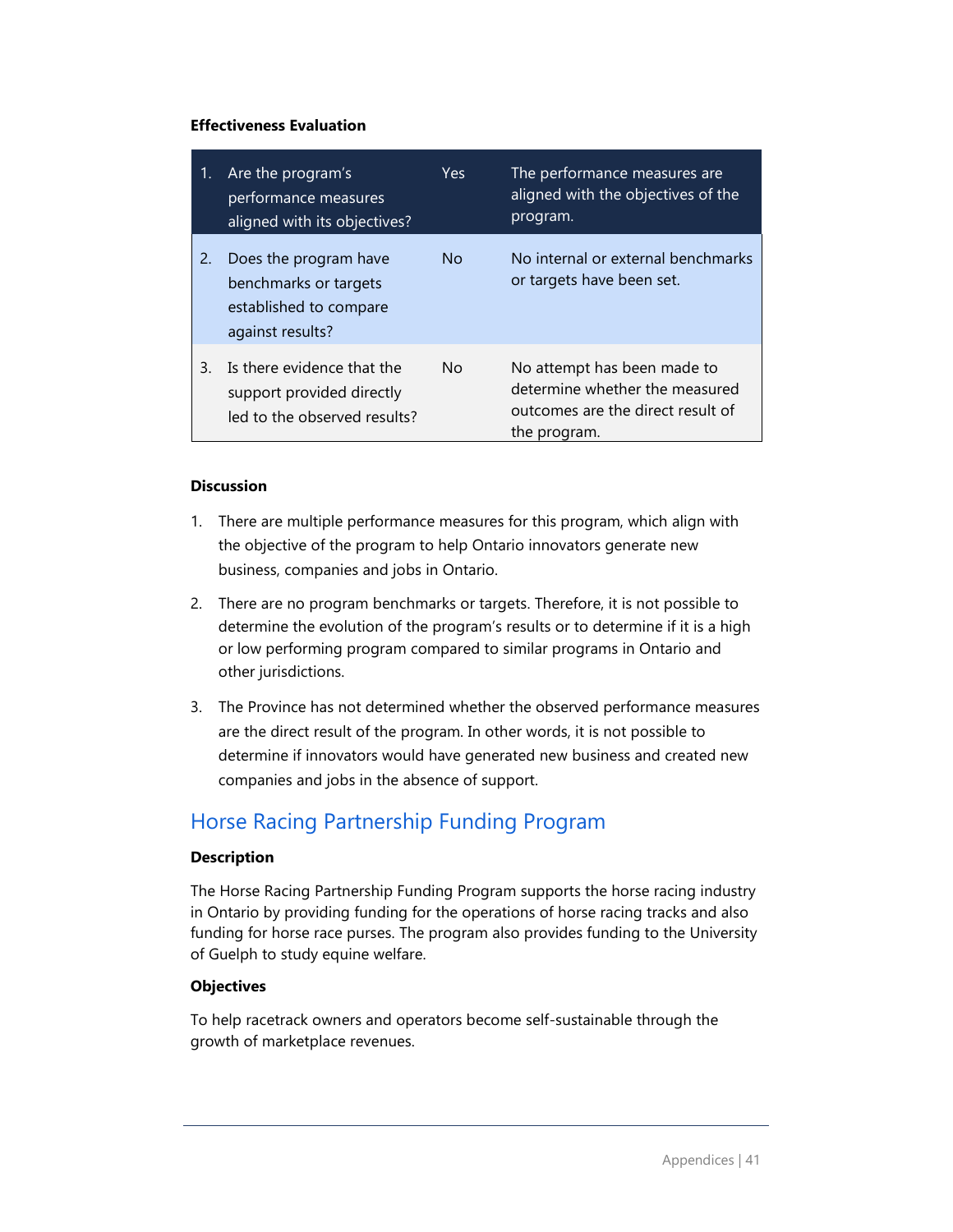#### **Fiscal Summary**



#### **The Horse Racing Partnership Funding Program, annual funding 2013-14 to 2016-17**

Source: Province.

Note: The Horse Racing Partnership Funding Program includes funds provided prior to the April 1, 2014 start of the new program as well as funds from the Horse Racing Industry Development Program.

#### **Performance Measures**

The performance measures are:

- Average purses per race date paid by track;
- The share of purse funded by the Horse Racing Partnership Funding Program;
- Total purse paid by the track;
- Minimum purse per race date by track;
- Unique starters;
- Number of unique bettors per track;
- Value of purse account at year-end by track; and
- Number of active Horse Player Interactive (i.e., betting) accounts.

#### **Benchmarks / Targets**

The Province has not established benchmarks or targets for this program.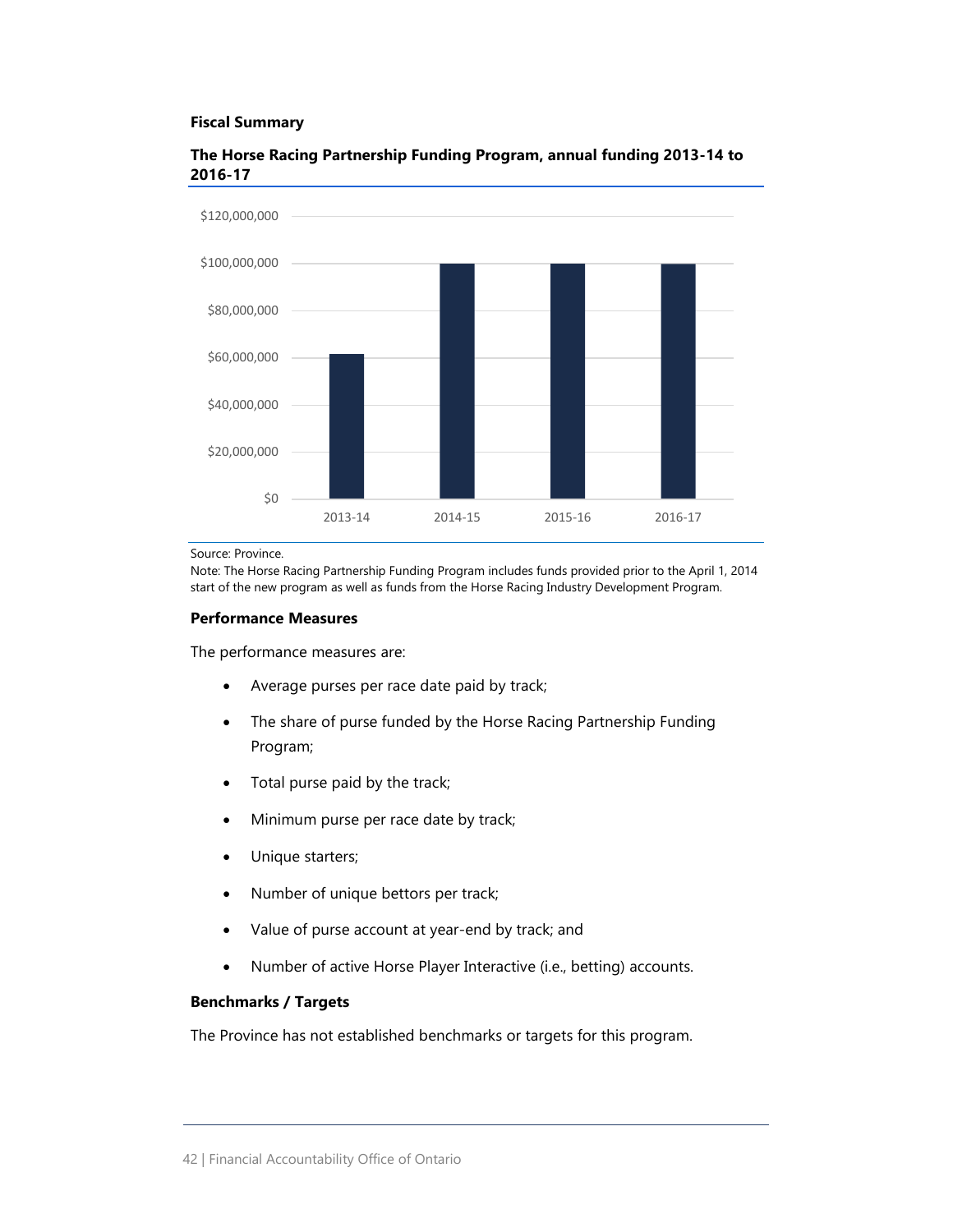#### **Effectiveness Evaluation**

| 1. | Are the program's<br>performance measures<br>aligned with its objectives?                    | Partially | The performance measures are<br>indirectly aligned with the<br>objective of the program to make<br>racetrack owners and operators<br>self-sustainable. |
|----|----------------------------------------------------------------------------------------------|-----------|--------------------------------------------------------------------------------------------------------------------------------------------------------|
| 2. | Does the program have<br>benchmarks or targets<br>established to compare<br>against results? | No.       | No internal or external<br>benchmarks or targets have been<br>set.                                                                                     |
| 3. | Is there evidence that the<br>support provided directly<br>led to the observed results?      | No.       | No attempt has been made to<br>determine if the race track owners<br>and operators would become self-<br>sustainable in the absence of<br>support.     |

#### **Discussion**

- 1. The program has a number of performance measures. However, even with the performance measures available, it is difficult to determine if the objective of the program to help race track owners and operators become self-sustainable is being achieved.
- 2. There are no program benchmarks or targets. Therefore, it is not possible to determine the evolution of the program's results or to determine if it is a high or low performing program compared to similar programs in Ontario and other jurisdictions.
- 3. The Province has not determined whether the observed results are the direct result of the program. In other words, it is not possible to determine if the race track owners and operators would become self-sustainable in the absence of the support.

## Ontario Emerging Technologies Fund

#### **Description**

The Ontario Emerging Technologies Fund co-invests in start-up businesses by taking an equity stake in the company. Companies are from the clean technology, life sciences, and digital media and information and communications technology sectors. The Fund is no longer accepting new applicants. However, the Province allocated \$25 million in 2017-18 to continue to make follow-on investments in businesses that are already participating in the Fund.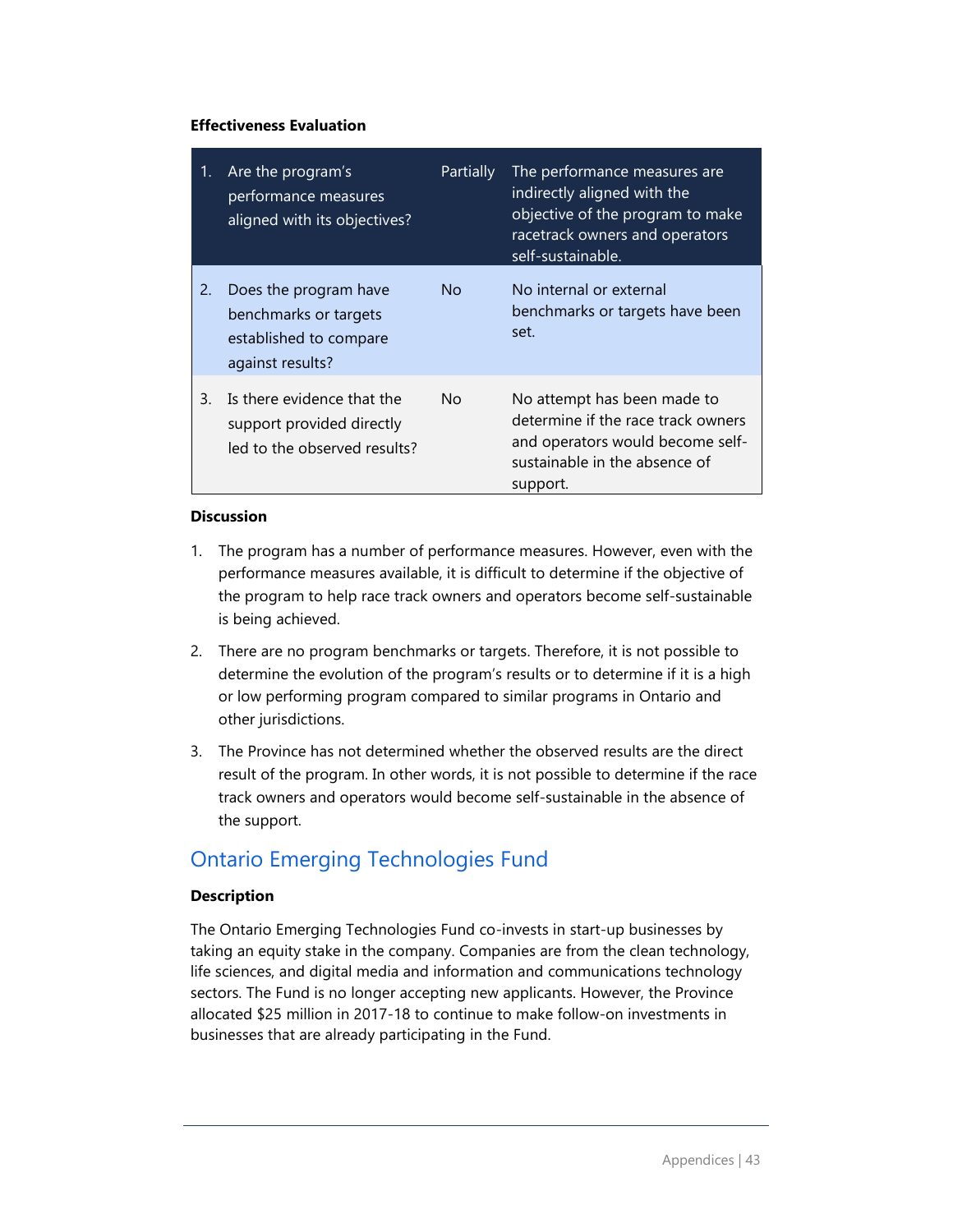#### **Objectives**

To increase the amount of venture capital raised by Ontario-based companies in the clean technology, life sciences, and digital media and information and communication and technology sectors. The Fund was created in response to the sharp drop in venture capital investment in Ontario (from \$928 million in 2007 to \$292 million in 2009) caused by the recession.

#### **Fiscal Summary**



#### **Ontario Emerging Technologies Fund, annual funding 2012-13 to 2016-17**

Source: Province.

#### **Performance Measures**

The performance measures are:

- Jobs created and retained by portfolio companies since investment;
- Research and development expenditures by portfolio companies;
- Revenues of portfolio companies;
- Leveraged third-party capital into portfolio companies for every \$1 invested;
- Committed investments in portfolio companies; and
- Cumulative committed investments in portfolio companies.

#### **Benchmarks / Targets**

The Province has not established benchmarks or targets for this program.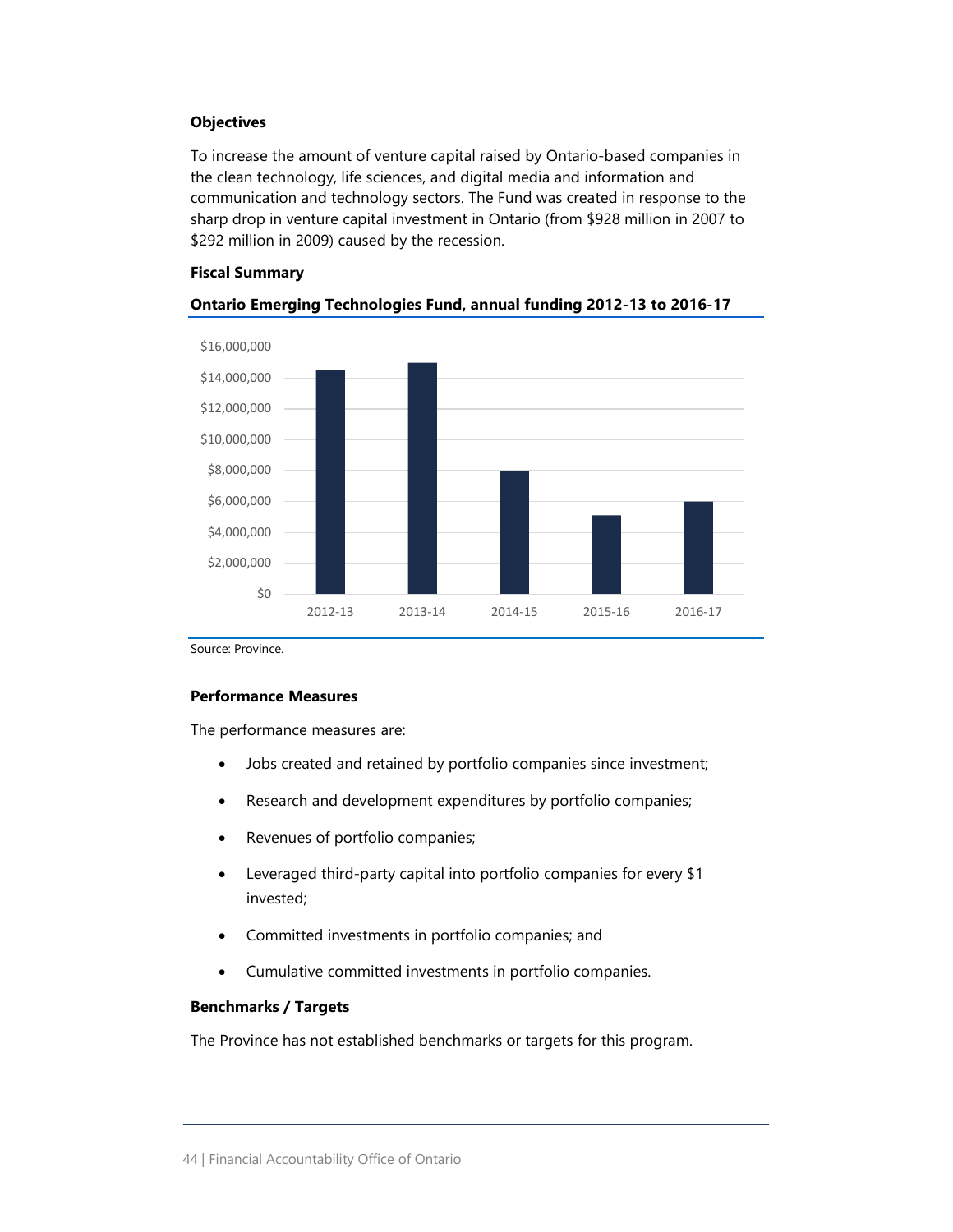#### **Effectiveness Evaluation**

| 1. | Are the program's<br>performance measures<br>aligned with its objectives?                    | Yes:      | The performance measures are<br>aligned with the objectives of the<br>program.                                     |
|----|----------------------------------------------------------------------------------------------|-----------|--------------------------------------------------------------------------------------------------------------------|
| 2. | Does the program have<br>benchmarks or targets<br>established to compare<br>against results? | <b>No</b> | No internal or external benchmarks<br>or targets have been set.                                                    |
| 3. | Is there evidence that the<br>support provided directly<br>led to the observed results?      | No.       | No attempt has been made to<br>determine whether the measured<br>outcomes are the direct result of<br>the program. |

#### **Discussion**

- 1. There are multiple performance measures for this program, which align with the objective of the program to increase the amount of venture capital raised by Ontario-based companies in selected sectors.
- 2. There are no program benchmarks or targets. Therefore, it is not possible to determine the evolution of the program's results or to determine if it is a high or low performing program compared to similar programs in Ontario and other jurisdictions.
- 3. The Province has not determined whether the observed performance measures are the direct result of the program. In other words, it is not possible to determine if the companies receiving investment support from the Province would have received equity funding from other sources in the absence of support from the Province.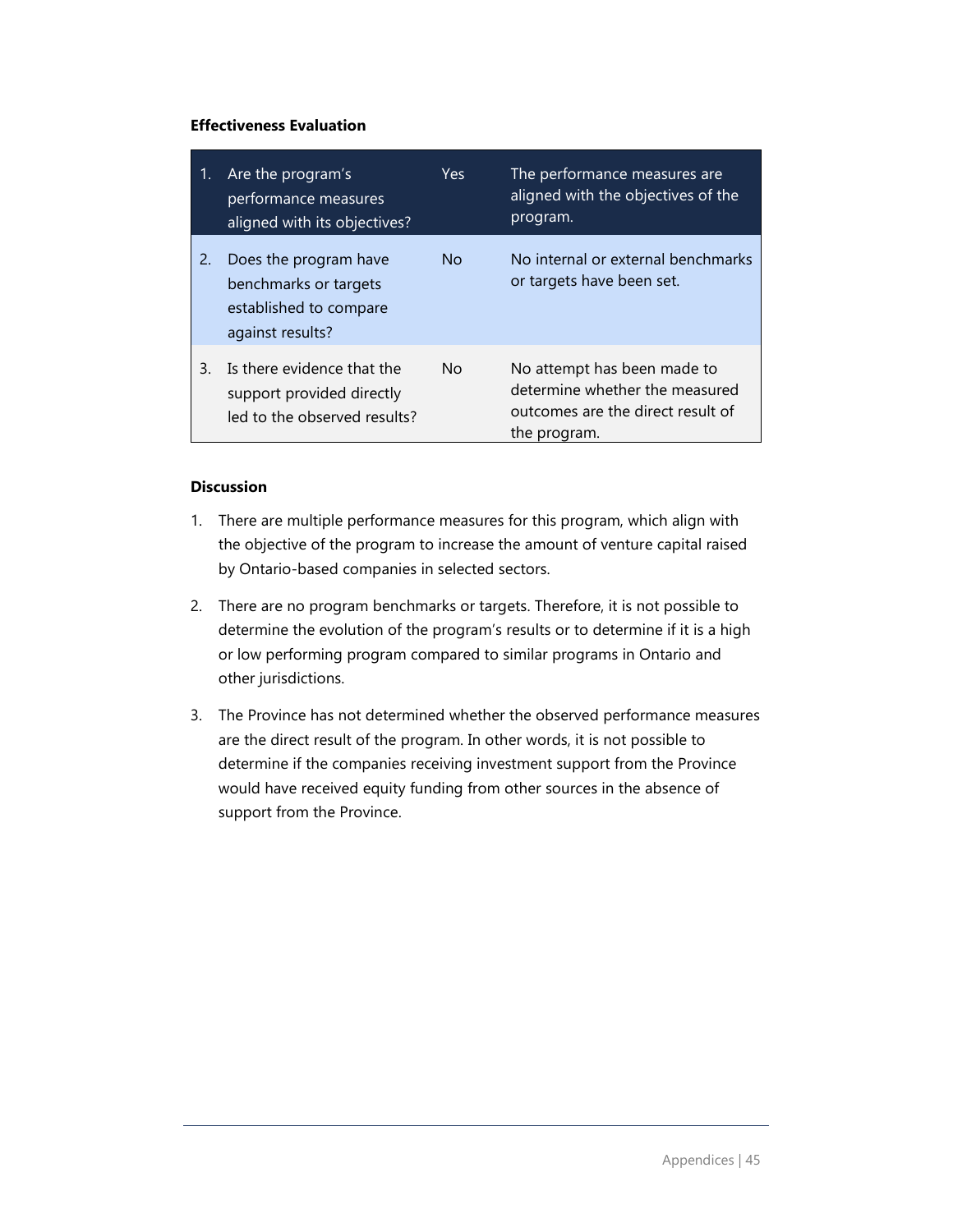# <span id="page-49-0"></span>Appendix B: List of Ontario's Business Support Programs

| <b>Advanced Education, Skills and Development</b> | Type       | 2016-17<br><b>Funding</b> |
|---------------------------------------------------|------------|---------------------------|
| Apprenticeship Training Tax Credit                | Refundable | \$128,797,100             |
| Cooperative Education Tax Credit                  | Refundable | \$56,156,600              |

| <b>Agriculture, Food and Rural Affairs</b>                | <b>Type</b>    | 2016-17<br><b>Funding</b> |
|-----------------------------------------------------------|----------------|---------------------------|
| Ontario Risk Management Program                           | Grants & Loans | \$123,938,924             |
| University of Guelph                                      | Grants & Loans | \$67,075,489              |
| Ontario Ethanol Growth Fund                               | Grants & Loans | \$32,657,452              |
| AgriInsurance                                             | Grants & Loans | \$31,000,000              |
| AgriStability                                             | Grants & Loans | \$34,191,120              |
| AgriInvest                                                | Grants & Loans | \$20,949,160              |
| Growing Forward - Federal - Economic Development          | Grants & Loans | \$25,156,243              |
| Rural Economic Development                                | Grants & Loans | \$2,535,000               |
| Agricorp                                                  | Grants & Loans | \$13,654,132              |
| <b>Ontario Wine Fund</b>                                  | Grants & Loans | \$14,760,560              |
| Growing Forward - Federal Research                        | Grants & Loans | \$3,180,000               |
| Jobs and Prosperity Fund - Agri-Food and Agri-<br>Product | Grants & Loans | \$9,109,480               |
| Foodland Ontario - Procurements                           | Grants & Loans | \$4,929,950               |
| Agriculture Development                                   | Grants & Loans | \$26,054,541              |
| Other Assistance Rural                                    | Grants & Loans | \$4,076,007               |
| <b>Strategic Partnerships</b>                             | Grants & Loans | \$6,007,000               |
| Competitive Research                                      | Grants & Loans | \$1,350,000               |
| Wildlife Damage Compensation - Provincial                 | Grants & Loans | \$596,646                 |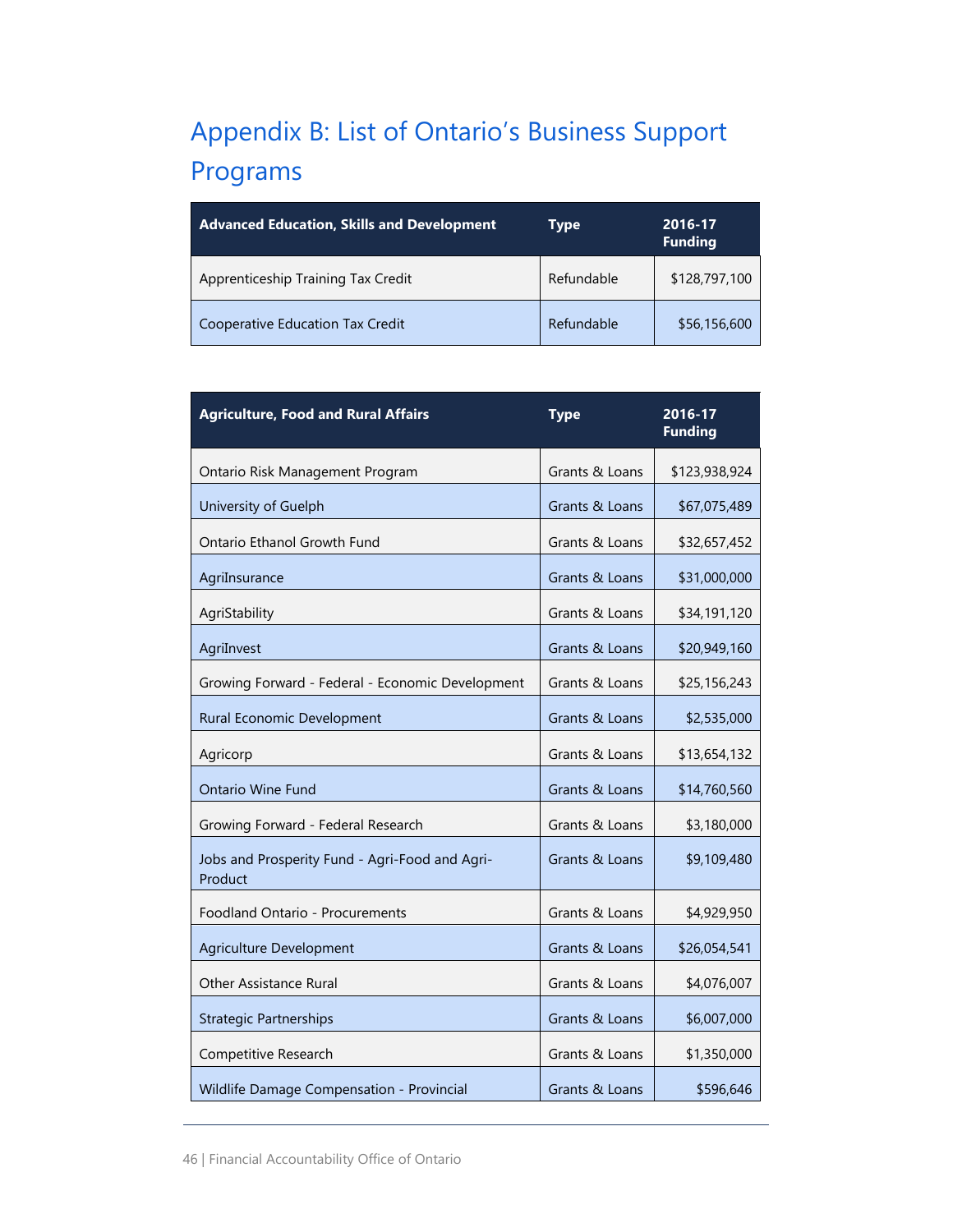| Wildlife Damage Compensation - Federal            | Grants & Loans | \$541,874   |
|---------------------------------------------------|----------------|-------------|
| Grants in Lieu of Taxes                           | Grants & Loans | \$750,000   |
| Food Safety Research                              | Grants & Loans | \$500,000   |
| Other Assistance for Risk Management              | Grants & Loans | \$4,410     |
| AgriRecovery                                      | Grants & Loans |             |
| AgriRisk Federal                                  | Grants & Loans |             |
| AgriRisk Provincial                               | Grants & Loans |             |
| Horse Racing Industry Development Program         | Grants & Loans | \$6,490,000 |
| Small Cidery and Small Distillery Support Program | Grants & Loans |             |

| <b>Economic Development and Growth/Research,</b><br><b>Innovation and Science</b>                     | <b>Type</b>    | 2016-17<br><b>Funding</b> |
|-------------------------------------------------------------------------------------------------------|----------------|---------------------------|
| Ontario Emerging Technologies Fund                                                                    | Equity         | \$6,000,000               |
| <b>Ontario Venture Capital Fund</b>                                                                   | Equity         |                           |
| Northleaf Venture Catalyst Fund (Ontario Venture<br>Capital Fund II)                                  | Equity         |                           |
| Cleantech Equity Fund                                                                                 | Equity         |                           |
| <b>Entrepreneurship Programs</b>                                                                      | Grants & Loans | \$7,116,605               |
| Commercialization and Innovation Network Support                                                      | Grants & Loans | \$131,893,932             |
| Small Business Enterprise Centres                                                                     | Grants & Loans | \$4,479,906               |
| <b>International Collaborations</b>                                                                   | Grants & Loans | \$3,543,800               |
| International Investment Attraction and Development<br>(Institute for Competitiveness and Prosperity) | Grants & Loans | \$1,000,000               |
| Investment Ready: Certified Site                                                                      | Grants & Loans | \$69,241                  |
| Next Generation of Jobs Fund                                                                          | Grants & Loans |                           |
| Strategic Jobs and Investment Fund                                                                    | Grants & Loans | \$15,201,981              |
| Jobs and Prosperity Fund                                                                              | Grants & Loans | \$181,984,805             |
| Southwestern Ontario Development Fund                                                                 | Grants & Loans |                           |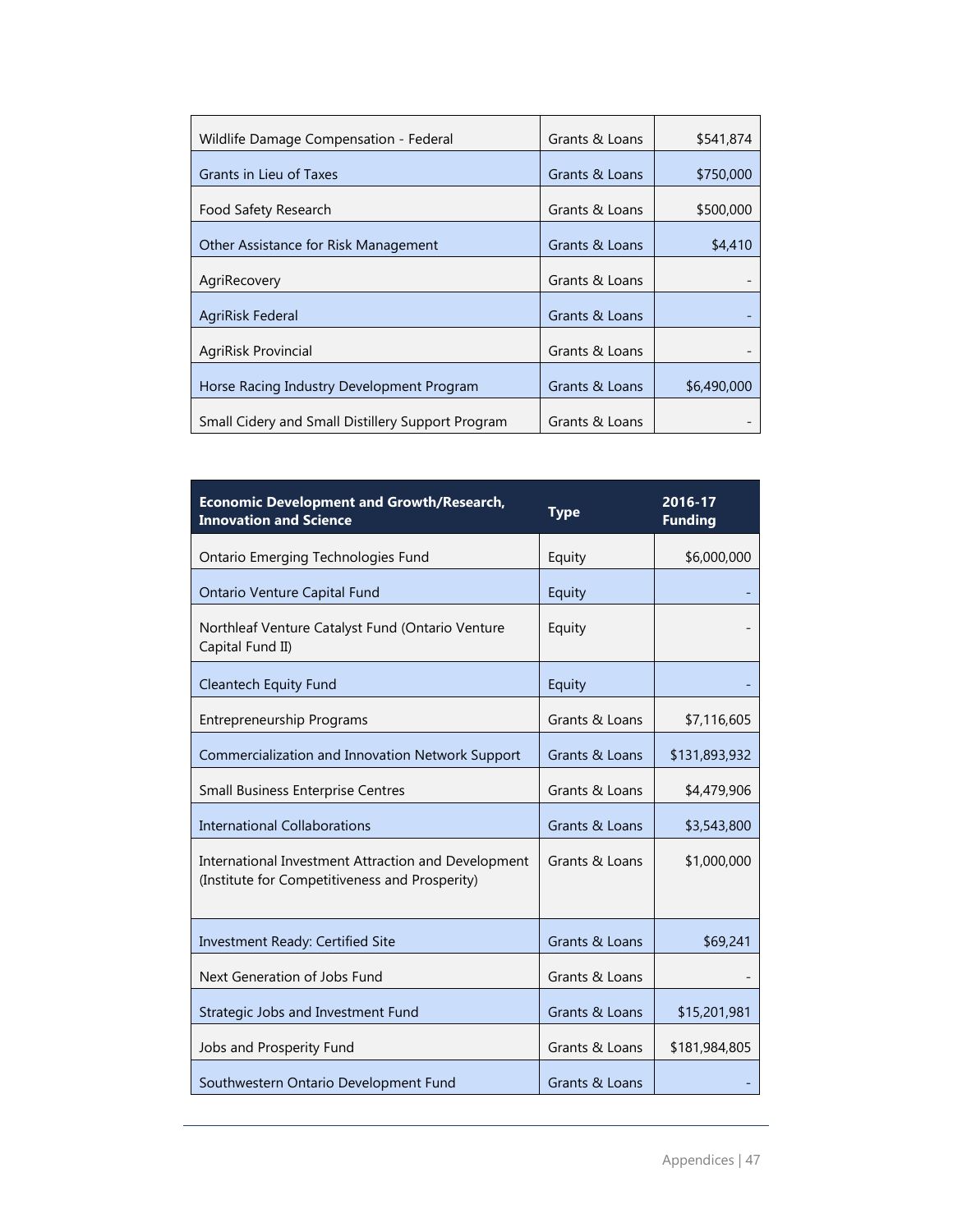| Eastern Ontario Development Fund                                                       | Grants & Loans |              |
|----------------------------------------------------------------------------------------|----------------|--------------|
| Communities in Transition (Regional & Local<br><b>Economy Transformation Strategy)</b> | Grants & Loans |              |
| Ontario Research Fund - Research Excellence                                            | Grants & Loans | \$54,365,000 |
| Ontario Research Fund - Infrastructure - Capital                                       | Grants & Loans | \$79,817,400 |
| Research Talent Programs                                                               | Grants & Loans | \$10,319,500 |
| Minor Capital Investments - Capital                                                    | Grants & Loans | \$3,500,000  |
| Valuing Ability - Community Loans Pilot Program                                        | Grants & Loans | \$450,000    |
| <b>Clinical Trials Ontario</b>                                                         | Grants & Loans |              |
| Ontario Institute for Cancer Research                                                  | Grants & Loans | \$72,000,000 |
| Ontario Brain Institute                                                                | Grants & Loans |              |
| Ontario Institute for Regenerative Medicine                                            | Grants & Loans | \$6,750,000  |
| Next Generation Baycrest Initiative                                                    | Grants & Loans | \$4,700,000  |
| Grants in Support of Research and Innovation                                           | Grants & Loans | \$20,785,044 |
| Sector Support Grants (excl. Small Beer<br>Manufacturers' Tax Credit)                  | Grants & Loans | \$15,856,786 |
| Grants in Support of Business Development                                              | Grants & Loans | \$800,000    |
| Institute for Quantum Computing                                                        | Grants & Loans | \$5,000,000  |
| Perimeter Institute                                                                    | Grants & Loans | \$10,000,000 |
| Neurotrauma Program                                                                    | Grants & Loans | \$4,680,000  |
| Centre for International Governance Innovation                                         | Grants & Loans | \$3,101,105  |
| <b>Advanced Manufacturing Consortium</b>                                               | Grants & Loans |              |
| Automotive Supplier Competitiveness Improvement                                        | Grants & Loans | \$1,990,000  |
| Transportation and Innovation                                                          | Grants & Loans | \$2,100,000  |
| Institute for Fiscal Studies and Democracy Canada                                      | Grants & Loans | \$1,500,000  |
| <b>Innovation Demonstration Fund</b>                                                   | Grants & Loans | \$4,235,140  |
| <b>Bioindustrial Innovation</b>                                                        | Grants & Loans | \$750,000    |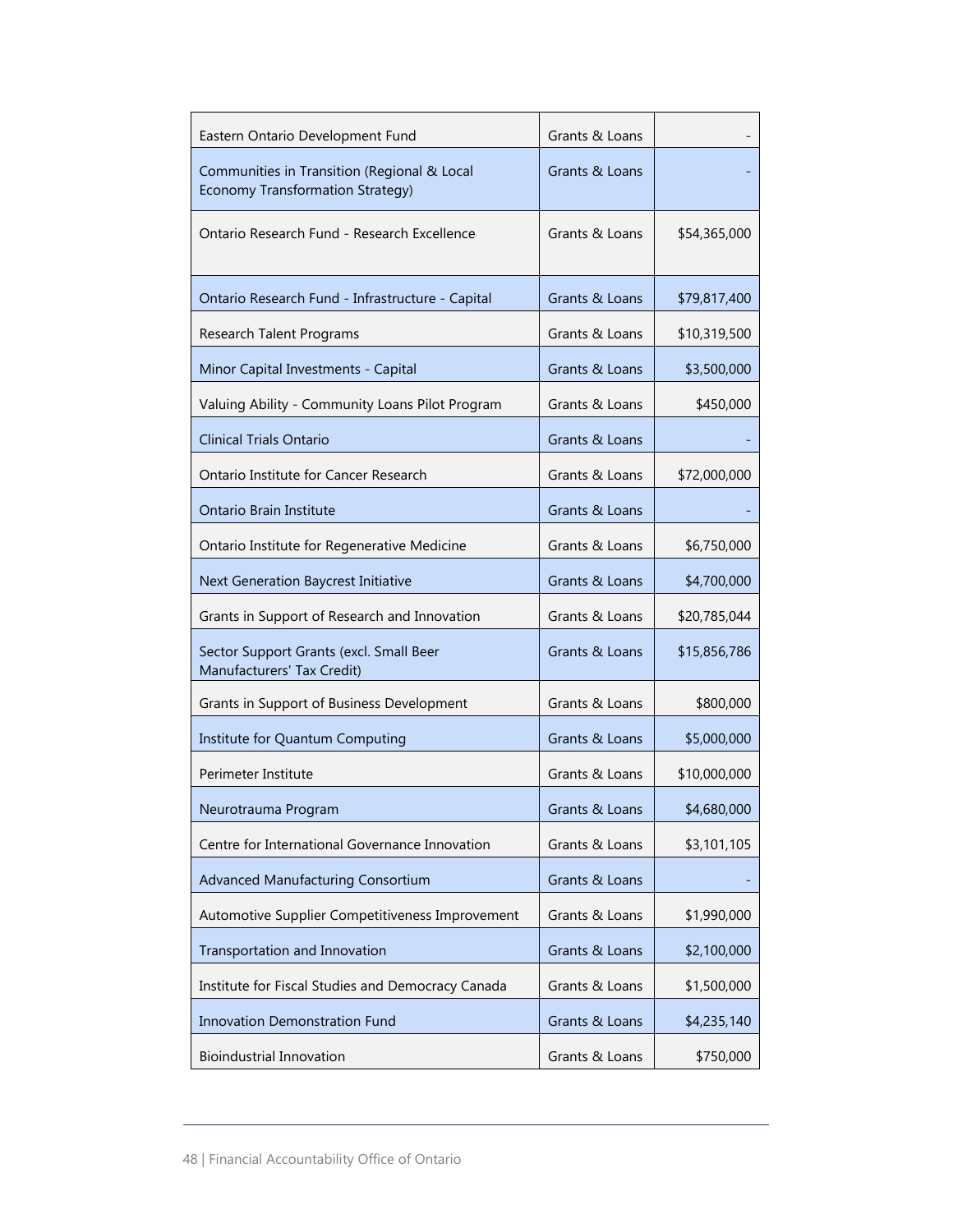| Centre for Research and Innovation in the Bio-<br>economy | Grants & Loans | \$3,000,000   |
|-----------------------------------------------------------|----------------|---------------|
| <b>Cleantech Innovation Investment</b>                    | Grants & Loans | \$5,000,000   |
| <b>College-based Applied Research Projects</b>            | Grants & Loans | \$6,660,000   |
| Lazaridis Institute                                       | Grants & Loans | \$1,500,000   |
| Water Technology Acceleration Project                     | Grants & Loans | \$2,000,000   |
| Artificial Intelligence Institute                         | Grants & Loans | \$30,000,000  |
| <b>5G/Next Generation Networks</b>                        | Grants & Loans | \$35,000,000  |
| Connected/Autonomous Vehicle Project                      | Grants & Loans | \$25,000,000  |
| Greenhouse Gas Reduction Innovation Fund                  | Grants & Loans |               |
| TalentEdge                                                | Grants & Loans |               |
| <b>Ontario Innovation Tax Credit</b>                      | Refundable     | \$153,877,900 |
| <b>Business Research Institution Tax Credit</b>           | Refundable     | \$17,403,600  |
| Small Beer Manufacturers' Tax Credit                      | Refundable     | \$4,759,710   |

| <b>Finance</b>                                      | Type                 | 2016-17<br><b>Funding</b> |
|-----------------------------------------------------|----------------------|---------------------------|
| Horse Racing Partnership Funding Program            | Grants & Loans       | \$93,420,000              |
| Ontario Credit Union Tax Reduction                  | $Non-$<br>refundable | \$6,500,000               |
| Ontario Research and Development Tax Credit         | $Non-$<br>refundable | \$165,000,000             |
| Ontario Resource Tax Credit                         | $Non-$<br>refundable | \$500,000                 |
| Ontario Small Business Tax Deduction                | $Non-$<br>refundable | \$1,837,500,000           |
| Ontario Tax Credit for Manufacturing and Processing | $Non-$<br>refundable | \$245,000,000             |
| Ontario Tax Exemption for Commercialization         | $Non-$<br>refundable |                           |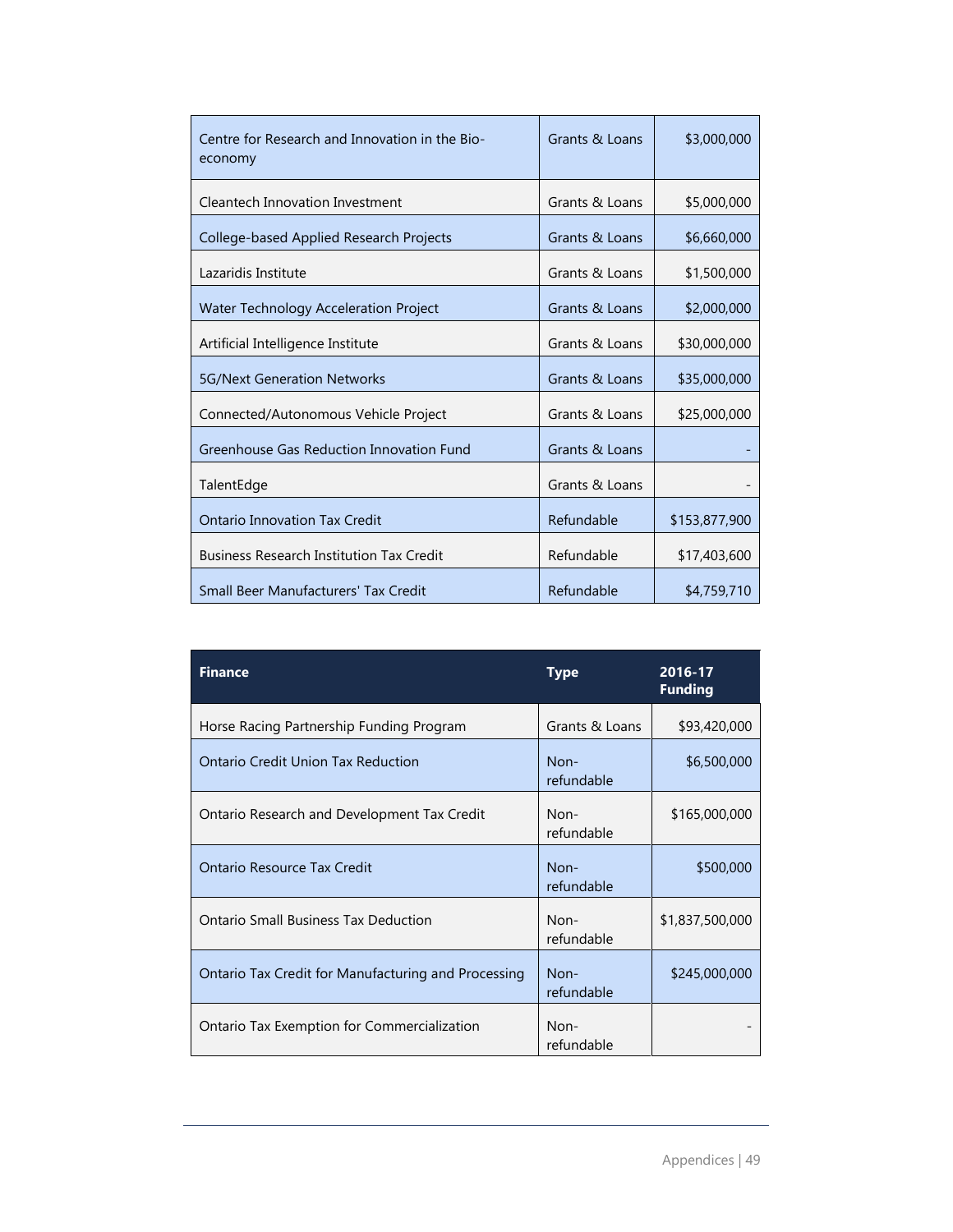| <b>Indigenous Relations and Reconciliation</b> | <b>Type</b>    | 2016-17<br><b>Funding</b> |
|------------------------------------------------|----------------|---------------------------|
| Indigenous Economic Development Fund           | Grants & Loans | \$9,897,806               |
| Metis Economic Development Fund                | Grants & Loans | \$3,000,000               |
| Policy Development Engagement Fund             | Grants & Loans | \$3,979,898               |

| <b>International Trade</b> | Type           | 2016-17<br><b>Funding</b> |
|----------------------------|----------------|---------------------------|
| <b>Global Growth Fund</b>  | Grants & Loans |                           |

| <b>Northern Development and Mines</b>              | <b>Type</b>    | 2016-17<br><b>Funding</b> |
|----------------------------------------------------|----------------|---------------------------|
| Northern Industrial Electricity Rate Program       | Grants & Loans | \$113,065,120             |
| Northern Ontario Heritage Fund (Operating Subsidy) | Grants & Loans | \$60,000,000              |
| Northern Ontario Heritage Fund (Capital Subsidy)   | Grants & Loans | \$40,000,000              |
| <b>Ontario Northland Transportation Commission</b> | Grants & Loans | \$23,588,714              |
| Industrial Support - Special Assistance            | Grants & Loans |                           |
| Economic Development                               | Grants & Loans | \$998,693                 |
| <b>Small Business Enterprise Centres</b>           | Grants & Loans | \$700,000                 |
| Reporting Ontario's Mining Activities              | Grants & Loans | \$245,986                 |
| Northern Ontario Municipal Associations            | Grants & Loans | \$100,000                 |
| Mapping Ontario's Geological Opportunities         | Grants & Loans | \$47,996                  |
| Focussed Flow-Through Share Tax Credit             | Refundable     | \$2,273,100               |

| <b>Tourism, Culture and Sport</b>                 | Type           | 2016-17<br><b>Funding</b> |
|---------------------------------------------------|----------------|---------------------------|
| Ontario Tourism Marketing Partnership Corporation | Grants & Loans | \$36,967,500              |
| Grants in Support of Tourism Regions              | Grants & Loans | \$37,450,000              |
| Ontario Media Development Corporation             | Grants & Loans | \$28,150,300              |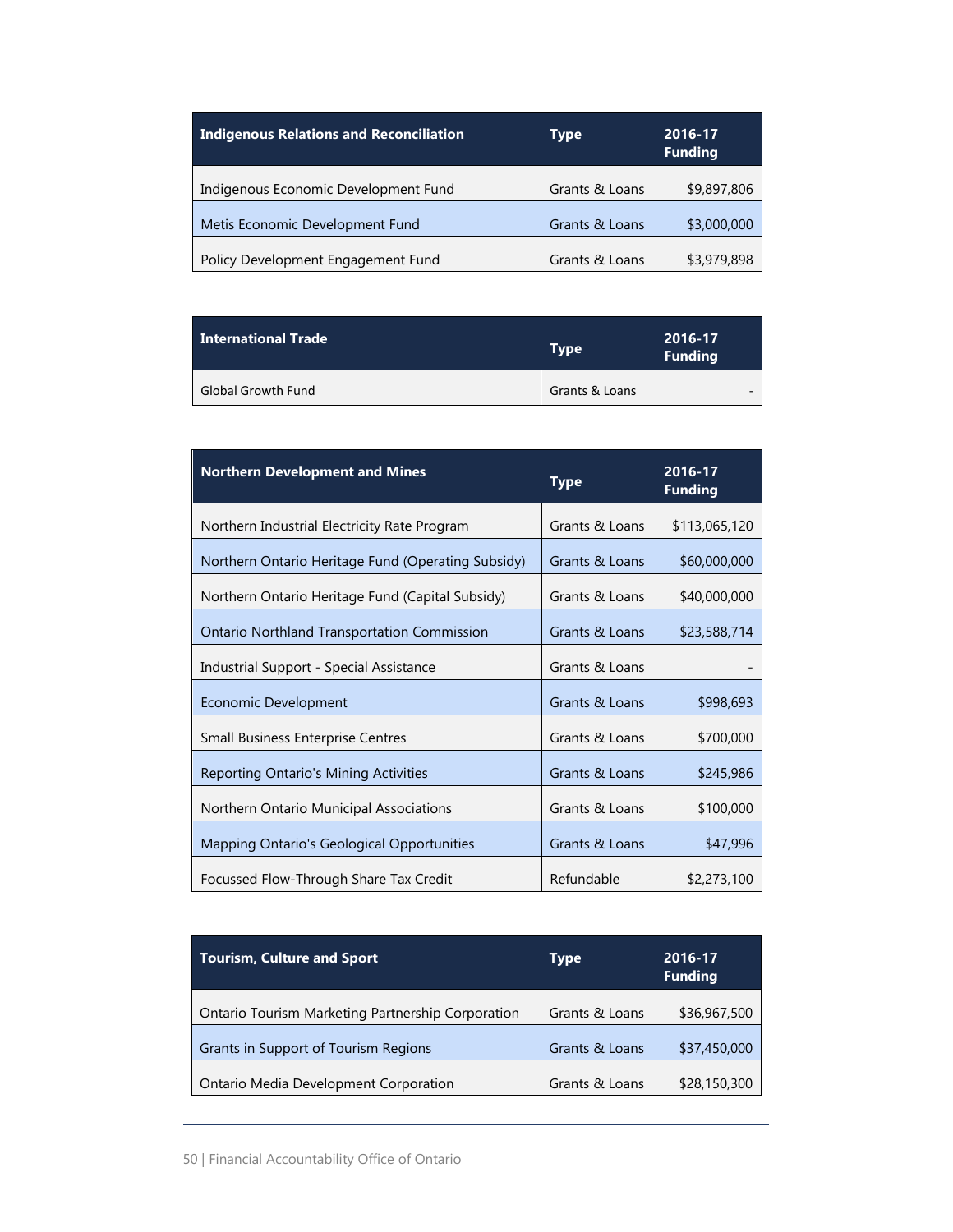| Grants in Support of the Festival and Event                         | Grants & Loans | \$17,010,000  |
|---------------------------------------------------------------------|----------------|---------------|
| Ontario Music Fund                                                  | Grants & Loans | \$15,000,000  |
| Grants in Support of Tourism Investment                             | Grants & Loans | \$3,500,000   |
| Tourism Development and Investment Services                         | Grants & Loans |               |
| <b>Ontario Production Services Tax Credit</b>                       | Refundable     | \$251,554,910 |
| Ontario Film and Television Tax Credit                              | Refundable     | \$168,827,276 |
| Ontario Interactive Digital Media Tax Credit                        | Refundable     | \$103,815,226 |
| <b>Ontario Computer Animation and Special Effects Tax</b><br>Credit | Refundable     | \$49,752,495  |
| Ontario Book Publishing Tax Credit                                  | Refundable     | \$3,990,683   |
| Ontario Sound Recording Tax Credit                                  | Refundable     | \$573,100     |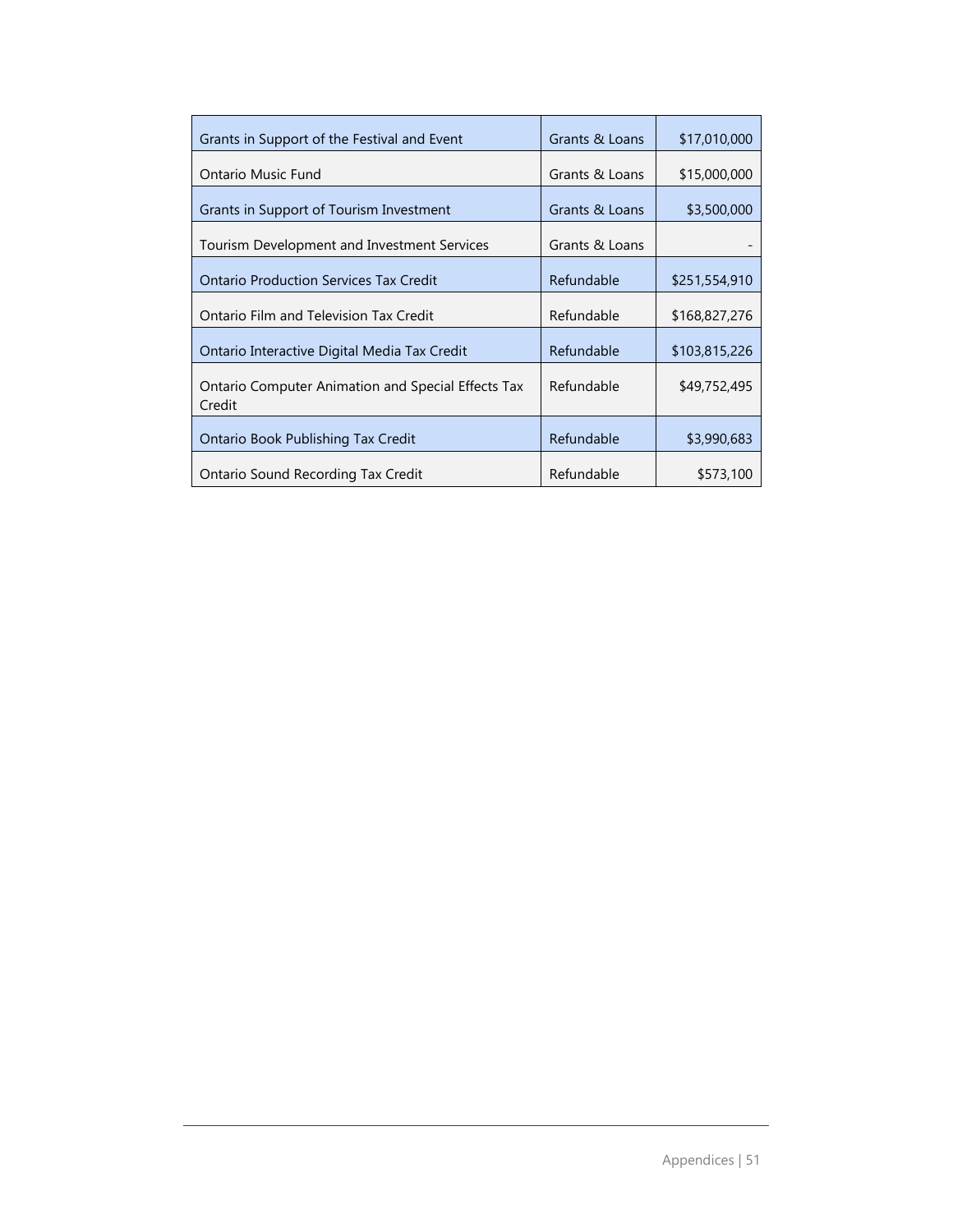# <span id="page-55-0"></span>Appendix C: Development of this Report

## Authority

The Financial Accountability Officer accepted a request from a member of the Legislative Assembly to undertake the analysis presented in this report under paragraph 10(1)(b) of the Financial Accountability Officer Act, 2013.

## Key Questions

The following key questions were used by the FAO as an initial guide while undertaking research for this report:

#### • **What are the Province's business support programs?**

- o How is a business support program defined?
- o How much do the business support programs cost?
- o How are the business support programs designed?
- o How are the business support programs targeted?
	- Grants, tax credits, loans, equity
	- Urban vs. rural
	- Small companies vs. large
	- Industry sector (e.g., manufacturing, finance, retail)
	- **Export-oriented vs. domestic-market oriented**

#### • **How should the cost-effectiveness of BSPs be evaluated?**

- o How should a representative sample of the Province's BSPs be selected, taking into account
	- Cost of program,
	- Geographical impact,
	- Form of support (tax credit, grant, etc.),
	- **Target of support (foreign corporations, small vs. large** corporations), and
	- **Application-based programs vs. invitation-based** programs?
- o What does the literature, including the Expert Panel report, and experience of other jurisdictions tell us about how costeffectiveness should be measured?
- o What methodology would be most appropriate for evaluating the cost-effectiveness of the sample of business support programs selected?